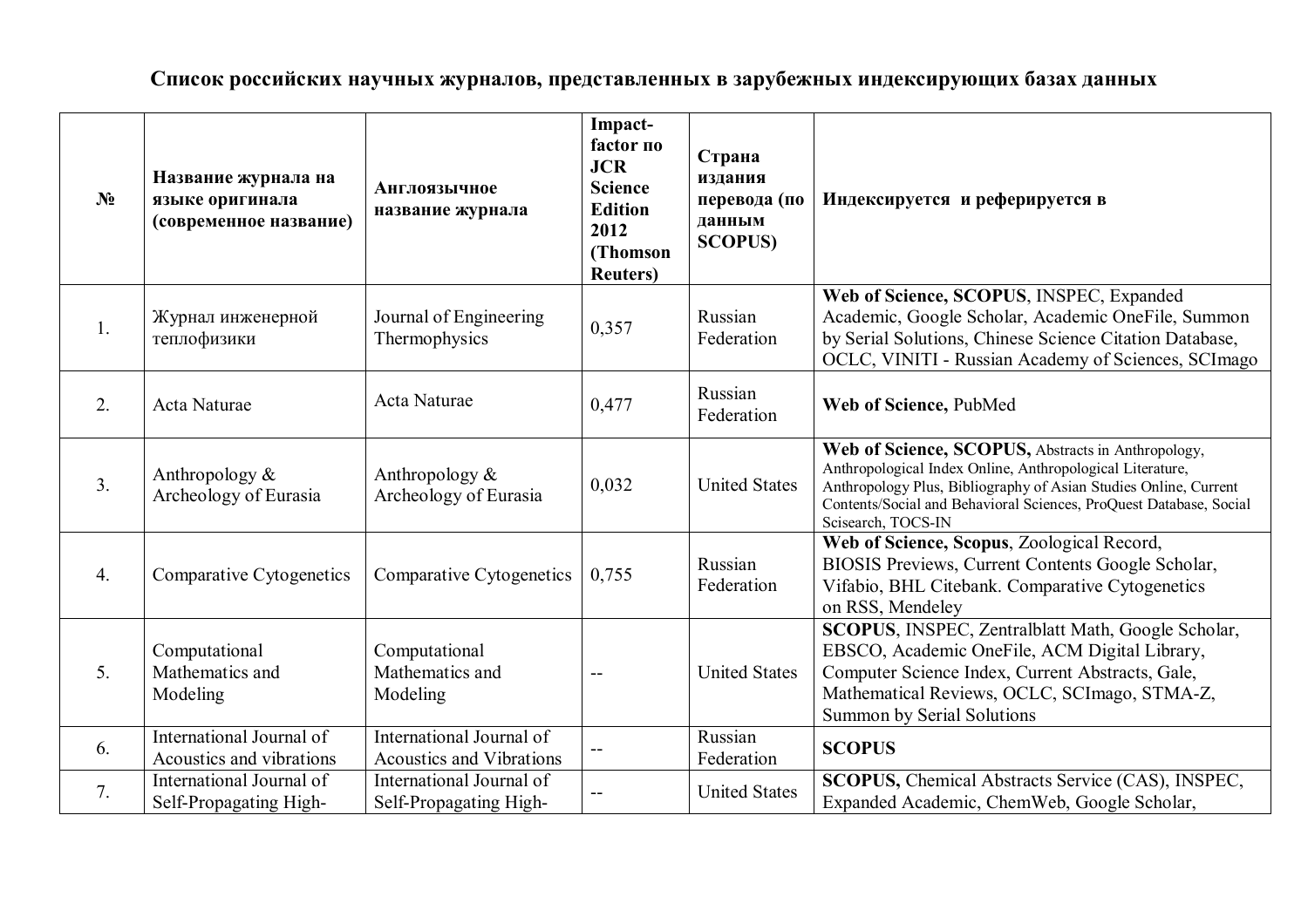|     | Temperature Synthesis                        | Temperature Synthesis                        |       |                                    | Academic OneFile, Summon by Serial Solutions, OCLC,<br>VINITI - Russian Academy of Sciences, SCImago, EI-<br>Compendex                                                                                                                                                                                                                                                                                                                                                                                                                                                                                                                                                                                                         |
|-----|----------------------------------------------|----------------------------------------------|-------|------------------------------------|--------------------------------------------------------------------------------------------------------------------------------------------------------------------------------------------------------------------------------------------------------------------------------------------------------------------------------------------------------------------------------------------------------------------------------------------------------------------------------------------------------------------------------------------------------------------------------------------------------------------------------------------------------------------------------------------------------------------------------|
| 8.  | <b>Laser Physics</b>                         | <b>Laser Physics</b>                         | 2,545 | Russian<br>Federation<br><b>UK</b> | Web of Science, Scopus, Inspec, Advanced Polymers<br>Abstracts, Applied Science and Technology, Ceramic<br>Abstracts/World Ceramic Abstracts, Chemical Abstracts<br>Service, Compendex, Computer & Information Systems<br>Abstracts, CSA Civil Engineering Abstracts, CSA<br>Mechanical & Transportation Engineering Abstracts,<br>CSA Technology Research Database, Current<br>Contents <sup>®</sup> /Physical, Chemical and Earth Sciences,<br>Current Contents <sup>®</sup> /Engineering, Computing & Technology<br>, Earthquake Engineering Abstracts, Engineered<br>Materials Abstracts, Illustrata, International Aerospace<br>Abstracts & Database, Materials Business File,<br>METADEX, NASA Astrophysics Data System, |
| 9.  | Laser physics letters                        | Laser physics letters                        | 7,714 | <b>UK</b>                          | Web of Science, ChemicalAbstractsService/SciFinder,<br>Current Contents /Physical, Chemical&Earth Sciences,<br>Elsevier Bibliographic Databases, INSPEC, VINITI                                                                                                                                                                                                                                                                                                                                                                                                                                                                                                                                                                |
| 10. | Lobachevskii Journal of<br>Mathematics       | Lobachevskii Journal of<br>Mathematics       |       | Russian<br>Federation              | SCOPUS, Zentralblatt Math, Google Scholar, Academic<br>OneFile, Expanded Academic, Mathematical Reviews,<br>OCLC, SCImago, STMA-Z, Summon by Serial Solutions                                                                                                                                                                                                                                                                                                                                                                                                                                                                                                                                                                  |
| 11. | Mathematical Methods of<br><b>Statistics</b> | Mathematical Methods of<br><b>Statistics</b> | $-$   | <b>United States</b>               | SCOPUS, Zentralblatt Math, Google Scholar, ProQuest,<br>Academic OneFile, Current Index to Statistics, Expanded<br>Academic, Mathematical Reviews, OCLC, SCImago,<br>STMA-Z, Summon by Serial Solutions                                                                                                                                                                                                                                                                                                                                                                                                                                                                                                                        |
| 12. | Mendeleev<br>Communications                  | Mendeleev<br>Communications                  | 1,052 | Netherlands                        | Web of Science, SCOPUS, Aalytical Abstracts, Beilstein,<br>CAB Abstracts, Chemical Abstracts, CASREACT,<br>hemical Engineering and Biotechnology, Abstracts,<br>Current Contents: Phys, ical, Chemical and Earth<br>Sciences, PASCAL, NAPRALERT, RAPRA.                                                                                                                                                                                                                                                                                                                                                                                                                                                                        |
| 13. | <b>Moscow Mathematical</b>                   | <b>Moscow Mathematical</b>                   | 0,682 | Russian<br>Federation              | Web of Science, Mathematical Reviews, Zentralblatt<br>Math                                                                                                                                                                                                                                                                                                                                                                                                                                                                                                                                                                                                                                                                     |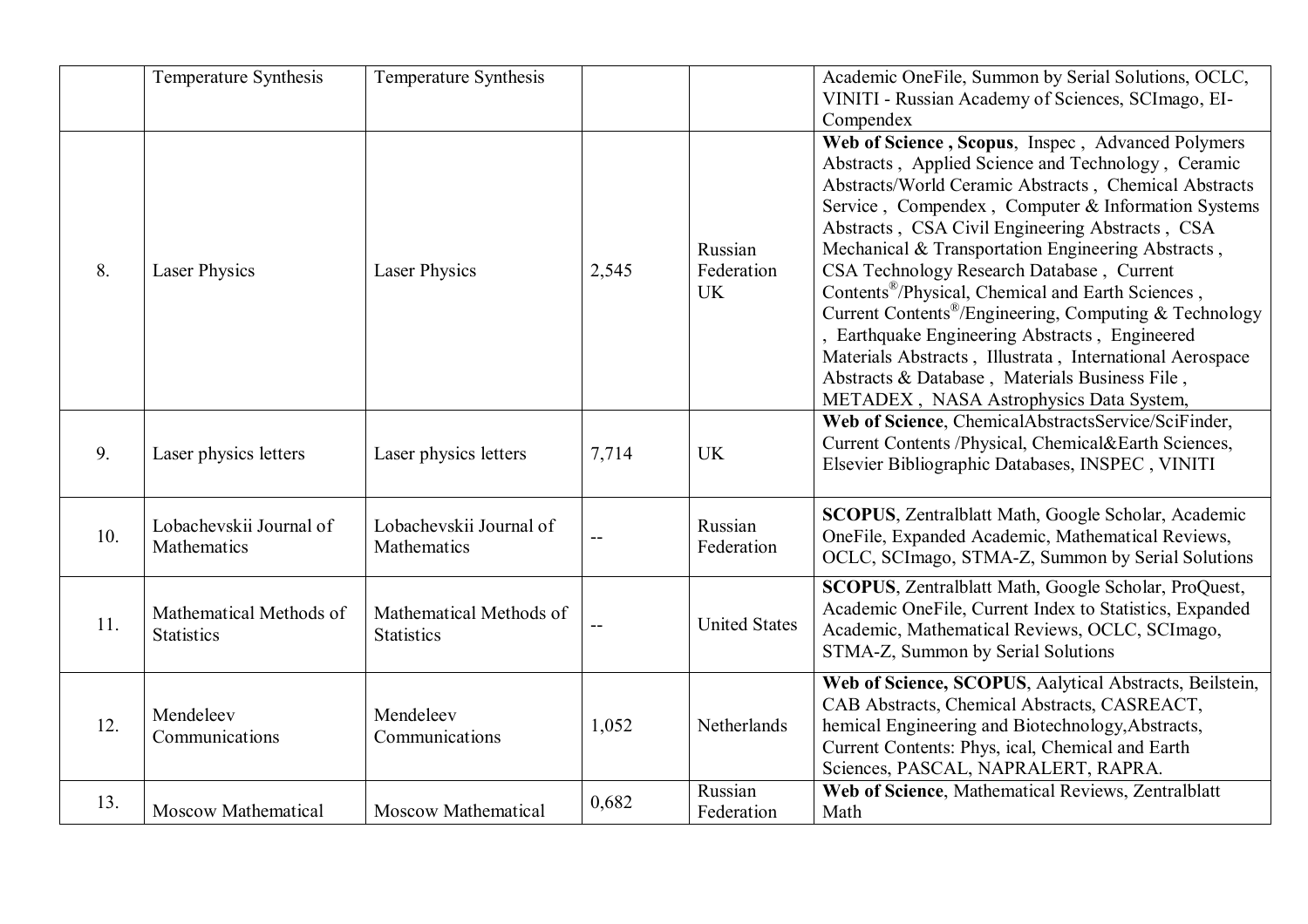|     | Journal                                                                       | Journal                                                                       |       |                       |                                                                                                                                                                                                                                                                                                               |
|-----|-------------------------------------------------------------------------------|-------------------------------------------------------------------------------|-------|-----------------------|---------------------------------------------------------------------------------------------------------------------------------------------------------------------------------------------------------------------------------------------------------------------------------------------------------------|
| 14. | Optical Memory & Neural<br>Networks (Information<br>Optics)                   | Optical Memory & Neural<br>Networks (Information<br>Optics)                   | $-$   | <b>United States</b>  | SCOPUS, EI-Compendex, INSPEC, Expanded Academic,<br>Health Reference Center Academic, Google Scholar,<br>PASCAL, Academic OneFile, Summon by Serial<br>Solutions, OCLC, ACM Digital Library, SCImago                                                                                                          |
| 15. | p-Adic Numbers,<br><b>Ultrametric Analysis and</b><br>Applications            | p-Adic Numbers,<br><b>Ultrametric Analysis and</b><br>Applications            |       | <b>United States</b>  | Mathematical Reviews, Google Scholar, Summon by<br>Serial Solutions, OCLC, Academic OneFile.                                                                                                                                                                                                                  |
| 16. | Pattern Recognition and<br>Image Analysis                                     | Pattern Recognition and<br>Image Analysis                                     | $-$   | <b>United States</b>  | <b>SCOPUS, EI-Compendex, INSPEC, Google Scholar,</b><br>Academic OneFile, Summon by Serial Solutions, Gale,<br>OCLC, ProQuest, ACM Digital Library, SCImago.                                                                                                                                                  |
| 17. | Physics of Wave<br>Phenomena                                                  | Physics of Wave<br>Phenomena                                                  | 0,185 | <b>United States</b>  | Web of Science, SCOPUS, INSPEC, Google Scholar,<br>Academic OneFile, Expanded Academic, OCLC,<br>SCImago, Summon by Serial Solutions                                                                                                                                                                          |
| 18. | Reviews on Advanced<br><b>Materials Science</b>                               | <b>Reviews on Advanced</b><br><b>Materials Science</b>                        | 1,017 | Russian<br>Federation | Web of Science, SCOPUS, ISI Current<br>Contents/Physical, Chemical & Earth Sciences<br>(CC/PC&ES),<br>ISI Materials Science Index, Cambridge Scientific<br>Abstracts,<br>Chemical Abstracts, Elsevier Bibliographic Databases                                                                                 |
| 19. | Russian Journal of<br><b>Mathematical Physics</b>                             | Russian Journal of<br><b>Mathematical Physics</b>                             | 1,120 | <b>United States</b>  | Web of Science, SCOPUS, Astrophysics Data System<br>(ADS), Current Contents/Physical, Chemical and Earth<br>Sciences, INSPEC, Mathematical Reviews, Google<br>Scholar, Academic OneFile, Zentralblatt Math, Summon<br>by Serial Solutions, Gale, OCLC, Current Mathematical<br>Publications, SCImago, STMA-Z. |
| 20. | Russian Journal of<br>Nematology                                              | Russian Journal of<br>Nematology                                              | 0,472 | Russian<br>Federation | Web of Science, SCOPUS, CABI Nematological<br>Abstracts, Current Contents (Agriculture, Biology and<br><b>Environmental Sciences)</b>                                                                                                                                                                         |
| 21. | Russian Journal of<br>Numerical Analysis and<br><b>Mathematical Modelling</b> | Russian Journal of<br>Numerical Analysis and<br><b>Mathematical Modelling</b> | 0,600 | Germany               | Web of Science, SCOPUS, Celdes, CNKI Scholar (China<br>National Knowledge Infrastucture), CNPIEC, EBSCO,<br>Compendex, Gale Cengage, Google Scholar, Inspec, J-<br>Gate, Mathematical Reviews (MathSciNet), Microsoft                                                                                         |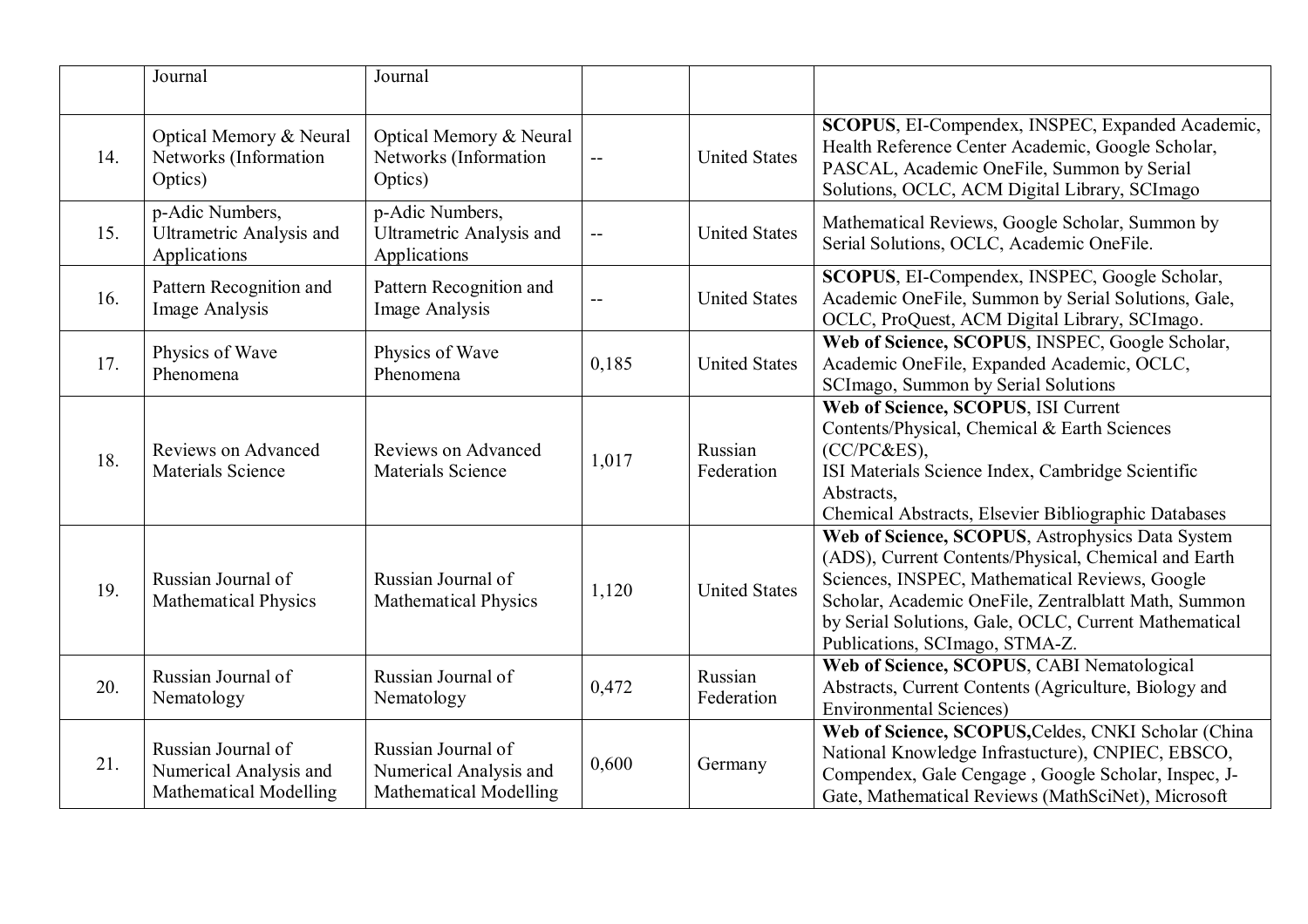|     |                                                                         |                                                                                                |       |                       | Academic Search, Naviga (Softweco), Primo Central<br>(ExLibris), ProQuest, Summon (Serials<br>Solutions/ProQuest), TDOne (TDNet), WorldCat (OCLC),<br>Zentralblatt Math                                                                                                                                                                                                                                                                                     |
|-----|-------------------------------------------------------------------------|------------------------------------------------------------------------------------------------|-------|-----------------------|-------------------------------------------------------------------------------------------------------------------------------------------------------------------------------------------------------------------------------------------------------------------------------------------------------------------------------------------------------------------------------------------------------------------------------------------------------------|
| 22. | Russian Journal of<br>Numerical Analysis and<br>Mathematical Modelling, | Russian Journal of<br>Numerical analysis and<br><b>Mathematical Modelling</b>                  | 0,600 | Netherlands           | Web of Science, SCOPUS,. Celdes, CNKI Scholar<br>(China National Knowledge Infrastucture),<br>CNPIEC, EBSCO Compendex, Gale Cengage, Inspec, J-<br>Gate, Mathematical Reviews (MathSciNet), Microsoft<br>Academic Search, Naviga (Softweco), Primo Central<br>(ExLibris), ProQuest, WorldCat (OCLC), Zentralblatt<br>Math                                                                                                                                   |
| 23. | Russian Studies in<br>Literature                                        | Russian Studies in<br>Literature                                                               |       | <b>United States</b>  | Web of Science, SCOPUS, ABSEES Online, Current<br>Contents/Arts & Humanities, MLA International<br>Bibliography, ProQuest Database and Wilson Humanities<br>Index                                                                                                                                                                                                                                                                                           |
| 24. | Russian Studies in<br>Philosophy                                        | Russian Studies in<br>Philosophy                                                               |       | <b>United States</b>  | Web of Science, SCOPUS, ABSEES Online, Current<br>Contents/Arts & Humanities, and International<br>Bibliography of Periodical Literature on the Humanities<br>and Social Sciences (IBZ).                                                                                                                                                                                                                                                                    |
| 25. | Авиакосмическая и<br>экологическая медицина                             | Aviakosmicheskaia I<br>ekologicheskaia meditsina<br>=Aerospace<br>andenvironmental<br>medicine |       | Russian<br>Federation | <b>SCOPUS</b>                                                                                                                                                                                                                                                                                                                                                                                                                                               |
| 26. | Автоматика и<br>вычислительная техника                                  | Automatic Control and<br><b>Computer Sciences</b>                                              |       | Russian<br>Federation | SCOPUS, EI-Compendex, INSPEC, DBLP, Expanded<br>Academic, Google Scholar, Academic OneFile, Summon<br>by Serial Solutions, OCLC, SCImago                                                                                                                                                                                                                                                                                                                    |
| 27. | Автоматика и<br>телемеханика                                            | <b>Automation and Remote</b><br>Control                                                        | 0,192 | Russian<br>Federation | Web of Science, SCOPUS, ACM Computing Reviews,<br>ACM Digital Library, Computer Abstracts International<br>Database, Current Contents/Engineering, Computing and<br>Technology, , Current Index to Statistics, EI-Compendex,<br>Computer Science Index, INSPEC, International Abstracts<br>in Operations Research, Mathematical Reviews, Google<br>Scholar, Academic OneFile, Zentralblatt Math, CSA<br>Environmental Sciences, Summon by Serial Solutions, |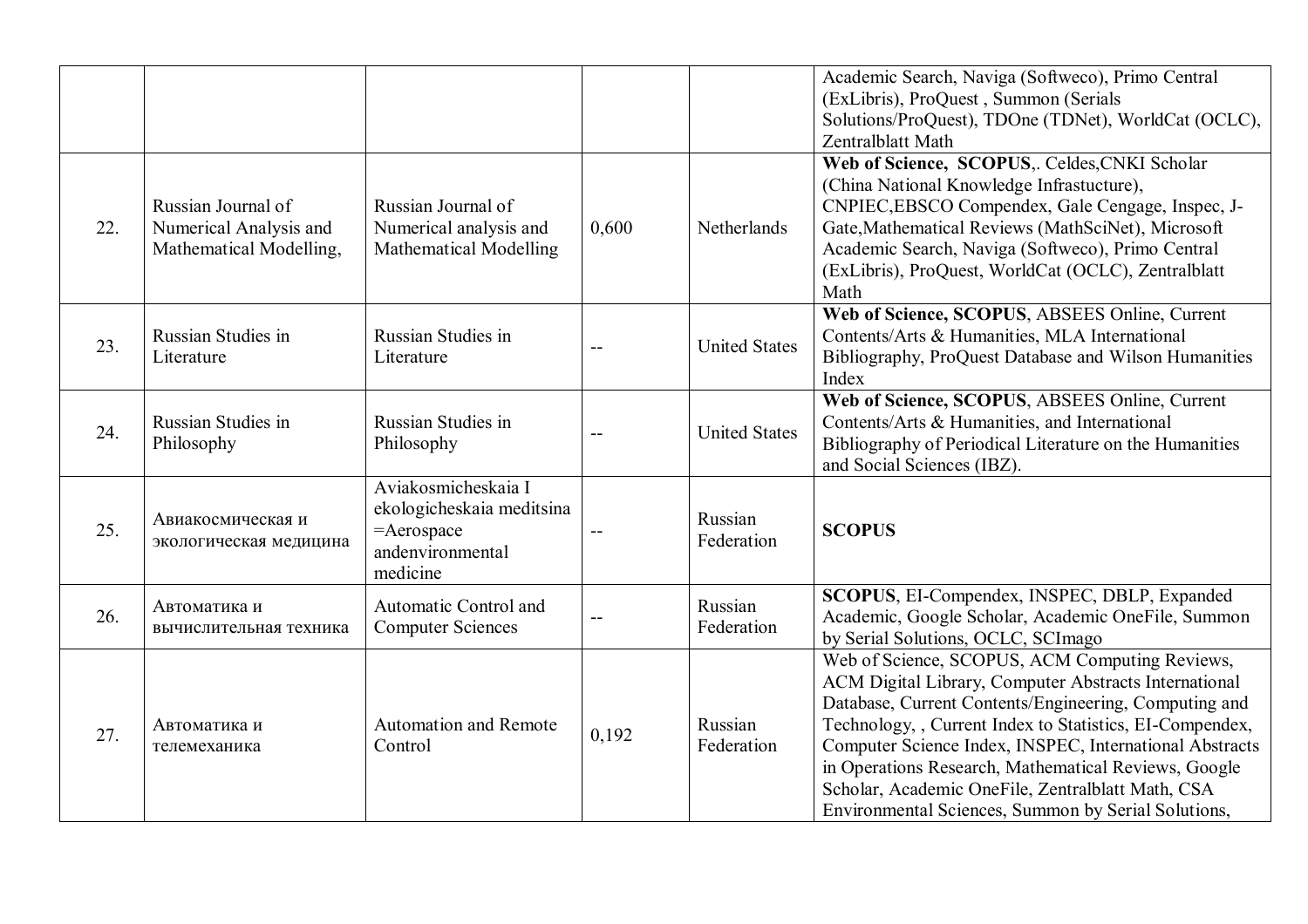|     |                                      | Optoelectronics,                                                              |       |                       | Academic Search, Gale, OCLC, EBSCO, INIS<br>Atomindex, Web of Science, SCImago, STMA-Z.<br>INSPEC, Expanded Academic, ChemWeb, Google                                                                                                                                                                                                                                                                     |
|-----|--------------------------------------|-------------------------------------------------------------------------------|-------|-----------------------|-----------------------------------------------------------------------------------------------------------------------------------------------------------------------------------------------------------------------------------------------------------------------------------------------------------------------------------------------------------------------------------------------------------|
| 28. | Автометрия                           | <b>Instrumentation and Data</b><br>Processing                                 | $-$   | <b>United State</b>   | Scholar, Academic OneFile, Summon by Serial Solutions,<br>OCLC, EI-Compendex                                                                                                                                                                                                                                                                                                                              |
| 29. | Автомобильная<br>промышленность      | Avtomobil'naya<br>Promyshlennost                                              | $-$   | Russian<br>Federation | <b>SCOPUS</b>                                                                                                                                                                                                                                                                                                                                                                                             |
| 30. | Акустический журнал                  | <b>Acoustical Physics</b>                                                     | 0,421 | Russian<br>Federation | Web of Science, SCOPUS, Chemical Abstracts Service<br>(CAS), Astrophysics Data System (ADS), Current<br>Contents/Engineering, Computing and Technology,<br>Current Contents/Physical, Chemical and Earth Sciences,<br>GeoRef, EI-Compendex, INSPEC, Google Scholar,<br>Academic OneFile, CSA Environmental Sciences,<br>Summon by Serial Solutions, Academic Search, ASFA,<br>Gale, OCLC, EBSCO, SCImago. |
| 31. | Акушерство и<br>гинекология          | Akusherstvo i<br>Ginekologiya                                                 | $-$   | Russian<br>Federation | <b>SCOPUS</b>                                                                                                                                                                                                                                                                                                                                                                                             |
| 32. | Алгебра и анализ                     | St Petersburg<br>Mathematical Journal                                         | 0.460 | <b>United States</b>  | Web of Science, Mathematical Reviews, Zentralblatt<br>MATH, Portico                                                                                                                                                                                                                                                                                                                                       |
| 33. | Алгебра и логика                     | Algebra and Logic                                                             | 0,493 | <b>United States</b>  | Web of Science, SCOPUS, INSPEC, Zentralblatt Math,<br>Google Scholar, EBSCO, Academic OneFile, Academic<br>Search, Current Abstracts, Expanded Academic,<br>International Bibliography of Book Reviews (IBR),<br>International Bibliography of Periodical Literature (IBZ),<br>Mathematical Reviews, OCLC, SCImago, STMA-Z,<br><b>Summon by Serial Solutions</b>                                          |
| 34. | Ангиология и сосудистая<br>хирургия, | Angiologiia i<br>sosudistaiakhirurgiia =<br>Angiology and vascular<br>surgery |       | Russian<br>Federation | <b>SCOPUS</b>                                                                                                                                                                                                                                                                                                                                                                                             |
| 35. | Анестезиология и<br>реаниматология   | Anesteziologiya I<br>Reanimatologiya                                          |       | Russian<br>Federation | SCOPUS, Abstracts of Mycology, Adis International Ltd.<br>Reactions Weekly, Chemical Abstracts (Print), Chemical                                                                                                                                                                                                                                                                                          |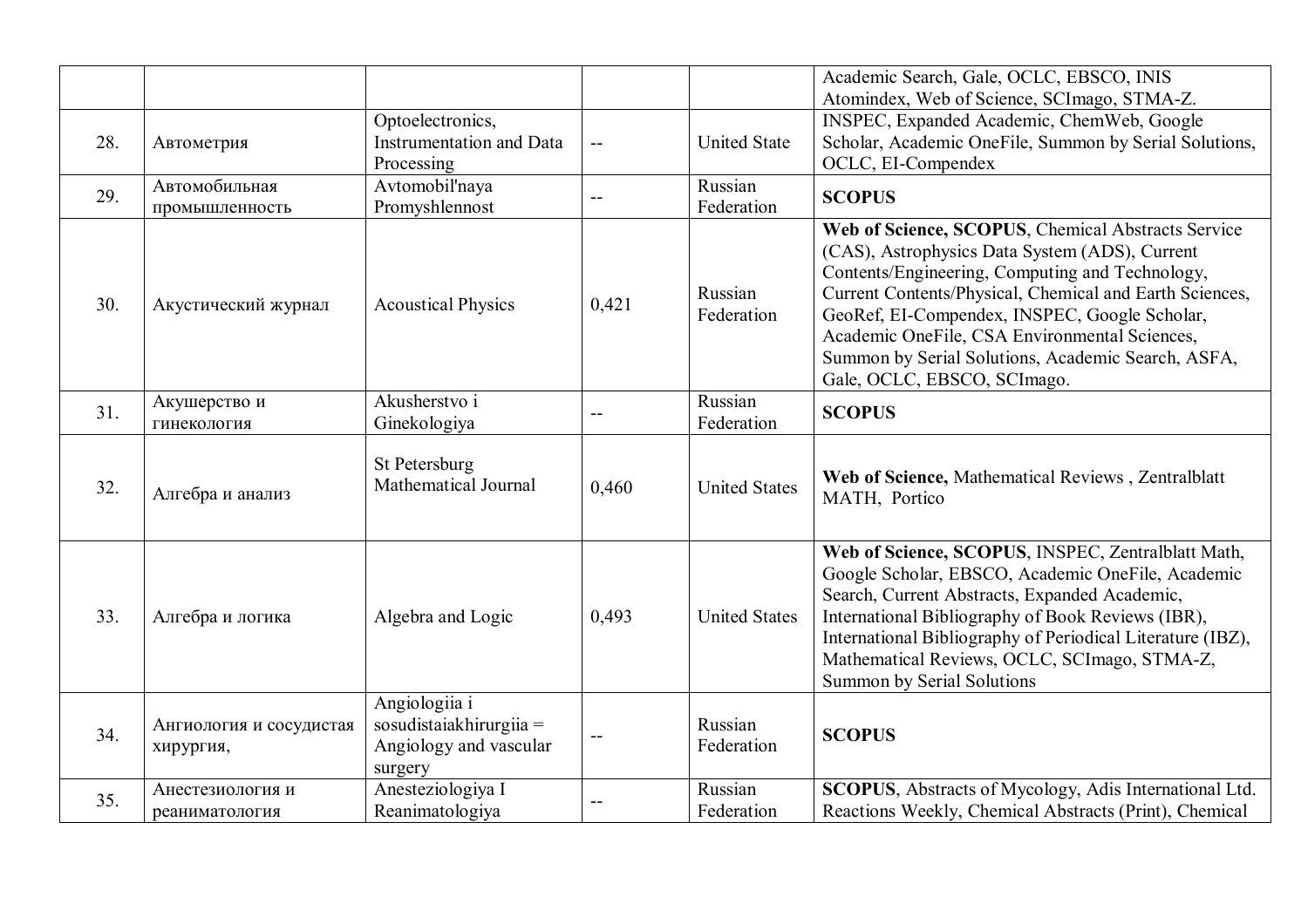|     |                                                  |                                                          |       |                       | Industry Notes, Chemical Titles, EBSCOhost Biological<br>Abstracts (Online), Elsevier BV EMBASE, Elsevier<br>BVScopus, ExcerptaMedica. Abstract Journals, Index<br>Medicus, National Library of Medicine PubMed, OCLC<br>ArticleFirst, OCLC MEDLINE, Reactions Weekly (Print),<br>Thomson Reuters Biological Abstracts (Online), Thomson<br>Reuters BIOSIS Previews, VINITI RAN Referativnyi<br>Zhurnal                                                 |
|-----|--------------------------------------------------|----------------------------------------------------------|-------|-----------------------|---------------------------------------------------------------------------------------------------------------------------------------------------------------------------------------------------------------------------------------------------------------------------------------------------------------------------------------------------------------------------------------------------------------------------------------------------------|
| 36. | Антибиотики и<br>медицинская<br>биотехнология    | Antibiotiki I<br>Medicinskaya<br>Biotechnologiya         |       | Russian<br>Federation | <b>SCOPUS</b>                                                                                                                                                                                                                                                                                                                                                                                                                                           |
| 37. | Аридные Экосистемы                               | Arid Ecosystems                                          |       | Russian<br>Federation | Google Scholar, Summon by Serial Solutions, OCLC                                                                                                                                                                                                                                                                                                                                                                                                        |
| 38. | Археология, этнография<br>и антропология Евразии | Archaeology, Ethnology<br>and Anthropology of<br>Eurasia |       | Russian<br>Federation | <b>SCOPUS</b>                                                                                                                                                                                                                                                                                                                                                                                                                                           |
| 39. | Архив патологии                                  | Arkhiv Patologii                                         |       | Russian<br>Federation | <b>SCOPUS</b>                                                                                                                                                                                                                                                                                                                                                                                                                                           |
| 40. | Астрономический<br>вестник                       | Solar System Research                                    | 0,557 | <b>United States</b>  | Web of Science, SCOPUS, Chemical Abstracts Service<br>(CAS), Astrophysics Data System (ADS), Current<br>Contents/Physical, Chemical and Earth Sciences, INSPEC,<br>International Bibliography of Book Reviews (IBR),<br>International Bibliography of Periodical Literature (IBZ),<br>Google Scholar, Academic OneFile, CSA Environmental<br>Sciences, Summon by Serial Solutions, Academic Search,<br>Gale, OCLC, EBSCO, CSA, INIS Atomindex, SCImago. |
| 41. | Астрономический<br>журнал                        | <b>Astronomy Reports</b>                                 | 0,756 | Russian<br>Federation | Web of Science, SCOPUS, Chemical Abstracts Service<br>(CAS), Astrophysics Data System (ADS), Current<br>Contents/Physical, Chemical and Earth Sciences, INSPEC,<br>Simbad Astronomical Database, Google Scholar,<br>PASCAL, Academic OneFile, CSA Environmental<br>Sciences, Summon by Serial Solutions, Academic Search,<br>Gale, OCLC, EBSCO, CSA, SCImago                                                                                            |
| 42. | Астрофизика                                      | Astrophysics                                             | 0,366 | <b>United States</b>  | Web of Science, SCOPUS, Science Citation Index<br>Expanded (SciSearch), INSPEC, Astrophysics Data                                                                                                                                                                                                                                                                                                                                                       |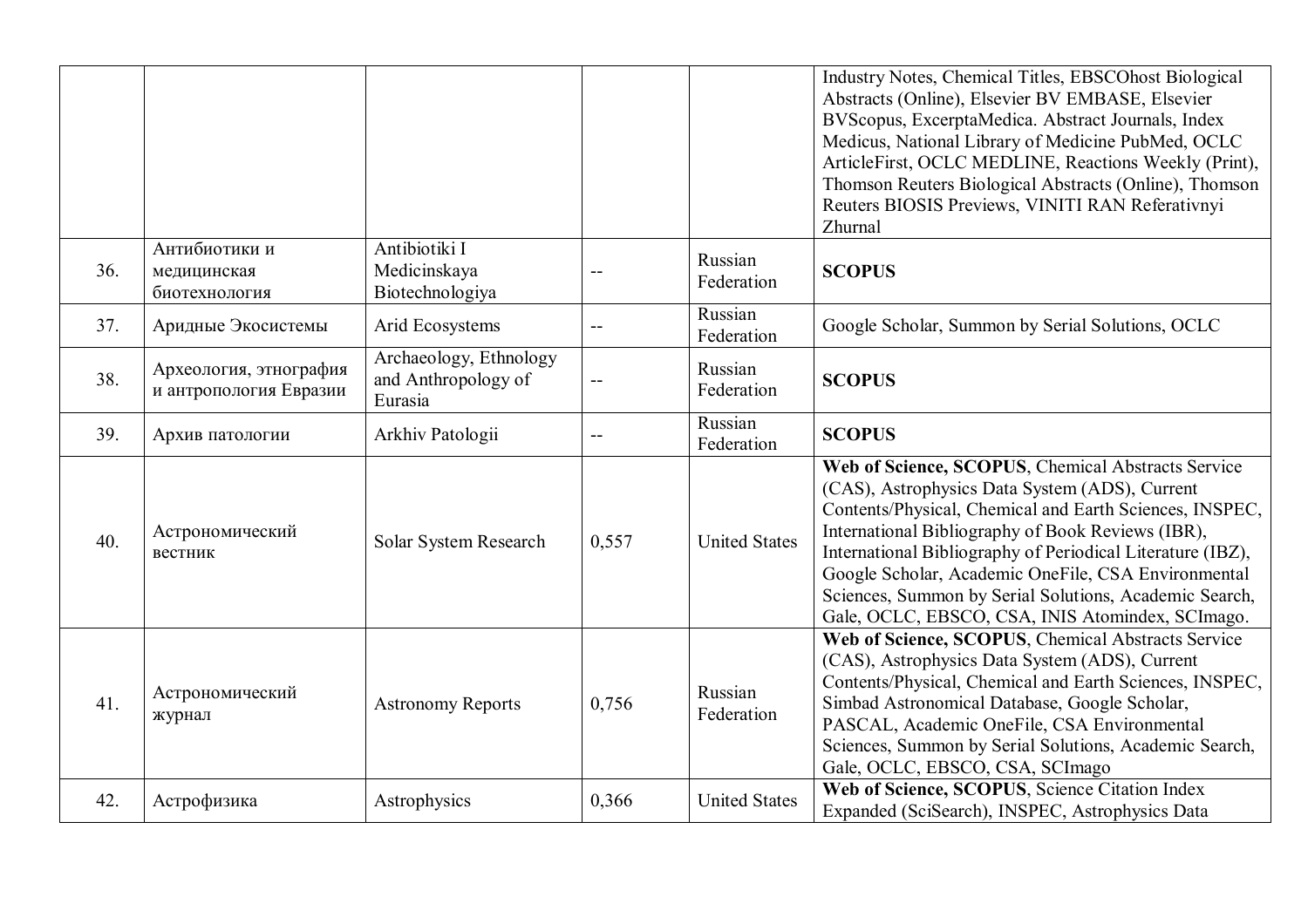|     |                                                                         |                                                                   |       |                       | System (ADS), Chemical Abstracts Service (CAS),<br>Google Scholar, EBSCO, CSA, ProQuest, Academic<br>OneFile, Academic Search, Current Abstracts, Current<br>Contents/Physical, Chemical and Earth Sciences,<br>Earthquake Engineering Abstracts, Engineered Materials<br>Abstracts, Expanded Academic, INIS Atomindex,<br>INSPIRE, OCLC, SCImago, Simbad Astronomical         |
|-----|-------------------------------------------------------------------------|-------------------------------------------------------------------|-------|-----------------------|--------------------------------------------------------------------------------------------------------------------------------------------------------------------------------------------------------------------------------------------------------------------------------------------------------------------------------------------------------------------------------|
|     |                                                                         |                                                                   |       |                       | Database, Summon by Serial Solutions                                                                                                                                                                                                                                                                                                                                           |
| 43. | Астрофизический<br>бюллетень                                            | <b>Astrophysical Bulletin</b><br>(Astrofizicheskii<br>Byulleten') | 0,697 | Russian<br>Federation | Web of Science, Astrophysics Data System (ADS),<br><b>INSPEC, Simbad Astronomical Database, Expanded</b><br>Academic, Google Scholar, Academic OneFile, Summon<br>by Serial Solutions, OCLC, CSA, EBSCO.                                                                                                                                                                       |
| 44. | Атомная энергия                                                         | Atomic Energy                                                     | 0,034 | Netherlands           | Web of Science, SCOPUS, INSPEC, Chemical Abstracts<br>Service (CAS), Google Scholar, EBSCO, CSA, ProQuest,<br>Academic OneFile, Current Abstracts, Current<br>Contents/Engineering, Computing and Technology,<br>Earthquake Engineering Abstracts, EI-Compendex,<br>Engineered Materials Abstracts, Gale, INIS Atomindex,<br>OCLC, PASCAL, SCImago, Summon by Serial Solutions |
| 45. | Безопасность труда в<br>промышленности                                  | Bezopastnosť Truda v<br>Promyshlennosti                           |       | Russian<br>Federation | <b>SCOPUS</b>                                                                                                                                                                                                                                                                                                                                                                  |
| 46. | Биологические<br>мембраны: Журнал<br>мембранной и клеточной<br>биологии | Biologicheskie membrany                                           | 0,084 | Russian<br>Federation | Web of Science, SCOPUS, EMBASE, Google Scholar,<br>Academic OneFile, ChemWeb, EMBiology, Expanded<br>Academic, OCLC, SCImago, Summon by Serial Solutions                                                                                                                                                                                                                       |
| 47. | Биология внутренних вод                                                 | <b>Inland Water Biology</b>                                       | 0,205 | Russian<br>Federation | Web of Science, SCOPUS, Biological Abstracts,<br>Geobase, BIOSIS, Expanded Academic, Google Scholar,<br>Academic OneFile, Summon by Serial Solutions, OCLC,<br>SCImago, CAB International, Global Health                                                                                                                                                                       |
| 48. | Биология моря                                                           | Russian Journal of Marine<br><b>Biology</b>                       | 0,391 | <b>United States</b>  | Web of Science, SCOPUS, Chemical Abstracts Service<br>(CAS), AGRICOLA, Fishing Industry Research Index,<br>Geobase, Google Scholar, Academic OneFile, CSA<br>Environmental Sciences, EMBiology, Summon by Serial<br>Solutions, ASFA, Gale, OCLC, EBSCO, CSA, SCImago                                                                                                           |
| 49. | Биомедицинская химия                                                    | Biochemistry (Moscow)                                             | $-$   | Russian               | SCOPUS, EMBASE, Google Scholar, Academic OneFile,                                                                                                                                                                                                                                                                                                                              |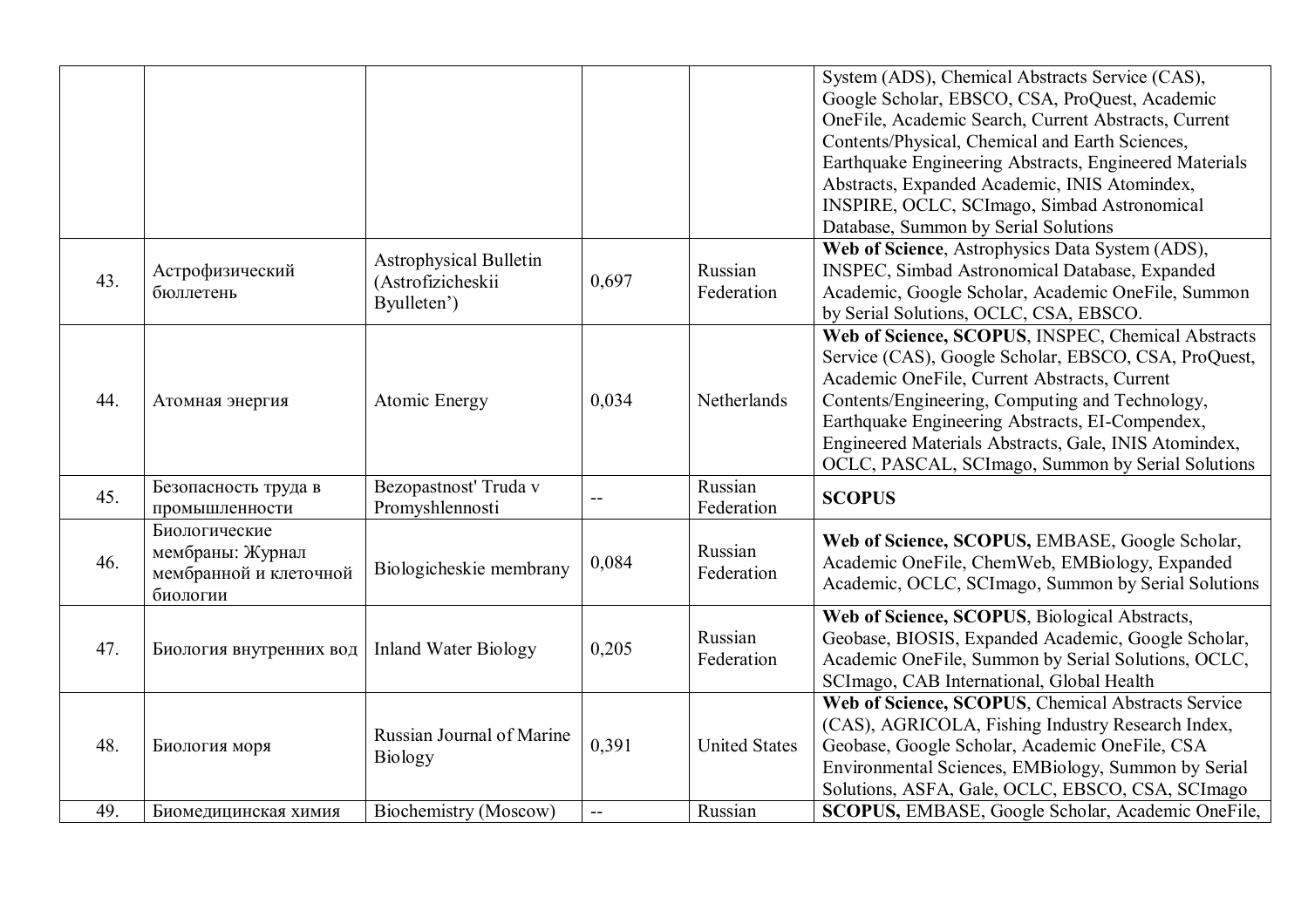|     |                                                       | Supplement Series B:<br><b>Biomedical Chemistry</b>     |       | Federation            | ChemWeb, EMBiology, Expanded Academic, Health<br>Reference Center Academic, OCLC, SCImago, Summon<br>by Serial Solutions                                                                                                                                                                                                                                                                                                                                                                                                                                                                                                 |
|-----|-------------------------------------------------------|---------------------------------------------------------|-------|-----------------------|--------------------------------------------------------------------------------------------------------------------------------------------------------------------------------------------------------------------------------------------------------------------------------------------------------------------------------------------------------------------------------------------------------------------------------------------------------------------------------------------------------------------------------------------------------------------------------------------------------------------------|
| 50. | Биоорганическая химия                                 | Russian Journal of<br><b>Bioorganic Chemistry</b>       | 0,523 | <b>United States</b>  | Web of Science, SCOPUS, Biological Abstracts,<br>Chemical Abstracts Service (CAS), AGRICOLA,<br>Biochemistry and Biophysics Citation Index, Reaction<br>Citation Index, BIOSIS, ChemWeb, Google Scholar,<br>Academic OneFile, CSA Environmental Sciences,<br>Zoological Record, EMBiology, Summon by Serial<br>Solutions, Reaxys, Gale, OCLC, EBSCO, CSA, INIS<br>Atomindex, Chemistry Citation Index, SCImago.                                                                                                                                                                                                          |
| 51. | Биофизика                                             | <b>Biophysics</b>                                       |       | Russian<br>Federation | SCOPUS, Chemical Abstracts Service (CAS), INSPEC,<br>International Bibliography of Book Reviews (IBR),<br>International Bibliography of Periodical Literature (IBZ),<br>ChemWeb, Google Scholar, Academic OneFile,<br>EMBiology, Summon by Serial Solutions, Gale, OCLC,<br>CSA, INIS Atomindex, SCImago, ASFA                                                                                                                                                                                                                                                                                                           |
| 52. | Биохимия                                              | Biochemistry (Moscow)                                   | 1,149 | Russian<br>Federation | Web of Science, SCOPUS, Biological Abstracts, CAB<br>Abstracts, Chemical Abstracts Service (CAS),<br>AGRICOLA, Biochemistry and Biophysics Citation<br>Index, Global Health, EMBASE, Food Science and<br>Technology Abstracts, BIOSIS, Index Copernicus,<br>Expanded Academic, Health Reference Center Academic,<br>ChemWeb, Google Scholar, Academic OneFile, CSA<br>Environmental Sciences, Abstracts in Anthropology,<br>EMBiology, Summon by Serial Solutions, Academic<br>Search, ASFA, CAB International, Reaxys, OCLC,<br>Current Contents/ Life Sciences, EBSCO, CSA, INIS<br>Atomindex, SCImago, PubMed/Medline |
| 53. | Бюллетень<br>экспериментальной<br>биологии и медицины | Bulletin of Experimental<br><b>Biology and Medicine</b> | 0,341 | <b>United States</b>  | Web of Science, SCOPUS, PubMed/Medline, EMBASE,<br>Chemical Abstracts Service (CAS), Google Scholar,<br>EBSCO, CSA, Academic OneFile, AGRICOLA, Current<br>Abstracts, EMBiology, Gale, Health Reference Center<br>Academic, INIS Atomindex, OCLC, SCImago, Summon<br>by Serial Solutions                                                                                                                                                                                                                                                                                                                                 |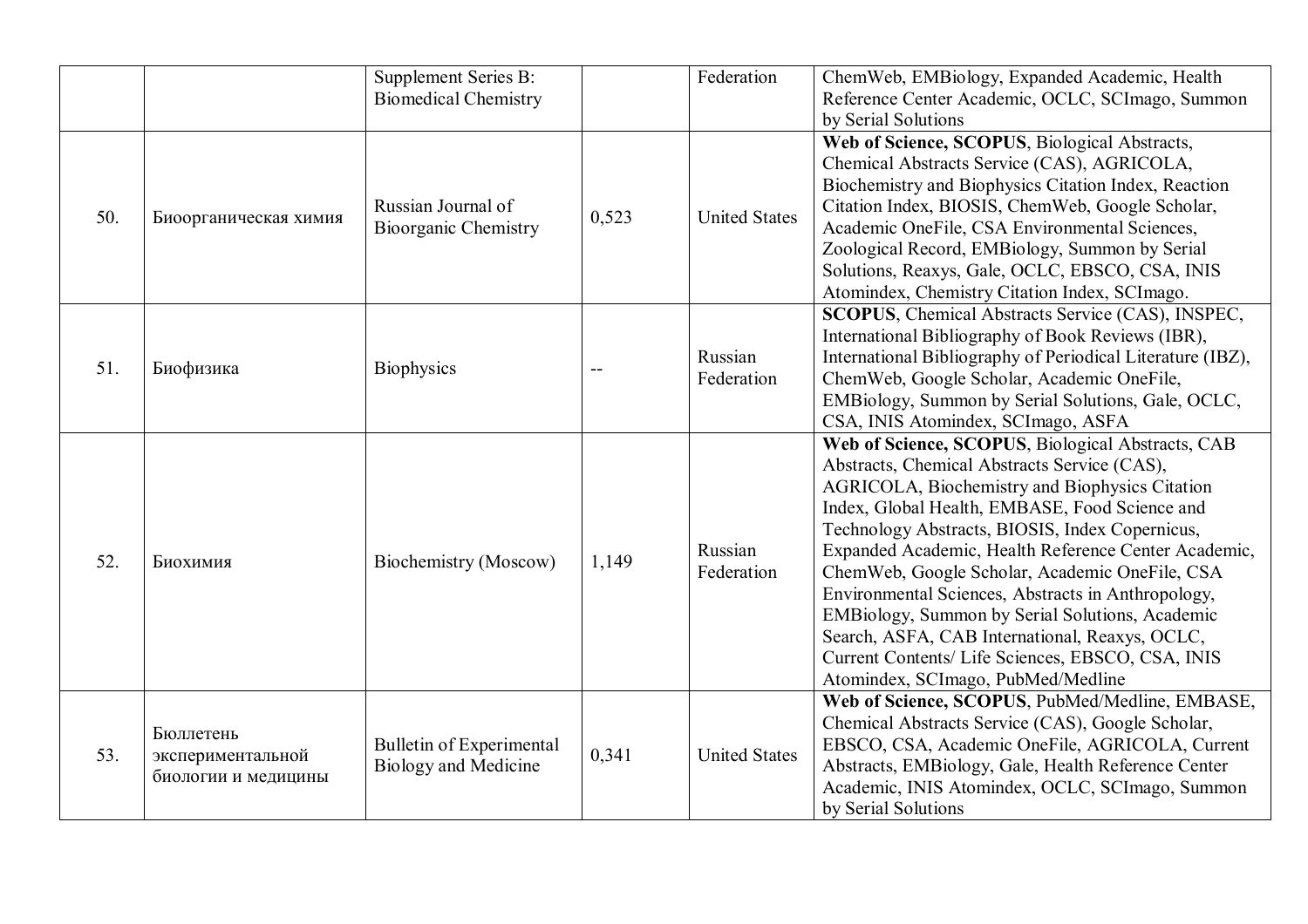| 54. | Вавиловский журнал<br>генетики и селекции:<br>Экологическая генетика                           | Russian Journal of<br>Genetics: Applied<br>Research                  | 0,427                    | <b>United States</b> | Web of Science, SCOPUS, EMBASE, Google Scholar,<br>OCLC, SCImago, Summon by Serial Solutions                                                                                                                                  |
|-----|------------------------------------------------------------------------------------------------|----------------------------------------------------------------------|--------------------------|----------------------|-------------------------------------------------------------------------------------------------------------------------------------------------------------------------------------------------------------------------------|
| 55. | Вестник<br>машиностроения и<br>СТИН                                                            | <b>Russian Engineering</b><br>Research                               |                          | <b>United States</b> | SCOPUS, EI-Compendex, INSPEC, Expanded Academic,<br>Google Scholar, Academic OneFile, Summon by Serial<br>Solutions, OCLC, SCImago.                                                                                           |
| 56. | Вестник Московского<br>университета. Сер. 1<br>Математика. Механика                            | Moscow University<br>Mechanics Bulletin                              | $-$                      | <b>United States</b> | SCOPUS, INSPEC, Expanded Academic, Google<br>Scholar, MathEDUC, Academic OneFile, Zentralblatt<br>Math, Summon by Serial Solutions, OCLC, EI-<br>Compendex, SCImago, STMA-Z.                                                  |
| 57. | Вестник Московского<br>университета. Сер. 15.<br>Вычислительная<br>математика и<br>кибернетика | Moscow University<br>Computational<br>Mathematics and<br>Cybernetics |                          | <b>United States</b> | Current Index to Statistics, INSPEC, Health Reference<br>Center Academic, Mathematical Reviews, Google<br>Scholar, Academic OneFile, Zentralblatt Math, Summon<br>by Serial Solutions, Gale, OCLC, INIS Atomindex,<br>STMA-Z. |
| 58. | Вестник Московского<br>университета. Сер. 16.<br>Биология                                      | Moscow University<br><b>Biological Sciences</b><br><b>Bulletin</b>   | $-$                      | <b>United States</b> | CAB Abstracts, Global Health, Health Reference Center<br>Academic, Google Scholar, Academic OneFile, Summon<br>by Serial Solutions, CAB International, Gale, OCLC                                                             |
| 59. | Вестник Московского<br>университета. Сер. 17.<br>Почвоведение                                  | Moscow University Soil<br>Science Bulletin                           | $-$                      | <b>United States</b> | CAB Abstracts, GeoRef, Global Health, Health Reference<br>Center Academic, Google Scholar, Academic OneFile,<br>Summon by Serial Solutions, CAB International, Gale,<br>OCLC, CSA, EBSCO, Environment Index.                  |
| 60. | Вестник Московского<br>университета. Сер. 2.<br>Химия                                          | Moscow University<br><b>Chemistry Bulletin</b>                       |                          | <b>United States</b> | <b>SCOPUS</b> , Expanded Academic, ChemWeb, Google<br>Scholar, Academic OneFile, Summon by Serial Solutions,<br>OCLC, INIS Atomindex, SCImago, Global Health, CAB<br>International                                            |
| 61. | Вестник Московского<br>университета. Сер. 3.<br>Физика. Астрономия                             | Moscow University<br>Physics Bulletin                                | 0,225                    | <b>United States</b> | Web of Science, Academic OneFile, Digital Mathematics<br>Registry, Expanded Academic, Google, INIS AtomIndex,<br>INSPEC, OCLC, Summon by Serial Solutions,<br>Zentralblatt MATH                                               |
| 62. | Вестник Московского<br>университета. Сер. 4.<br>Геология                                       | Moscow University<br>Geology Bulletin                                |                          | <b>United States</b> | GeoRef, INSPEC, Expanded Academic, Google Scholar,<br>Academic OneFile, Summon by Serial Solutions, OCLC,<br><b>CSA</b>                                                                                                       |
| 63. | Вестник Московского                                                                            | Vestnik Moskovskogo                                                  | $\overline{\phantom{a}}$ | Russian              | <b>SCOPUS</b>                                                                                                                                                                                                                 |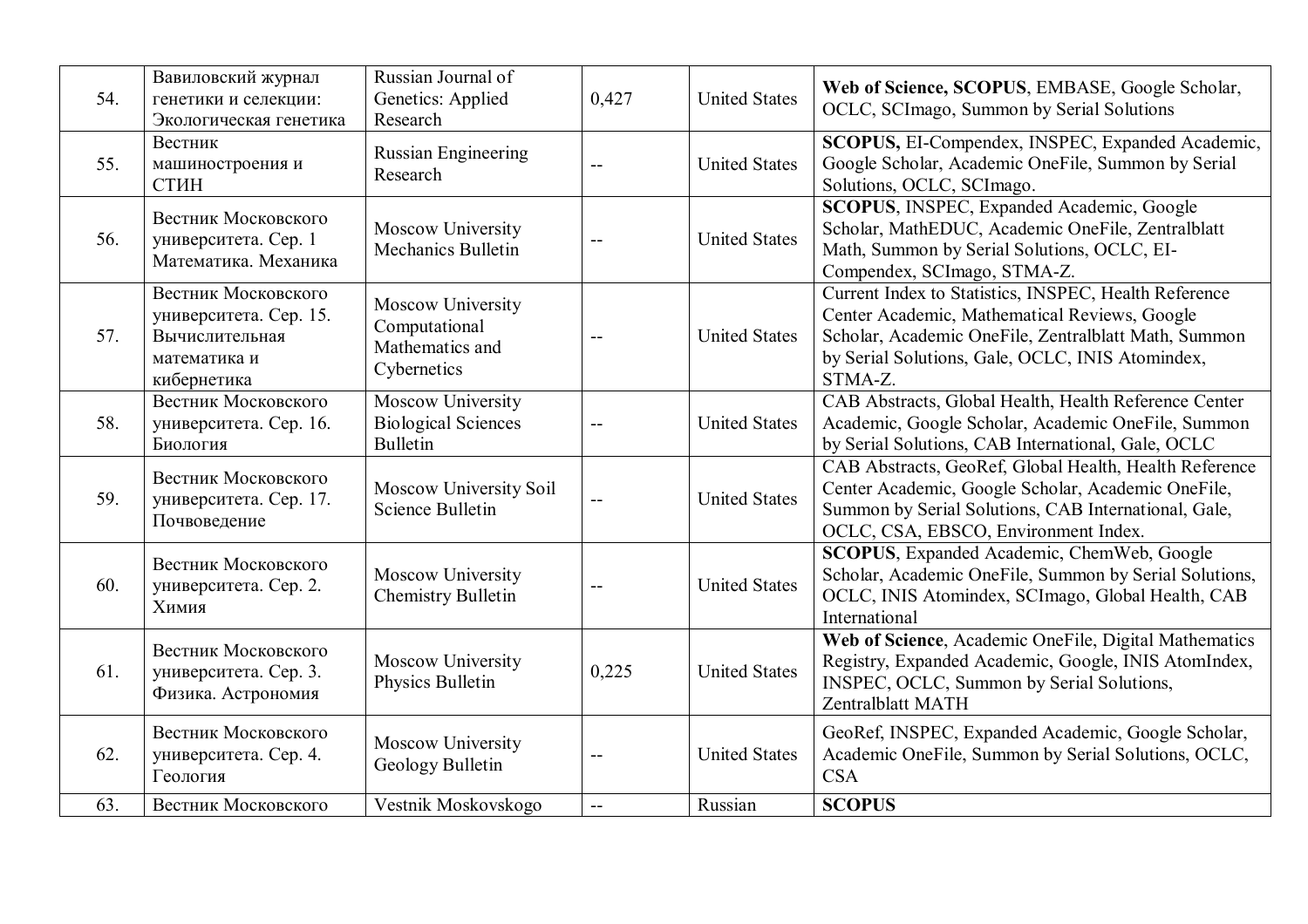|     | университета. Сер.                                                                           | Unviersiteta, Seriya                                                               |                          | Federation            |                                                                                                                                                                                                                                                                                                             |
|-----|----------------------------------------------------------------------------------------------|------------------------------------------------------------------------------------|--------------------------|-----------------------|-------------------------------------------------------------------------------------------------------------------------------------------------------------------------------------------------------------------------------------------------------------------------------------------------------------|
|     | География                                                                                    | Geografiya                                                                         |                          |                       |                                                                                                                                                                                                                                                                                                             |
| 64. | Вестник                                                                                      | Vestnik                                                                            |                          | Russian               | SCOPUS, App Store, Google Scholar, Medline,                                                                                                                                                                                                                                                                 |
|     | оториноларингологии                                                                          | Otorinolaringologii                                                                |                          | Federation            | <b>EMBASE</b>                                                                                                                                                                                                                                                                                               |
| 65. | Вестник офтальмологии                                                                        | Vestnik Oftalmologii<br>(Annals of<br>Ophthalmology)                               |                          | Russian<br>Federation | <b>SCOPUS</b> , Excerpta Medica, Biological Abstracts,<br>Chemical Abstracts, Index Medicus, Current Work in the<br>History of Medicine, Science Citation Index, Current<br>Contents, Helminthological Abstracts, Index to Dental<br>Literature, Ulrich's International Periodicals Directory,<br>App Store |
| 66. | Вестник рентгенологии и<br>радиологии,                                                       | Vestnik Rentgenologii i<br>Radiologii                                              |                          | Russian<br>Federation | Web of Science, SCOPUS, Index Medicus                                                                                                                                                                                                                                                                       |
| 67. | Вестник Российской<br>академии наук                                                          | Herald of the Russian<br>Academy of Sciences                                       | 0,214                    | Russian<br>Federation | Web of Science, SCOPUS, Chemical Abstracts Service<br>(CAS), Current Contents/Physical, Chemical and Earth<br>Sciences, Earthquake Engineering Abstracts, Google<br>Scholar, Academic OneFile, Summon by Serial Solutions,<br>Gale, OCLC, CSA, ProQuest, Engineered Materials<br>Abstracts, SCImago         |
| 68. | Вестник Российской<br>академии, медицинских<br>наук                                          | Vestnik Rossiiskoi<br>Akademii Meditsinskikh<br>Nauk                               |                          | Russian<br>Federation | <b>SCOPUS</b>                                                                                                                                                                                                                                                                                               |
| 69. | Вестник Санкт-<br>Петербургского<br>университета, Сер.<br>Геология и геофизика               | Vestnik Sankt<br>Petersburgskogo<br>Universiteta, Seriya<br>Geologiya i Geografiya | $\overline{a}$           | Russian<br>Federation | <b>SCOPUS</b>                                                                                                                                                                                                                                                                                               |
| 70. | Вестник Санкт-<br>Петербургского, универс<br>итета, Сер. Математика,<br>механика, Астрономия | Vestnik St. Petersburg<br>University: Mathematics                                  | $\overline{\phantom{m}}$ | Russian<br>Federation | Current Index to Statistics, Expanded Academic,<br>Mathematical Reviews, Google Scholar, Academic<br>OneFile, Zentralblatt Math, Summon by Serial Solutions,<br>OCLC, STMA-Z.                                                                                                                               |
| 71. | Вестник хирургии им.<br>И.И. Грекова                                                         | Vestnik Khirurgii Imeni<br>I.I.Grekova                                             |                          | Russian<br>Federation | <b>SCOPUS</b> , Index medicus, MEDLINE,<br>PubMed, OLDMEDLINE                                                                                                                                                                                                                                               |
| 72. | Водные ресурсы                                                                               | <b>Water Resources</b>                                                             | 0,262                    | <b>United States</b>  | Web of Science, SCOPUS, Chemical Abstracts Service<br>(CAS), Fluidex, GeoRef, Geobase, Google Scholar,<br>Environment Index, Academic OneFile, CSA<br>Environmental Sciences, EMBiology, Summon by Serial                                                                                                   |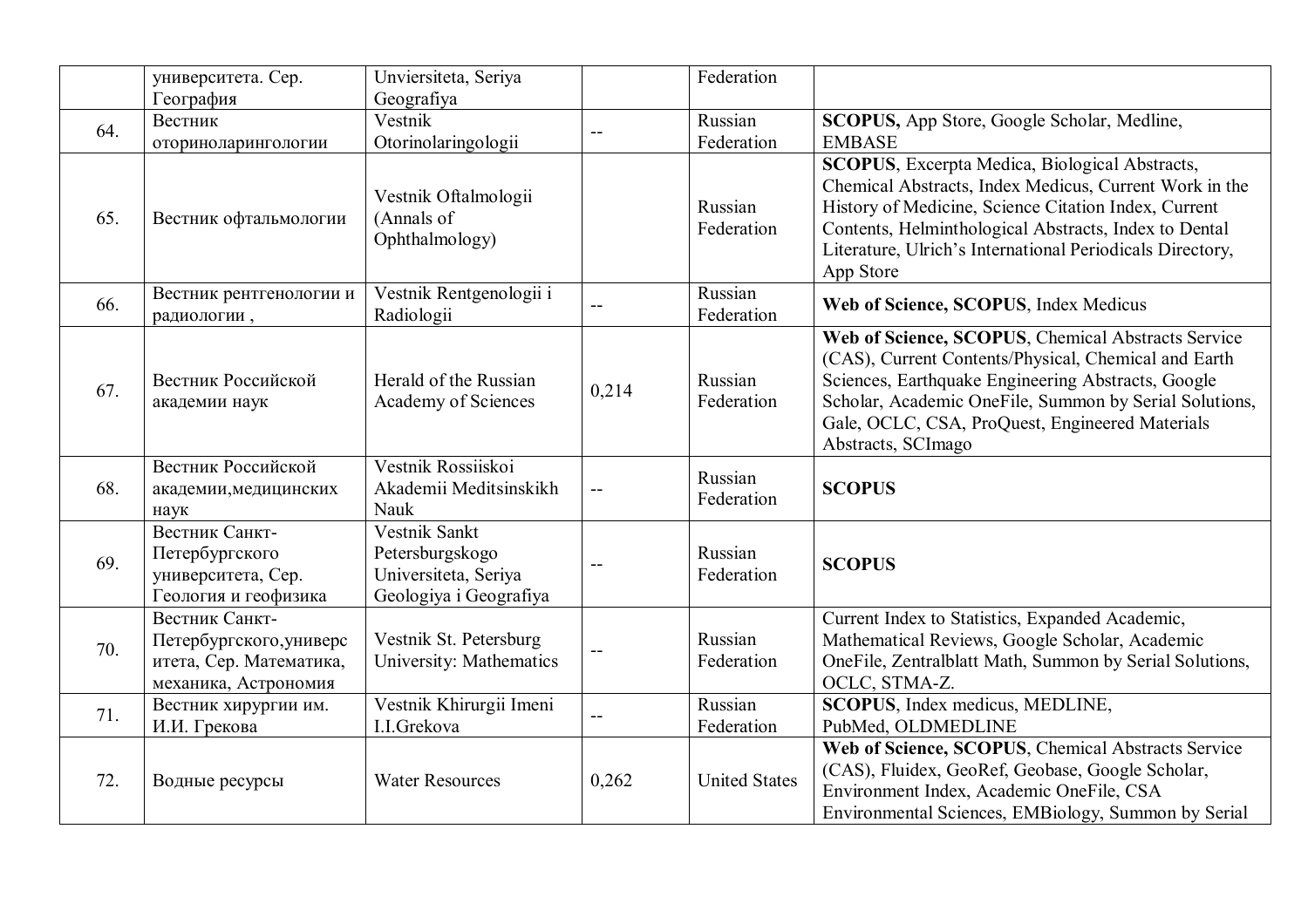|     |                                                                            |                                                                                                                                                             |                |                       | Solutions, ASFA, Gale, OCLC, Highbeam, EBSCO, CSA,<br>Pro-Quest, INIS Atomindex, SCImago.                                                                                  |
|-----|----------------------------------------------------------------------------|-------------------------------------------------------------------------------------------------------------------------------------------------------------|----------------|-----------------------|----------------------------------------------------------------------------------------------------------------------------------------------------------------------------|
| 73. | Военно-медицинский<br>журнал                                               | Voenno-meditsinskii<br>zhurnal                                                                                                                              |                | Russian<br>Federation | <b>SCOPUS</b> , Index Medicus, Current Work in the History of<br>Medicine, Ulrich's International Periodicals Directory,<br>PubMed                                         |
| 74. | Вопросы вирусологии                                                        | Voprosy Virusologii                                                                                                                                         | $-$            | Russian<br>Federation | <b>SCOPUS</b>                                                                                                                                                              |
| 75. | Вопросы истории                                                            | Voprosy istorii                                                                                                                                             | $-$            | Russian<br>Federation | <b>Web of Science</b>                                                                                                                                                      |
| 76. | Вопросы ихтиологии                                                         | Journal of Ichthyology                                                                                                                                      |                | Russian<br>Federation | SCOPUS, CAB Abstracts, Global Health, Google Scholar,<br>Academic OneFile, EMBiology, Summon by Serial<br>Solutions, ASFA, CAB International, Gale, OCLC, CSA,<br>SCImago. |
| 77. | Вопросы курортологии,<br>физиотерапии и<br>лечебной физической<br>культуры | Voprosy kurortologii,<br>fizioterapii, i lechebnoi<br>fizicheskoi kultury                                                                                   | $-$            | Russian<br>Federation | <b>SCOPUS</b> , Index Medicus, Medline                                                                                                                                     |
| 78. | Вопросы<br>материаловедения                                                | Inorganic Materials:<br>Applied Research<br>(включает также<br>Материаловедение,<br>Перспективные<br>материалы и Физика и<br>химия обработки<br>материалов) |                | Russian<br>Federation | Google Scholar, Academic OneFile, Summon by Serial<br>Solutions, OCLC, EI-Compendex                                                                                        |
| 79. | Вопросы нейрохирургии<br>им. Н.Н. Бурденко,                                | Zhurnal Voprosy<br>Neirokhirurgii Imeni N.N.<br><b>Burdenko</b>                                                                                             | $-$            | Russian<br>Federation | <b>SCOPUS, PubMed</b>                                                                                                                                                      |
| 80. | Вопросы онкологии                                                          | Voprosy Onkologii                                                                                                                                           | $-$            | Russian<br>Federation | Web of Science, SCOPUS, Medline, Excerpta Medica,<br><b>Current Contents, Index Medicus</b>                                                                                |
| 81. | Вопросы питания                                                            | Voprosy Pitaniia                                                                                                                                            | $\overline{a}$ | Russian<br>Federation | <b>SCOPUS</b>                                                                                                                                                              |
| 82. | Вопросы психологии                                                         | Voprosy Psikhologii                                                                                                                                         | $-$            | Russian<br>Federation | <b>SCOPUS</b>                                                                                                                                                              |
| 83. | Вопросы философии                                                          | Voprosy filosofii                                                                                                                                           | $-$            | Russian               | <b>Web of Science</b>                                                                                                                                                      |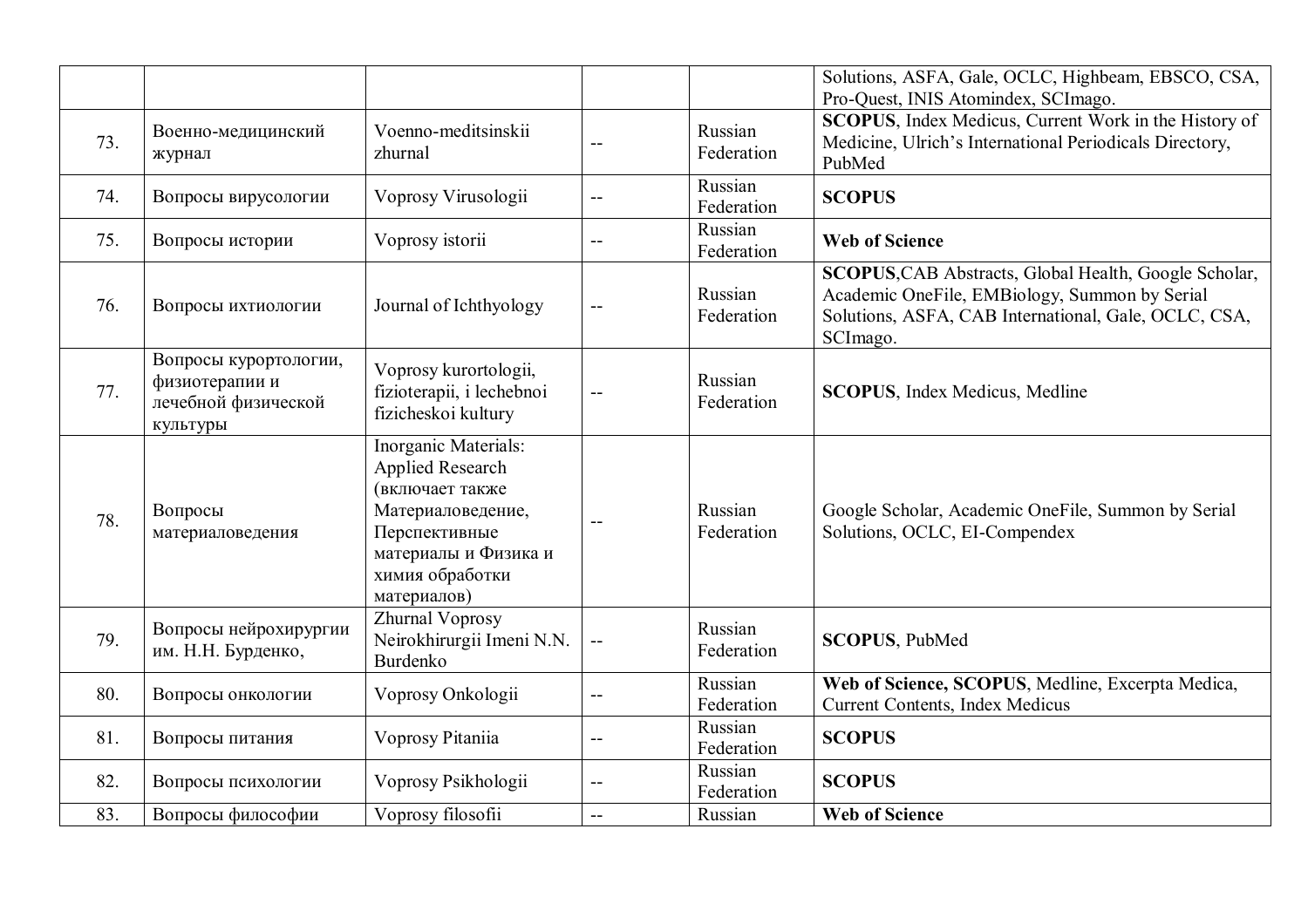|     |                                         |                                                        |       | Federation            |                                                                                                                                                                                                                                                                                                                                                                                                                                                            |
|-----|-----------------------------------------|--------------------------------------------------------|-------|-----------------------|------------------------------------------------------------------------------------------------------------------------------------------------------------------------------------------------------------------------------------------------------------------------------------------------------------------------------------------------------------------------------------------------------------------------------------------------------------|
| 84. | Вулканология и<br>сейсмология           | Journal of Volcanology<br>and Seismology               | 0,200 | Germany               | Web of Science, SCOPUS, GeoRef, INSPEC, Expanded<br>Academic, Google Scholar, Academic OneFile, Summon<br>by Serial Solutions, ASFA, OCLC, Geobase, EBSCO,<br>SCImago                                                                                                                                                                                                                                                                                      |
| 85. | Высокомолекулярные<br>соединения Сер. А | Polymer Science - Series<br>A Polymer Physics          | 0,669 | <b>United States</b>  | Web of Science, SCOPUS, Chemical Abstracts Service<br>(CAS), Current Contents/Physical, Chemical and Earth<br>Sciences, Earthquake Engineering Abstracts, Polymer<br>Library, Reaction Citation Index, EI-Compendex,<br>INSPEC, CEABA-VtB, ChemWeb, Google Scholar,<br>PASCAL, Summon by Serial Solutions, Gale, OCLC,<br>CSA, ProQuest, Engineered Materials Abstracts, Materials<br>Science Citation Index, Chemistry Citation Index,<br>SCImago, EBSCO. |
| 86. | Высокомолекулярные<br>соединения Сер. В | Polymer Science - Series<br><b>B</b> Polymer Chemistry | 0,440 | <b>United States</b>  | Web of Science, SCOPUS, Chemical Abstracts Service<br>(CAS), Current Contents/Physical, Chemical and Earth<br>Sciences, Earthquake Engineering Abstracts, Polymer<br>Library, Reaction Citation Index, EI-Compendex,<br>INSPEC, ChemWeb, Google Scholar, PASCAL,<br>Academic OneFile, Summon by Serial Solutions, Gale,<br>OCLC, CSA, ProQuest, Engineered Materials Abstracts,<br>Materials Science Citation Index, Chemistry Citation<br>Index, SCImago. |
| 87. | Высокомолекулярные<br>соединения Сер. С | Polymer Science - Series<br>C Selected Topics          | 0,625 | <b>United States</b>  | Web of Science, SCOPUS, Academic OneFile, CSA,<br>ChemWeb, Chemical Abstract Service (CAS), Chemistry<br>Citation Index, Current Contents/Physical, Chemical and<br>Earth Sciences, EI - Compendex, Earthquake Engineering<br>Abstracts, Engineered Materials Abstracts, Gale, Google,<br>Index to Scientific Reviews, Materials Science Citation<br>Index, OCLC, PASCAL, Polymer Library, ProQuest,<br>Summon by Serial Solutions.                        |
| 88. | Гелиотехника                            | <b>Applied Solar Energy</b>                            |       | Russian<br>Federation | SCOPUS, CAB Abstracts, EI-Compendex, INSPEC,<br>Expanded Academic, Google Scholar, Academic One-<br>File, Summon by Serial Solutions, CAB International,<br>OCLC, Reegle, CSA, ProQuest, INIS Atomindex,                                                                                                                                                                                                                                                   |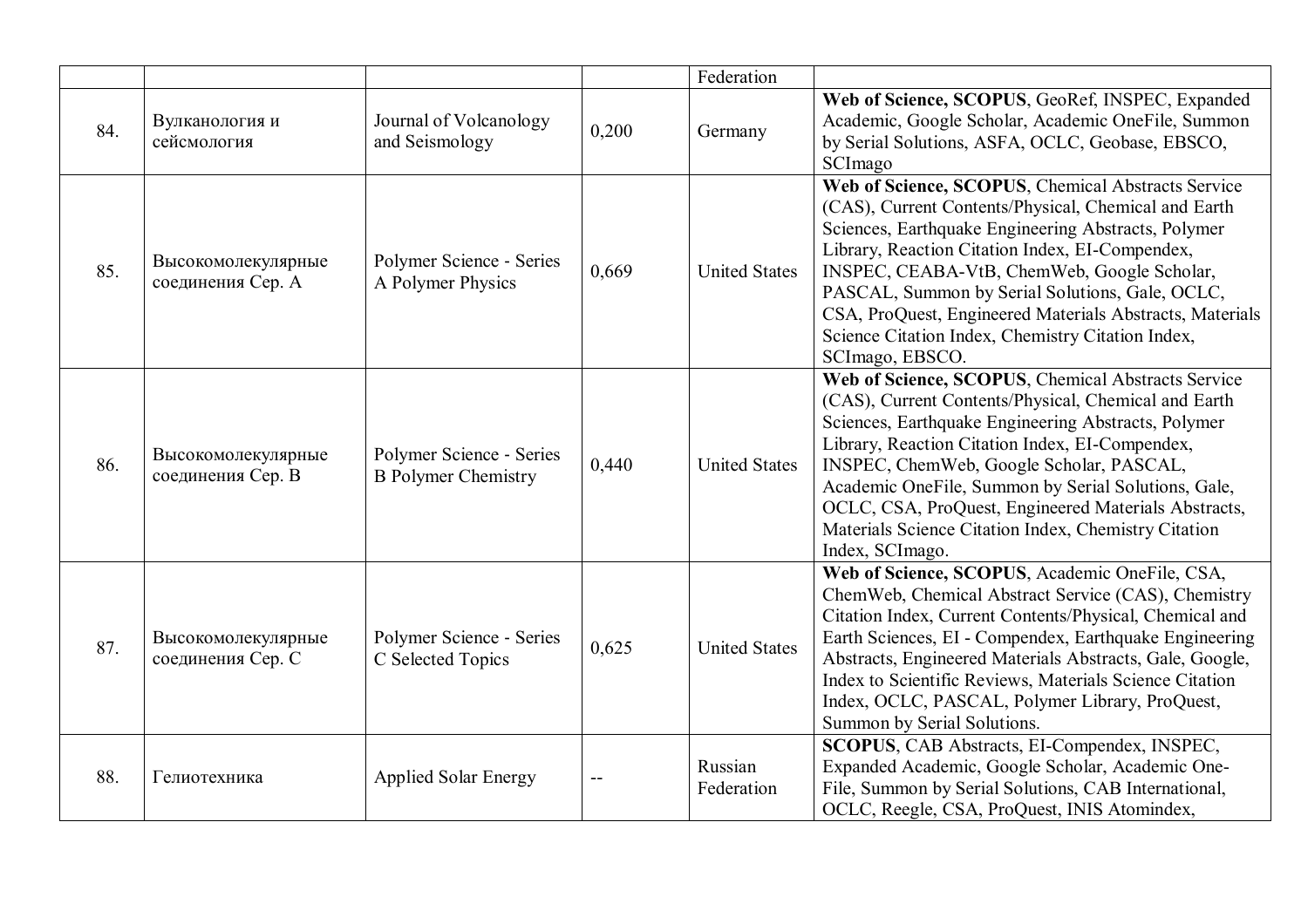|     |                                  |                                    |                                         |                       | SCImago, Environment Index, EBSCO.                                                                                                                                                                                                                                                                                                                                                     |
|-----|----------------------------------|------------------------------------|-----------------------------------------|-----------------------|----------------------------------------------------------------------------------------------------------------------------------------------------------------------------------------------------------------------------------------------------------------------------------------------------------------------------------------------------------------------------------------|
| 89. | Гематология и<br>трансфузиология | Gematologiya i<br>Transfuziologiya | $-$                                     | Russian<br>Federation | <b>SCOPUS</b>                                                                                                                                                                                                                                                                                                                                                                          |
| 90. | Генетика                         | Genetika                           | 0,440<br>(данные с<br>сайта<br>журнала) | Russian<br>Federation | <b>SCOPUS</b> , Biological Abstracts, Chemical Abstracts,<br>Index Medicus, Excerpta Medica, Agricola, International<br>Abstracts of Biological Sciences, Word Translations<br>Index, and Plant Abstracts                                                                                                                                                                              |
| 91. | Генетика                         | Russian Journal of<br>Genetics     | 0,427                                   | <b>United States</b>  | Web of Science, SCOPUS, Biological Abstracts, CAB<br>Abstracts, Chemical Abstracts Service (CAS),<br>AGRICOLA, Biotechnology Citation Index, Global<br>Health, BIOSIS, Google Scholar, Academic OneFile, CSA<br>Environmental Sciences, Zoological Record, EMBiology,<br>Summon by Serial Solutions, CAB International, Gale,<br>OCLC, EBSCO, CSA, INIS Atomindex, EMBASE,<br>SCImago. |
| 92. | География и природные<br>ресурсы | Geography and Natural<br>Resources | $-$                                     | Netherlands           | SCOPUS, Google Scholar, CSA Environmental Sciences,<br>Summon by Serial Solutions, OCLC, EBSCO, CSA,<br>ProQuest, Environment Index, SCImago                                                                                                                                                                                                                                           |
| 93. | Геология и геофизика             | Russian Geology and<br>Geophysics  | 0,894                                   | Netherlands           | <b>SCOPUS, Current Contents</b>                                                                                                                                                                                                                                                                                                                                                        |
| 94. | Геология рудных<br>месторождений | Geology of Ore Deposits            | 0,318                                   | Russian<br>Federation | Web of Science, SCOPUS, Astrophysics Data System<br>(ADS), Current Contents/Physical, Chemical and Earth<br>Sciences, GeoRef, Geobase, EI-Compendex, INSPEC,<br>Google Scholar, Academic OneFile, Summon by Serial<br>Solutions, Gale, OCLC, SCImago                                                                                                                                   |
| 95. | Геомагнетизм и<br>аэрономия      | Geomagnetism and<br>Aeronomy       | 0,332                                   | Russian<br>Federation | Web of Science, SCOPUS, Chemical Abstracts<br>Service(CAS), Astrophysics Data System (ADS), Current<br>Contents/Physical, Chemical and Earth Sciences, GeoRef,<br>INSPEC, Google Scholar, Academic OneFile, Summon by<br>Serial Solutions, Gale, OCLC, CSA, INIS Atomindex,<br>SCImago, EBSCO                                                                                          |
| 96. | Геотектоника                     | Geotectonics                       | 0,746                                   | Russian<br>Federation | Web of Science, SCOPUS, Astrophysics Data System<br>(ADS), Current Contents/Physical, Chemical and Earth<br>Sciences, GeoRef, Petroleum Abstracts, Geobase,<br>INSPEC, Google Scholar, Academic OneFile, Summon by                                                                                                                                                                     |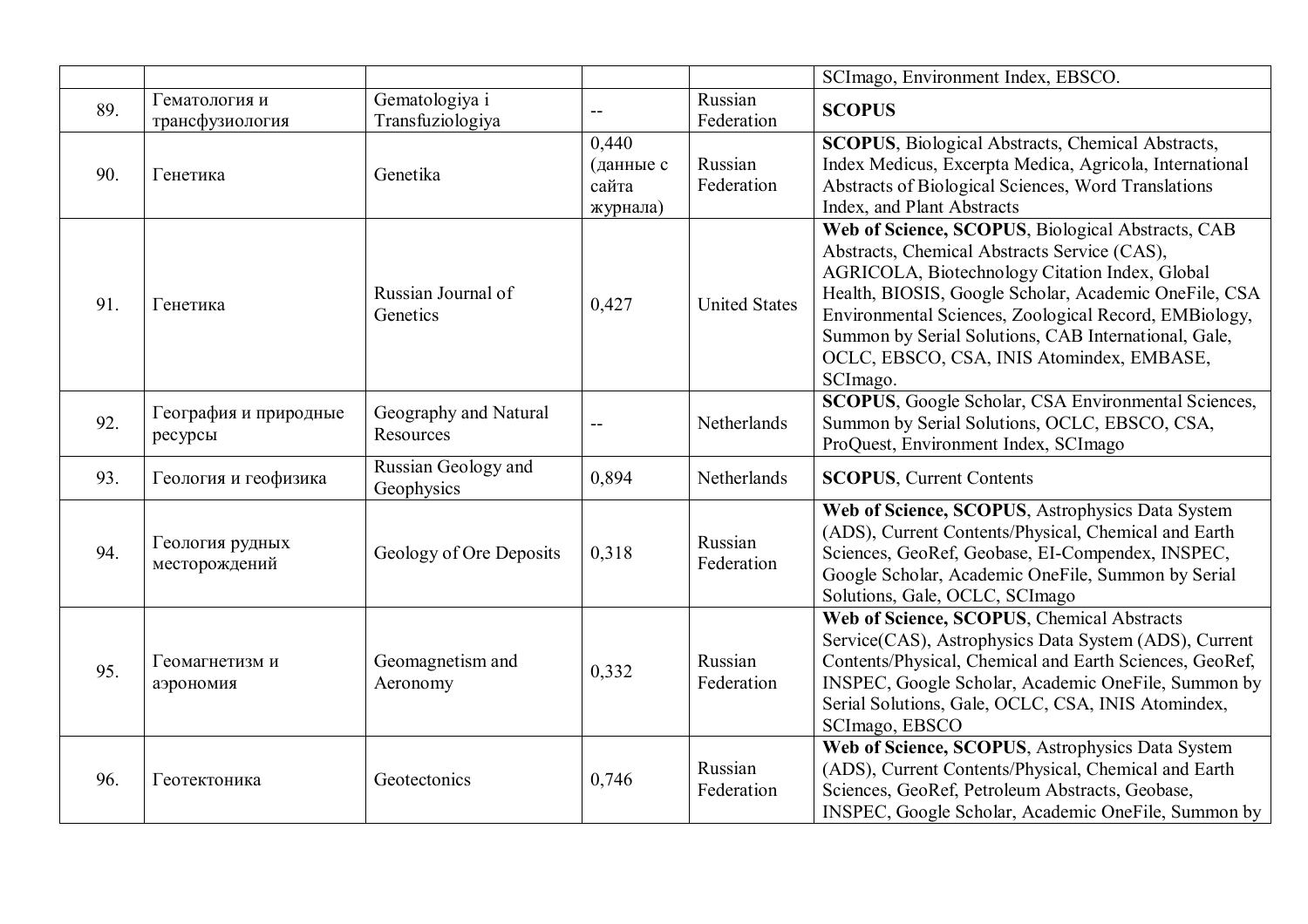|      |                         |                                              |                                         |                       | Serial Solutions, ASFA, Gale, OCLC, CSA, INIS<br>Atomindex, EBSCO, SCImago                                                                                                                                                                                                                                                                                                                                                      |
|------|-------------------------|----------------------------------------------|-----------------------------------------|-----------------------|---------------------------------------------------------------------------------------------------------------------------------------------------------------------------------------------------------------------------------------------------------------------------------------------------------------------------------------------------------------------------------------------------------------------------------|
| 97.  | Геохимия                | Geochemistry<br>International                | 0,471                                   | Russian<br>Federation | Web of Science, SCOPUS, Chemical Abstracts Service<br>(CAS), Current Contents/Physical, Chemical and Earth<br>Sciences, GeoRef, Science Citation Index, Petroleum<br>Abstracts, Current Index to Statistics, Geobase, EI-<br>Compendex, ChemWeb, Google Scholar, Academic One-<br>File, Summon by Serial Solutions, ASFA, Gale, OCLC,<br>CSA, INIS Atomindex, SCImago, EBSCO                                                    |
| 98.  | Гигиена и санитария     | Gigiena i sanitariia                         | $\overline{\phantom{a}}$                | Russian<br>Federation | <b>SCOPUS</b>                                                                                                                                                                                                                                                                                                                                                                                                                   |
| 99.  | Гироскопия и навигация  | Gyroscopy and<br>Navigation                  |                                         | Russian<br>Federation | SCOPUS, Google Scholar, Academic OneFile, Summon<br>by Serial Solutions, OCLC, EI-Compendex.                                                                                                                                                                                                                                                                                                                                    |
| 100. | Гравитация и космология | Gravitation and<br>Cosmology                 | 0,457                                   | Russian<br>Federation | Web of Science, SCOPUS, Current Contents/Physical,<br>Chemical and Earth Sciences, INSPEC, Expanded<br>Academic, Mathematical Reviews, Google Scholar,<br>Academic OneFile, Zentralblatt Math, Summon by Serial<br>Solutions, OCLC, SPIRES, STMA-Z, SCImago                                                                                                                                                                     |
| 101. | Дефектология            | Defektologiya                                | 0,154<br>(данные с<br>сайта<br>журнала) | Germany               | Web of Science, SCOPUS, Chemical Abstracts Service<br>(CAS), Current Contents/Engineering, Computing and<br>Technology, Earthquake Engineering Abstracts, EI-<br>Compendex, INSPEC, ChemWeb, Google Scholar,<br>Academic OneFile, CSA Environmental Sciences,<br>Summon by Serial Solutions, Gale, OCLC, EBSCO, CSA,<br>ProQuest, Engineered Materials Abstracts, INIS<br>Atomindex, Materials Science Citation Index, SCImago. |
| 102. | Дефектоскопия           | Russian Journal of<br>Nondestructive Testing | 0,217                                   | <b>United States</b>  | Web of Science, SCOPUS, INSPEC, Chemical Abstracts<br>Service (CAS), Google Scholar, EBSCO, CSA, ProQuest,<br>Academic OneFile, ChemWeb, Current Abstracts, Current<br>Contents/Engineering, Computing and Technology,<br>Earthquake Engineering Abstracts, EI-Compendex,<br>Engineered Materials Abstracts, Gale, INIS Atomindex,<br>Materials Science Citation Index, OCLC, SCImago,<br>Summon by Serial Solutions            |
| 103. | Дискретная математика   | Discrete Mathematics and                     | $\mathbf{u}$                            | Netherlands           | <b>SCOPUS</b>                                                                                                                                                                                                                                                                                                                                                                                                                   |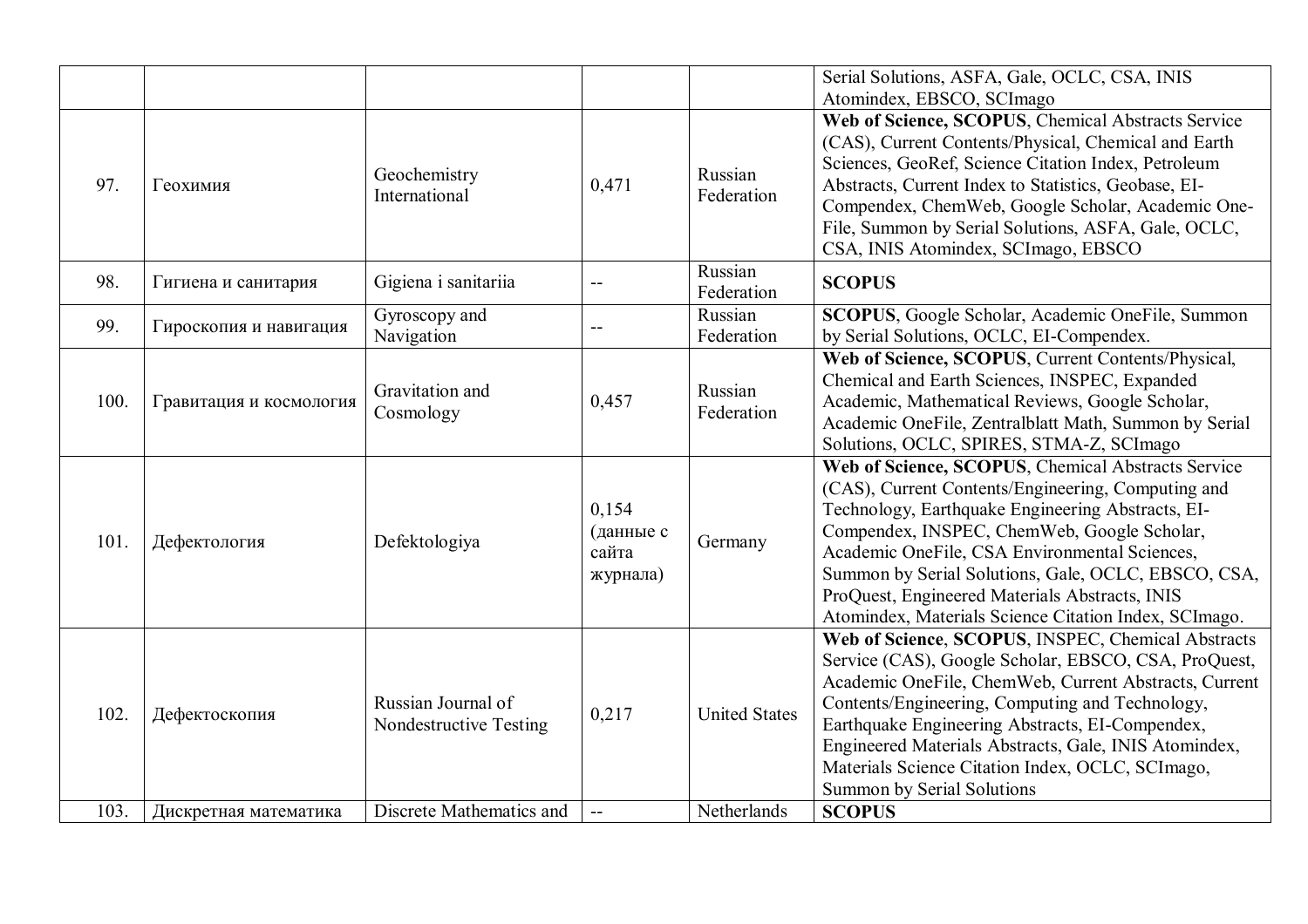|      |                                              | Applications                                            |       |                       |                                                                                                                                                                                                                                                                                                                                                                         |
|------|----------------------------------------------|---------------------------------------------------------|-------|-----------------------|-------------------------------------------------------------------------------------------------------------------------------------------------------------------------------------------------------------------------------------------------------------------------------------------------------------------------------------------------------------------------|
| 104. | Дискретный анализ и<br>исследование операций | Journal of Applied and<br><b>Industrial Mathematics</b> |       | <b>United States</b>  | SCOPUS, INSPEC, Zentralblatt Math, Google Scholar,<br>ProQuest, Academic OneFile, Current Mathematical<br>Publications, EI-Compendex, Gale, Mathematical<br>Reviews, OCLC, SCImago, Summon by Serial Solutions                                                                                                                                                          |
| 105. | Дифференциальные<br>уравнения                | Differential Equations                                  | 0,420 | Russian<br>Federation | Web of Science, SCOPUS, INSPEC, Mathematical<br>Reviews, Google Scholar, Academic OneFile, Zentralblatt<br>Math, CSA Environmental Sciences, Summon by Serial<br>Solutions, Academic Search, Gale, OCLC, Highbeam,<br>EBSCO, ProQuest, INIS Atomindex, SCImago, STMA-Z.                                                                                                 |
| 106. | Доклады Российской<br>академии наук          | Doklady Biochemistry<br>and, Biophysics                 | 0,322 | Russian<br>Federation | Web of Science, SCOPUS, CAB Abstracts, Chemical<br>Abstracts Service (CAS), AGRICOLA, Global Health,<br>EMBASE, Health Reference Center Academic,<br>ChemWeb, PubMed/Medline, Google Scholar, Academic<br>OneFile, CSA Environmental Sciences, EMBiology,<br>Summon by Serial Solutions, Academic Search, CAB<br>International, Gale, OCLC, EBSCO, CSA, SCImago.        |
| 107. | Доклады Российской<br>академии наук          | Doklady Biological<br>Sciences                          |       | Russian<br>Federation | <b>SCOPUS, CAB Abstracts, Chemical Abstracts Service</b><br>(CAS), AGRICOLA, Global Health, EMBASE,<br>ChemWeb, PubMed/Medline, Google Scholar, Academic<br>OneFile, EMBiology, Summon by Serial Solutions, CAB<br>International, Gale, OCLC, INIS Atomindex, SCImago                                                                                                   |
| 108. | Доклады Российской<br>академии наук          | Doklady Chemistry                                       | 0,392 | Russian<br>Federation | Web of Science, SCOPUS, Chemical Abstracts Service<br>(CAS), AGRICOLA, Current Contents/Physical,<br>Chemical and Earth Sciences, Reaction Citation Index,<br>ChemWeb, Google Scholar, Academic OneFile, Summon<br>by Serial Solutions, Academic Search, Reaxys, Gale,<br>OCLC, EBSCO, INIS Atomindex, Chemistry Citation<br>Index, Current Chemical Reactions, SCImago |
| 109. | Доклады Российской<br>академии наук          | <b>Doklady Earth Sciences</b>                           | 0,392 | Russian<br>Federation | Web of Science, SCOPUS, Chemical Abstracts Service<br>(CAS), Astrophysics Data System (ADS), Current<br>Contents/Physical, Chemical and Earth Sciences, GeoRef,<br>Petroleum Abstracts, Geobase, EI-Compendex, Google<br>Scholar, Academic OneFile, Zentralblatt Math, Summon<br>by Serial Solutions, Academic Search, ASFA, Gale,                                      |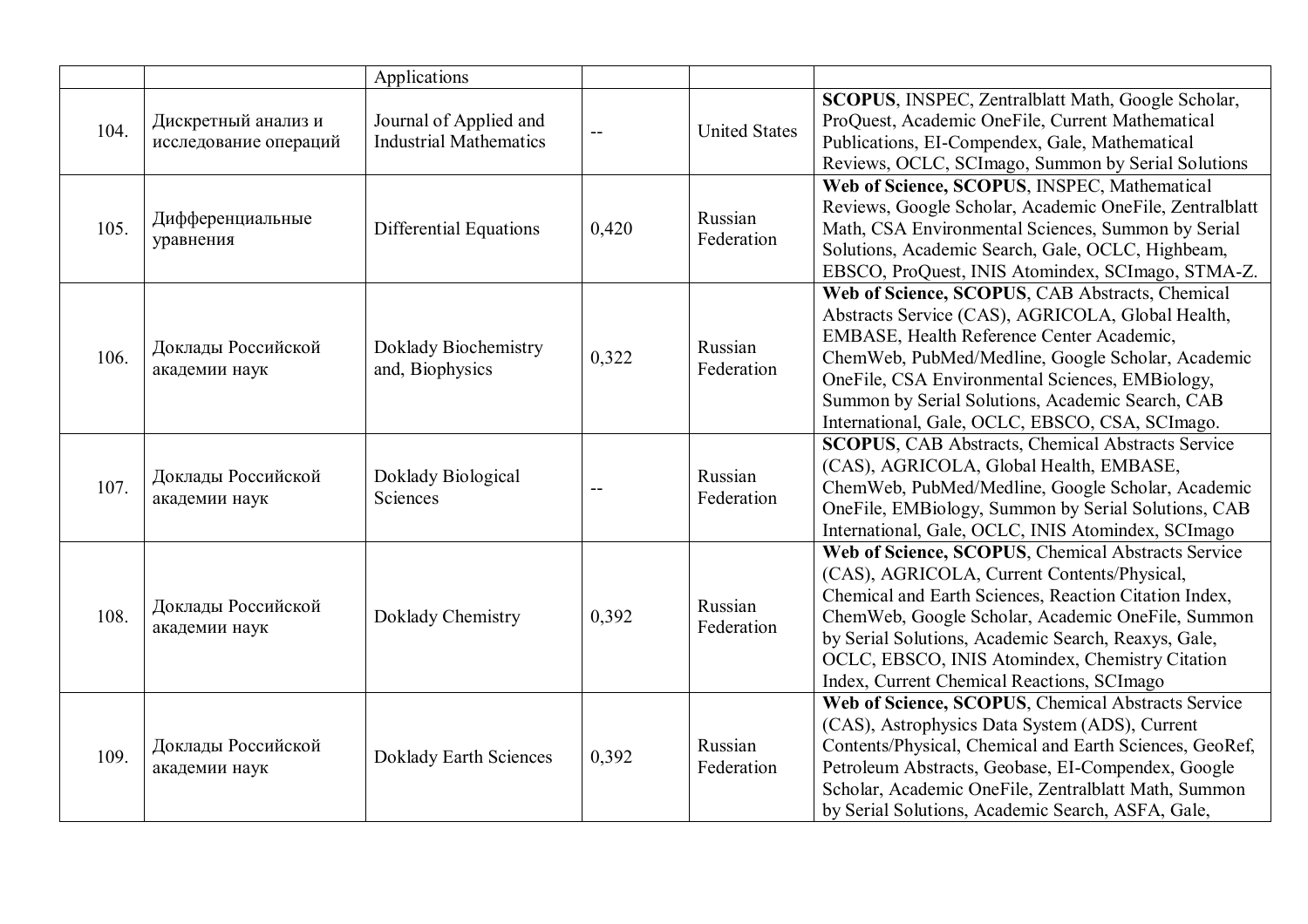|      |                                                                |                                    |       |                       | OCLC, EBSCO, CSA, SCImago                                                                                                                                                                                                                                                                                                                                                                                                               |
|------|----------------------------------------------------------------|------------------------------------|-------|-----------------------|-----------------------------------------------------------------------------------------------------------------------------------------------------------------------------------------------------------------------------------------------------------------------------------------------------------------------------------------------------------------------------------------------------------------------------------------|
| 110. | Доклады Российской<br>академии наук                            | Doklady Mathematics                | 0,376 | Russian<br>Federation | Web of Science, SCOPUS, Current Contents/Physical,<br>Chemical and Earth Sciences, International Bibliography<br>of Book Reviews (IBR), International Bibliography of<br>Periodical Literature (IBZ), Mathematical Reviews,<br>Google Scholar, Academic OneFile, Zentralblatt Math,<br>Summon by Serial Solutions, Academic Search, Gale,<br>OCLC, EBSCO, SCImago, STMA-Z                                                               |
| 111. | Доклады Российской<br>академии наук                            | Doklady Physical<br>Chemistry      | 0,487 | Russian<br>Federation | Web of Science, SCOPUS, Chemical Abstracts Service<br>(CAS), Current Contents/Physical, Chemical and Earth<br>Sciences, GeoRef, Reaction Citation Index, ChemWeb,<br>Google Scholar, Academic OneFile, Zentralblatt Math,<br>CSA Environmental Sciences, Summon by Serial<br>Solutions, Academic Search, Gale, OCLC, EBSCO, INIS<br>Atomindex, Chemistry Citation Index, SCImago                                                        |
| 112. | Доклады Российской<br>академии наук                            | <b>Doklady Physics</b>             | 0,341 | Russian<br>Federation | Web of Science, SCOPUS, Chemical Abstracts Service<br>(CAS), Astrophysics Data System (ADS), Current<br>Contents/Physical, Chemical and Earth Sciences, EI-<br>Compendex, INSPEC, Google Scholar, Academic One-<br>File, Zentralblatt Math, CSA Environmental Sciences,<br>Summon by Serial Solutions, Academic Search, Gale,<br>OCLC, EBSCO, SPIRES, Current Mathematical<br>Publications, SCImago, STMA-Z.                            |
| 113. | Доклады Российской<br>академии<br>сельскохозяйственных<br>наук | Russian Agricultural<br>Sciences   | $-$   | <b>United States</b>  | INSPEC, Google Scholar, CSA, ProQuest, CAB<br>International, Academic OneFile, CAB Abstracts, Food<br>Science and Technology Abstracts, Gale, Global Health,<br>OCLC, Summon by Serial Solutions.                                                                                                                                                                                                                                       |
| 114. | Журнал аналитической<br>ХИМИИ                                  | Journal of Analytical<br>Chemistry | 0,616 | Russian<br>Federation | Web of Science, SCOPUS, Chemical Abstracts Service<br>(CAS), Analytical Abstracts, Current Contents/Physical,<br>Chemical and Earth Sciences, Reaction Citation Index, EI-<br>Compendex, Food Science and Technology Abstracts,<br>Expanded Academic, ChemWeb, Google Scholar,<br>Academic OneFile, Chimica, CSA Environmental<br>Sciences, Summon by Serial Solutions, Academic Search,<br>OCLC, EBSCO, CSA, INIS Atomindex, Chemistry |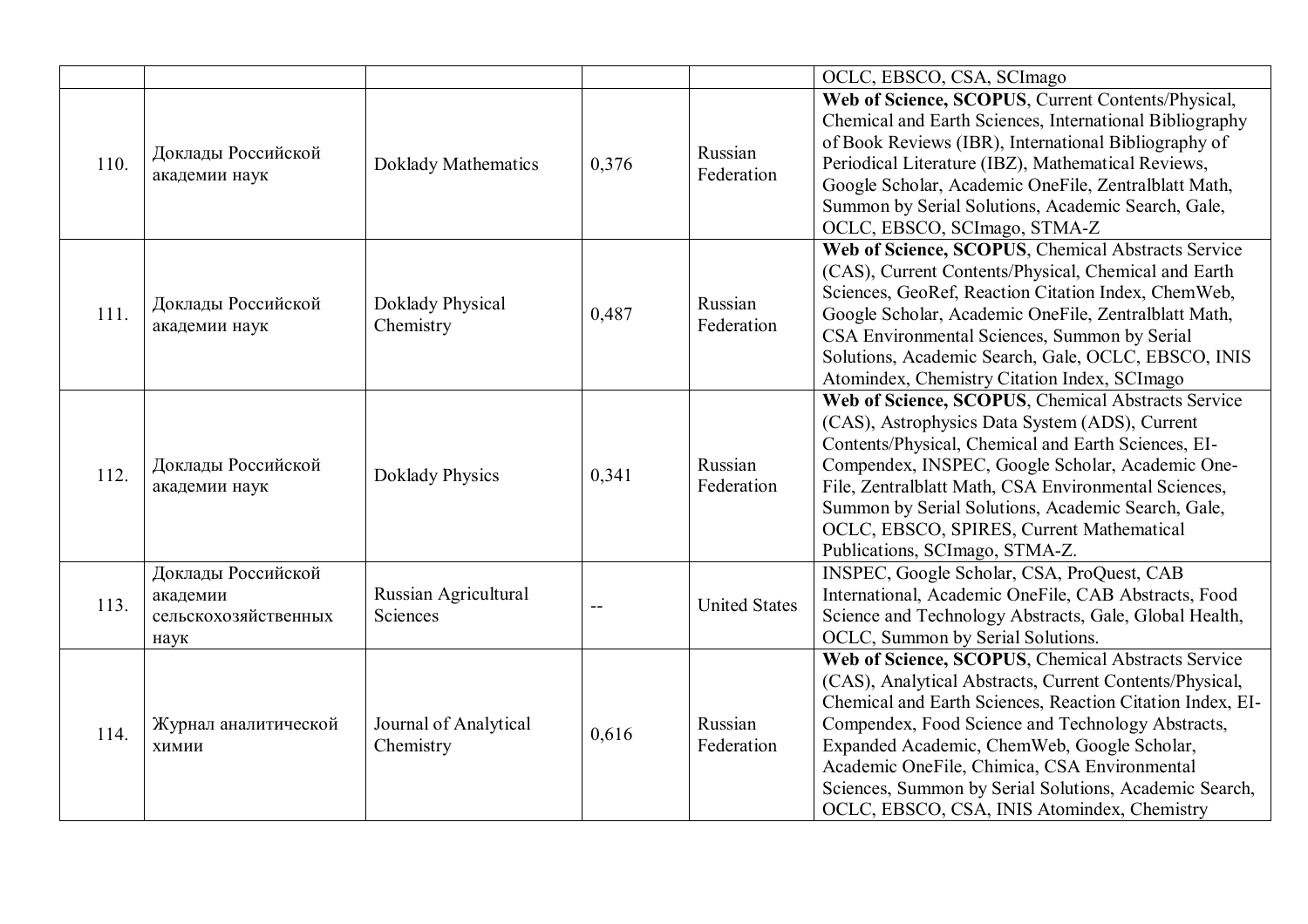|      |                                                                |                                                                 |       |                       | Citation Index, SCImago                                                                                                                                                                                                                                                                                                                                                                                                                            |
|------|----------------------------------------------------------------|-----------------------------------------------------------------|-------|-----------------------|----------------------------------------------------------------------------------------------------------------------------------------------------------------------------------------------------------------------------------------------------------------------------------------------------------------------------------------------------------------------------------------------------------------------------------------------------|
| 115. | Журнал высшей нервной<br>деятельности им. И.П.<br>Павлова      | Zhurnal Vysshei Nervnoi<br>Deyatelnosti Imeni I.P.<br>Pavlova   | 0,248 | Russian<br>Federation | <b>Web of Science, SCOPUS</b>                                                                                                                                                                                                                                                                                                                                                                                                                      |
| 116. | Журнал вычислительной<br>математики и<br>математической физики | Computational<br>Mathematics and<br><b>Mathematical Physics</b> | 0,408 | Russian<br>Federation | Web of Science, SCOPUS, Astrophysics Data System<br>(ADS), Current Index to Statistics, INSPEC, Mathematical<br>Reviews, Google Scholar, Academic OneFile, Zentralblatt<br>Math, Summon by Serial Solutions, Gale, OCLC,<br>ProQuest, Current Mathematical Publications, SCImago,<br>EBSCO, STMA-Z                                                                                                                                                 |
| 117. | Журнал микробиологии,<br>эпидемиологии и<br>иммунобиологии     | Zhurnal Mikrobiologii<br>Epidemiologii I<br>Immunobiologii      |       | Russian<br>Federation | <b>SCOPUS</b> , PubMed, Medline                                                                                                                                                                                                                                                                                                                                                                                                                    |
| 118. | Журнал неврологии и<br>психиатрии им. С.С.<br>Корсакова        | Zhurnal Nevrologii I<br>Psikhiatrii imeni S.S.<br>Korsakova     |       | Russian<br>Federation | <b>SCOPUS, Index Medicus, Medline, EMBASE</b>                                                                                                                                                                                                                                                                                                                                                                                                      |
| 119. | Журнал неорганической<br>химии                                 | Russian Journal of<br>Inorganic Chemistry                       | 0,417 | <b>United States</b>  | Web of Science, SCOPUS, Chemical Abstracts Service<br>(CAS), Current Contents/Physical, Chemical and Earth<br>Sciences, GeoRef, Reaction Citation Index, EI-<br>Compendex, ChemWeb, Google Scholar, Academic<br>OneFile, Summon by Serial Solutions, Reaxys, Gale,<br>OCLC, CSA, INIS Atomindex, Chemistry Citation Index,<br>SCImago.                                                                                                             |
| 120. | Журнал общей биологии<br>Успехи современной<br>биологии        | Zhurnal Obshchei<br>Biologii                                    | 0,355 | <b>United States</b>  | Web of Science, SCOPUS, Google Scholar, Summon by<br>Serial Solutions, OCLC                                                                                                                                                                                                                                                                                                                                                                        |
| 121. | Журнал общей химии                                             | Russian Journal of<br>General Chemistry                         | 0,432 | <b>United States</b>  | Web of Science, SCOPUS, Chemical Abstracts Service<br>(CAS), Catalysts and Catalysed Reactions, Current<br>Chemical Reactions, Current Contents/Physical, Chemical<br>and Earth Sciences, Index Chemicus, Reaction Citation<br>Index, ChemWeb, Google Scholar, Academic OneFile,<br>CSA Environmental Sciences, Summon by Serial<br>Solutions, Academic Search, Reaxys, Gale, OCLC,<br>EBSCO, INIS Atomindex, Chemistry Citation Index,<br>SCImago |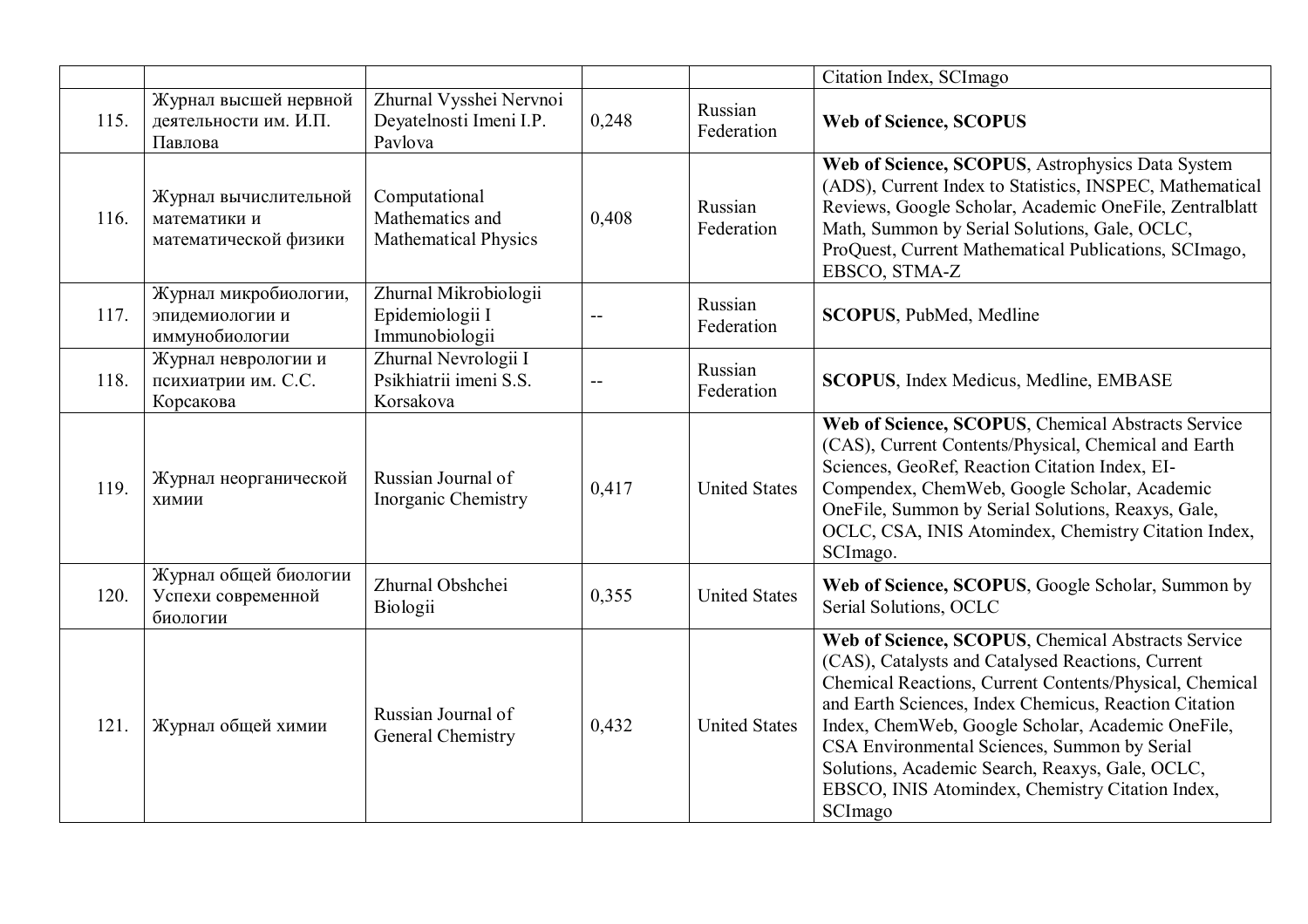| 122. | Журнал органической<br><b>ХИМИИ</b>                   | Russian Journal of<br>Organic Chemistry                  | 0,513 | <b>United States</b> | Web of Science, SCOPUS, Chemical Abstracts Service<br>(CAS), AGRICOLA, Catalysts and Catalysed Reactions,<br>Current Chemical Reactions, Current Contents/Physical,<br>Chemical and Earth Sciences, Index Chemicus, Reaction<br>Citation Index, ChemWeb, Google Scholar, Academic<br>OneFile, CSA Environmental Sciences, Summon by Serial<br>Solutions, Academic Search, Reaxys, Gale, OCLC,<br>EBSCO, Chemistry Citation Index, SCImago |
|------|-------------------------------------------------------|----------------------------------------------------------|-------|----------------------|-------------------------------------------------------------------------------------------------------------------------------------------------------------------------------------------------------------------------------------------------------------------------------------------------------------------------------------------------------------------------------------------------------------------------------------------|
| 123. | Журнал прикладной<br>механики и технической<br>физики | Journal of Applied<br>Mechanics and Technical<br>Physics | 0,253 | <b>United States</b> | Web of Science, SCOPUS, Chemical Abstracts Service<br>(CAS), Astrophysics Data System (ADS), Earthquake<br>Engineering Abstracts, EI-Compendex, INSPEC,<br>Mathematical Reviews, Google Scholar, PASCAL,<br>Academic OneFile, Zentralblatt Math, CSA<br>Environmental Sciences, Summon by Serial Solutions,<br>Academic Search, Gale, OCLC, EBSCO, CSA, ProQuest,<br>Engineered Materials Abstracts, INIS Atomindex,<br>SCImago.          |
| 124. | Журнал прикладной<br>спектроскопии                    | Journal of Applied<br>Spectroscopy                       | 0,686 | <b>United States</b> | Web of Science, SCOPUS, INSPEC, Astrophysics Data<br>System (ADS), Chemical Abstracts Service (CAS),<br>Google Scholar, EBSCO, Academic OneFile, Academic<br>Search, Chemistry Citation Index, ChemWeb, Current<br>Abstracts, Gale, GeoRef, INIS Atomindex, OCLC,<br>SCI mago, Summon by Serial Solutions                                                                                                                                 |
| 125. | Журнал прикладной<br>ХИМИИ                            | Russian Journal of<br><b>Applied Chemistry</b>           | 0,235 | <b>United States</b> | Web of Science, SCOPUS, Chemical Abstracts Service<br>(CAS), Catalysts and Catalysed Reactions, Current<br>Contents/Physical, Chemical and Earth Sciences, Reaction<br>Citation Index, EnCompassLit, CEABA-VtB, ChemWeb,<br>Google Scholar, Academic OneFile, Chimica, CSA<br>Environmental Sciences, EI Encompass, Summon by<br>Serial Solutions, Reaxys, Gale, OCLC, EBSCO, INIS<br>Atomindex, Chemistry Citation Index, SCImago.       |
| 126. | Журнал структурной<br>ХИМИИ                           | Journal of Structural<br>Chemistry                       | 0,575 | <b>United States</b> | Web of Science, SCOPUS, Chemical Abstracts Service<br>(CAS), Current Contents/Physical, Chemical and Earth<br>Sciences, GeoRef, Reaction Citation Index, INSPEC,<br>ChemWeb, Google Scholar, Academic OneFile, CSA                                                                                                                                                                                                                        |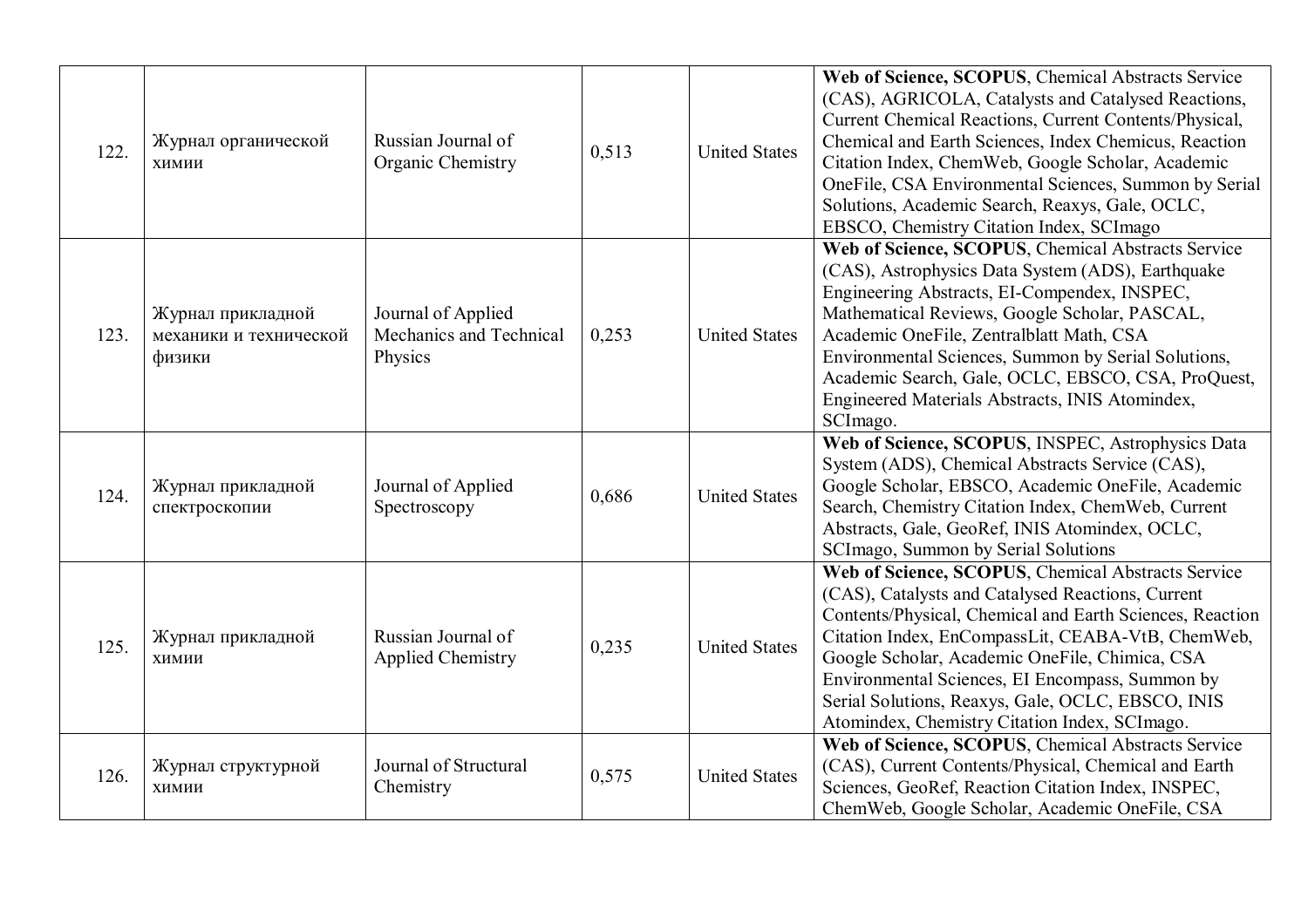|      |                                                       |                                                           |       |                      | Environmental Sciences, Summon by Serial Solutions,<br>Academic Search, Reaxys, Gale, OCLC, EBSCO, INIS<br>Atomindex, Chemistry Citation Index, SCImago                                                                                                                                                                                                                                                                                                                                                              |
|------|-------------------------------------------------------|-----------------------------------------------------------|-------|----------------------|----------------------------------------------------------------------------------------------------------------------------------------------------------------------------------------------------------------------------------------------------------------------------------------------------------------------------------------------------------------------------------------------------------------------------------------------------------------------------------------------------------------------|
| 127. | Журнал технической<br>физики                          | <b>Technical Physics</b>                                  | 0,552 | <b>United States</b> | Web of Science, SCOPUS, Chemical Abstracts Service<br>(CAS), Astrophysics Data System (ADS), Current<br>Contents/Physical, Chemical and Earth Sciences, INSPEC,<br>International Bibliography of Book Reviews (IBR),<br>International Bibliography of Periodical Literature (IBZ),<br>Google Scholar, Academic OneFile, CSA Environmental<br>Sciences, Summon by Serial Solutions, Academic Search,<br>Gale, OCLC, EBSCO, SCImago                                                                                    |
| 128. | Журнал физической<br>ХИМИИ                            | Russian Journal of<br>Physical Chemistry (A)              | 0,386 | <b>United States</b> | Web of Science, SCOPUS, Chemical Abstracts Service<br>(CAS), Astrophysics Data System (ADS), Current<br>Contents/Physical, Chemical and Earth Sciences, Reaction<br>Citation Index, EI-Compendex, International Bibliography<br>of Book Reviews (IBR), International Bibliography of<br>Periodical Literature (IBZ), Health Reference Center<br>Academic, ChemWeb, Google Scholar, Academic<br>OneFile, Summon by Serial Solutions, Reaxys, Gale,<br>OCLC, CSA, INIS Atomindex, Chemistry Citation Index,<br>SCImago |
| 129. | Журнал эволюционной<br>биохимии и физиологии          | Journal of Evolutionary<br>Biochemistry and<br>Physiology | 0,208 | <b>United States</b> | Web of Science, SCOPUS, Biological Abstracts,<br>Chemical Abstracts Service (CAS), AGRICOLA, BIOSIS,<br>ChemWeb, Google Scholar, Academic OneFile, CSA<br>Environmental Sciences, Zoological Record, EMBiology,<br>Summon by Serial Solutions, Gale, OCLC, EBSCO, CSA,<br>SCImago.                                                                                                                                                                                                                                   |
| 130. | Журнал<br>экспериментальной и<br>теоретической физики | Journal of Experimental<br>and Theoretical Physics        | 0,921 | <b>United States</b> | Web of Science, SCOPUS, Chemical Abstracts Service<br>(CAS), Astrophysics Data System (ADS), Current<br>Contents/Physical, Chemical and Earth Sciences,<br>EICompendex, INSPEC, International Bibliography of<br>Book Reviews (IBR), International Bibliography of<br>Periodical Literature (IBZ), Mathematical Reviews,<br>Google Scholar, Academic OneFile, CSA Environmental<br>Sciences, Summon by Serial Solutions, Academic Search,                                                                            |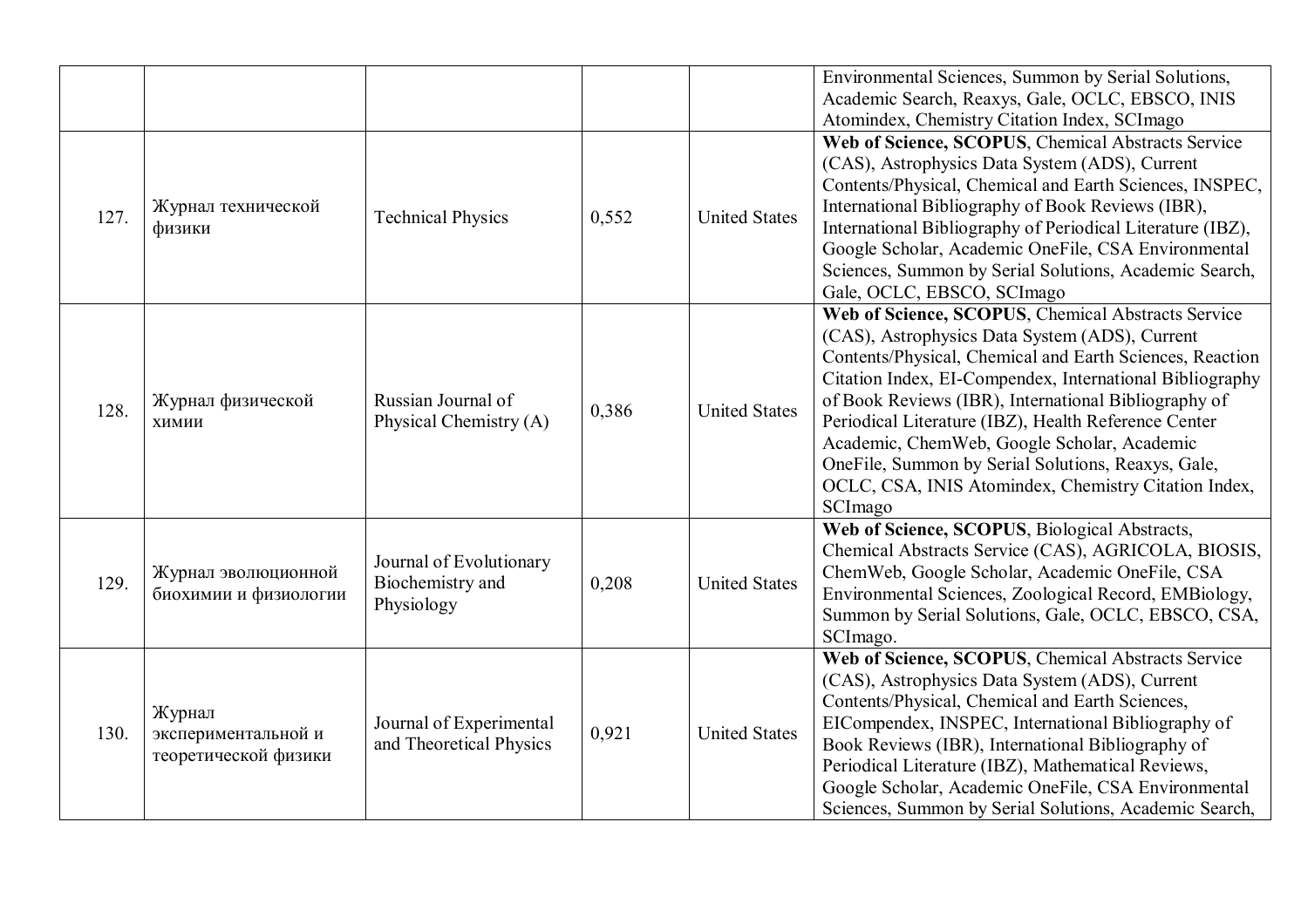|      |                                                             |                                                                                                    |                                         |                       | Gale, OCLC, EBSCO, SPIRES, Current Mathematical                                                                                                                                                                                                                                                                                                                          |
|------|-------------------------------------------------------------|----------------------------------------------------------------------------------------------------|-----------------------------------------|-----------------------|--------------------------------------------------------------------------------------------------------------------------------------------------------------------------------------------------------------------------------------------------------------------------------------------------------------------------------------------------------------------------|
| 131. | Записки научных<br>семинаров ПОМИ РАН                       | Journal of Mathematical<br><b>Sciences</b>                                                         |                                         | <b>United States</b>  | Publications, INIS Atomindex, SCImago.<br>SCOPUS, Zentralblatt Math, Google Scholar, EBSCO,<br>CSA, Academic OneFile, Academic Search, Current<br>Abstracts, Current Index to Statistics, Expanded<br>Academic, Highbeam, INIS Atomindex, INSPIRE,<br>Mathematical Reviews, OCLC, SCImago, STMA-Z,<br>Summon by Serial Solutions, VINITI - Russian Academy<br>of Science |
| 132. | Зоологический журнал                                        | Zoologicheskii Zhurnal                                                                             | 0,253                                   | Russian<br>Federation | <b>Web of Science, SCOPUS</b>                                                                                                                                                                                                                                                                                                                                            |
| 133. | Известия вузов. Цветная<br>металлургия                      | Russian Journal of Non-<br><b>Ferrous Metals</b>                                                   | 0,105                                   | <b>United States</b>  | Web of Science, GeoRef, Geobase, EI-Compendex,<br>INSPEC, Expanded Academic, ChemWeb, Google<br>Scholar, Academic OneFile, Summon by Serial Solutions,<br>OCLC, Materials Science Citation Index                                                                                                                                                                         |
| 134. | Известия вузов.<br>Авиационная техника                      | <b>Russian Aeronautics</b>                                                                         |                                         | <b>United States</b>  | SCOPUS, Academic OneFile, EI - Compendex, Expanded<br>Academic, Google, INSPEC, OCLC, Summon by Serial<br>Solutions                                                                                                                                                                                                                                                      |
| 135. | Известия вузов.<br>Математика                               | Russian Mathematics (Iz.<br>VUZ)                                                                   |                                         | <b>United States</b>  | <b>SCOPUS</b> , Current Index to Statistics, Expanded<br>Academic, Mathematical Reviews, Google Scholar,<br>Academic OneFile, Zentralblatt Math, Summon by Serial<br>Solutions, OCLC, SCImago, STMA-Z                                                                                                                                                                    |
| 136. | Известия вузов.<br>Радиофизика                              | Radiophysics and<br><b>Quantum Electronics</b>                                                     | 0,955                                   | <b>United States</b>  | <b>SCOPUS</b>                                                                                                                                                                                                                                                                                                                                                            |
| 137. | Известия вузов.<br>Радиоэлектроника                         | Radioelectronics and<br><b>Communications Systems</b>                                              | 0,190<br>(данные с<br>сайта<br>журнала) | <b>United States</b>  | SCOPUS, EI-Compendex, INSPEC, Google Scholar,<br>Academic OneFile, Summon by Serial Solutions, Gale,<br>OCLC, SCImago.                                                                                                                                                                                                                                                   |
| 138. | Известия вузов.<br>Технология текстильной<br>промышленности | Izvestiya Vysshikh<br>Uchebnykh Zavedenii,<br>Seriya Teknologiya<br>Tekstil'noi<br>Promyshlennosti |                                         | Russian<br>Federation | <b>SCOPUS</b>                                                                                                                                                                                                                                                                                                                                                            |
| 139. | Известия вузов. Физика                                      | <b>Russian Physics Journal</b>                                                                     | 0,408                                   | <b>United States</b>  | Web of Science, SCOPUS, INSPEC, Astrophysics Data<br>System (ADS), Zentralblatt Math, Chemical Abstracts                                                                                                                                                                                                                                                                 |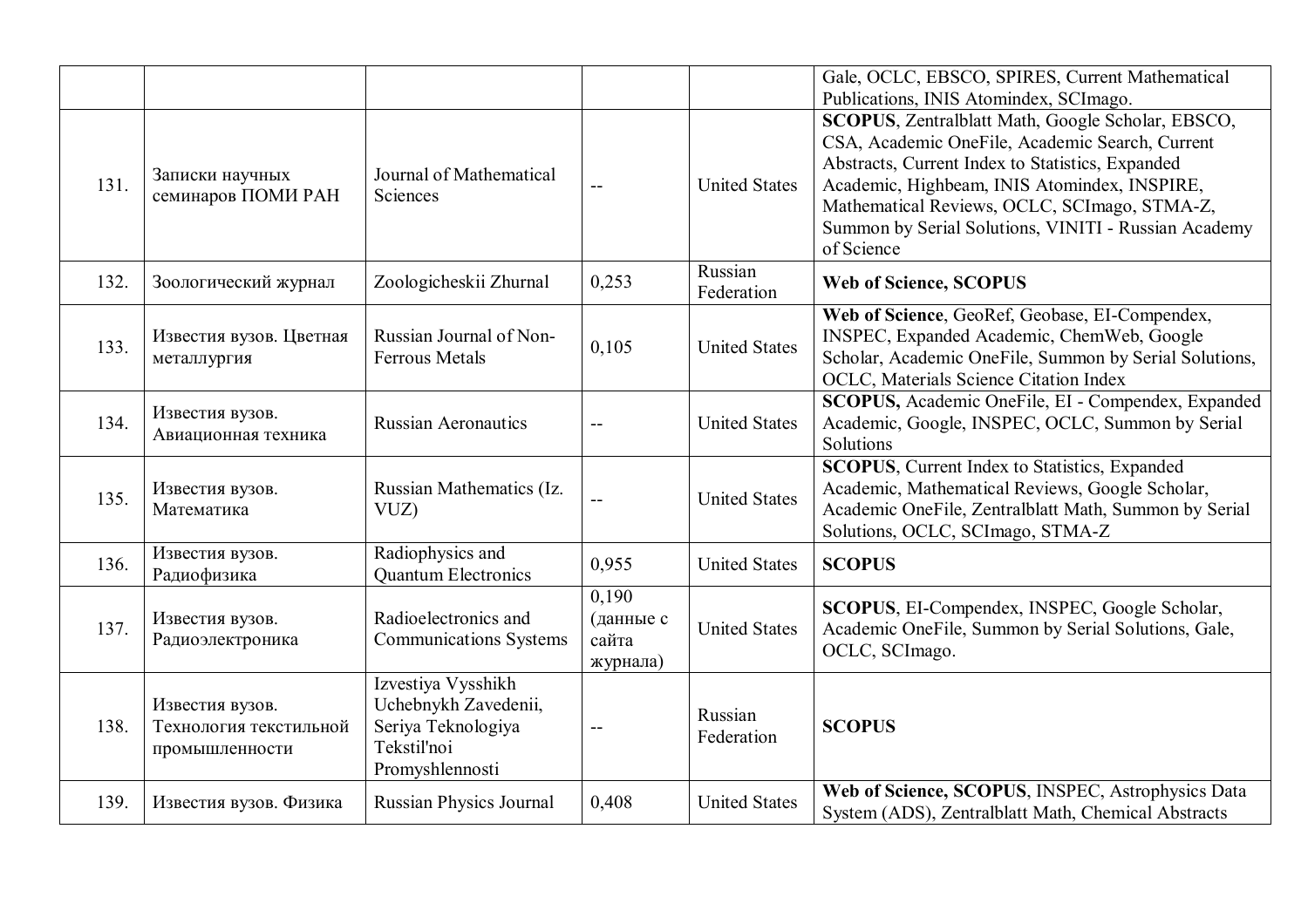| 140. | Известия вузов. Черная<br>металлургия и ж. Сталь                                                     | <b>Steel in Translation</b>                             |       | <b>United States</b>  | Service (CAS), Google Scholar, EBSCO, Academic<br>OneFile, Academic Search, Current Abstracts, Gale, INIS<br>Atomindex, INSPIRE, Mathematical Reviews, OCLC,<br>SCImago, STMA-Z, Summon by Serial Solutions<br>SCOPUS, EI-Compendex, INSPEC, Expanded Academic,<br>ChemWeb, Google Scholar, Academic OneFile, Summon<br>by Serial Solutions, OCLC, SCImago.                                                                                                   |
|------|------------------------------------------------------------------------------------------------------|---------------------------------------------------------|-------|-----------------------|---------------------------------------------------------------------------------------------------------------------------------------------------------------------------------------------------------------------------------------------------------------------------------------------------------------------------------------------------------------------------------------------------------------------------------------------------------------|
| 141. | Известия Крымской<br>Астрофизической<br>обсерватории                                                 | Bulletin of the Crimean<br>Astrophysical<br>Observatory | $-$   | Russian<br>Federation | Academic OneFile, Astrophysics Data System (ADS),<br>CSA, Expanded Academic, Google, INSPEC, OCLC,<br>Simbad Astronomical Database, Summon by Serial<br>Solutions                                                                                                                                                                                                                                                                                             |
| 142. | Известия РАН. Механика<br>жидкости и газа                                                            | <b>Fluid Dynamics</b>                                   | 0,313 | Russian<br>Federation | Web of Science, SCOPUS, Chemical Abstracts Service<br>(CAS), Fluidex, INSPEC, Mathematical Reviews, Google<br>Scholar, Academic OneFile, Zentralblatt Math, CSA<br>Environmental Sciences, Summon by Serial Solutions,<br>Academic Search, Gale, OCLC, EBSCO, INIS<br>Atomindex, SCImago, STMA-Z.                                                                                                                                                             |
| 143. | Известия РАН. Механика<br>твердого тела                                                              | Mechanics of Solids                                     | 0,199 | <b>United States</b>  | Web of Science, SCOPUS, INSPEC, Expanded<br>Academic, Google Scholar, PASCAL, Academic OneFile,<br>Summon by Serial Solutions, OCLC, INIS Atomindex,<br>VINITI - Russian Academy of Sciences, SCImago.                                                                                                                                                                                                                                                        |
| 144. | Известия РАН. Сер.<br>Биологическая                                                                  | <b>Biology Bulletin</b>                                 | 0,251 | Russian<br>Federation | Web of Science, SCOPUS, Biological Abstracts, CAB<br>Abstracts, Chemical Abstracts Service (CAS),<br>AGRICOLA, GeoRef, Global Health, BIOSIS, Elsevier<br>Biobase, ChemWeb, Google Scholar, Academic OneFile,<br>CSA Environmental Sciences, Zoological Record,<br>EMBiology, Summon by Serial Solutions, Academic<br>Search, CAB International, Gale, OCLC, Current<br>Contents/Agriculture, Biology & Environmental Sciences,<br>EBSCO, CSA, SCImago, ASFA. |
| 145. | Известия РАН. Сер.<br>Географическая,<br>Известия Русского<br>географического<br>общества. , Регион: | Regional Research of<br>Russia                          | $-$   | <b>United States</b>  | <b>SCOPUS</b> , Google Scholar, Summon by Serial Solutions,<br>OCLC.                                                                                                                                                                                                                                                                                                                                                                                          |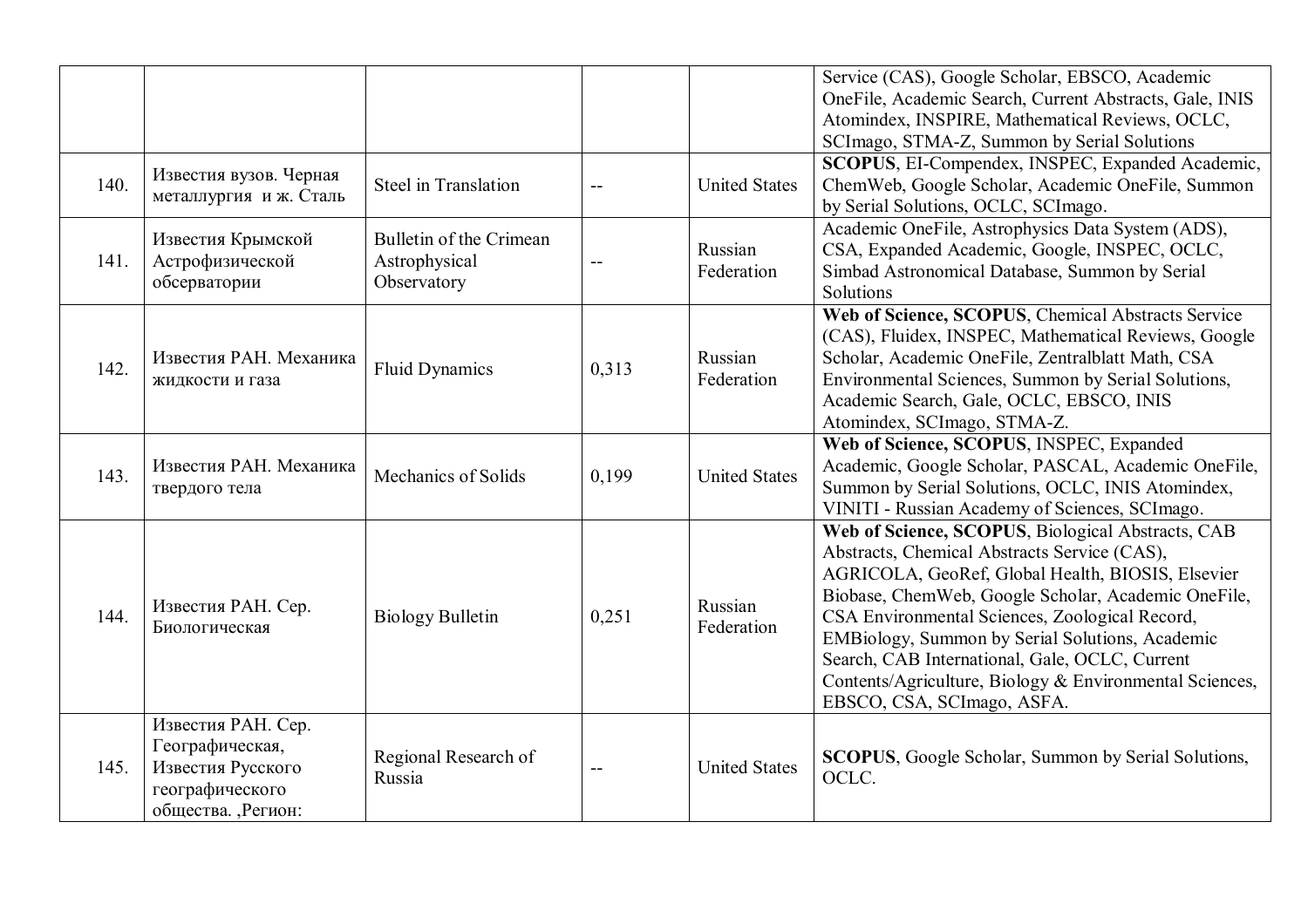|      | экономика и социология                       |                                                                     |       |                       |                                                                                                                                                                                                                                                                                                                                                                        |
|------|----------------------------------------------|---------------------------------------------------------------------|-------|-----------------------|------------------------------------------------------------------------------------------------------------------------------------------------------------------------------------------------------------------------------------------------------------------------------------------------------------------------------------------------------------------------|
| 146. | Известия РАН. Сер.<br>Физическая             | Bulletin of the Russian<br>Academy of Sciences:<br>Physics          |       | <b>United States</b>  | SCOPUS, INSPEC, Zentralblatt Math, Chemical<br>Abstracts Service (CAS), Google Scholar, Academic<br>OneFile, EI-Compendex, Expanded Academic, OCLC,<br>SCImago, Summon by Serial Solutions                                                                                                                                                                             |
| 147. | Известия РАН. Сер.<br>Химическая             | Russian Chemical<br><b>Bulletin</b>                                 | 0,423 | Russian<br>Federation | Web of Science, SCOPUS, Chemical Abstracts Service<br>(CAS), Google Scholar, EBSCO, Academic OneFile,<br>Catalysts and Catalysed Reactions, Chemistry Citation<br>Index, ChemWeb, Current Abstracts, Current<br>Contents/Physical, Chemical and Earth Sciences, Gale,<br>INIS Atomindex, OCLC, Reaction Citation Index, Reaxys,<br>SCImago, Summon by Serial Solutions |
| 148. | Известия РАН. Серия<br>Математическая        | Izvestiya Mathematics                                               | 0,640 | <b>United States</b>  | Web of Science, SCOPUS, Current<br>Contents/Engineering, Computing and Technology, EI-<br>Compendex, INSPEC, Google Scholar, Academic<br>OneFile, Zentralblatt Math, Summon by Serial Solutions,<br>Gale, OCLC, ProQuest, ACM Digital Library, SCImago,<br>STMA-Z, Mathematical Reviews                                                                                |
| 149. | Известия РАН. Теория и<br>системы управления | Journal of Computer and<br><b>Systems Sciences</b><br>International | 0,249 | Russian<br>Federation | Web of Science, SCOPUS, INSPEC, Zentralblatt Math,<br>Google Scholar, ProQuest, Academic OneFile, ACM<br>Digital Library, Current Contents/Engineering, Computing<br>and Technology, EI-Compendex, Gale, Mathematical<br>Reviews, OCLC, SCImago, STMA-Z, Summon by Serial<br>Solutions                                                                                 |
| 150. | Известия РАН. Физика<br>атмосферы и океана   | Izvestiya - Atmospheric<br>and Oceanic Physics                      | 0,728 | Russian<br>Federation | Web of Science, SCOPUS, CAB Abstracts, Astrophysics<br>Data System (ADS), Current Contents/Physical, Chemical<br>and Earth Sciences, GeoRef, Geobase, INSPEC,<br>Mathematical Reviews, Google Scholar, Academic<br>OneFile, Zentralblatt Math, Summon by Serial Solutions,<br>ASFA, CAB International, Gale, OCLC, CSA, SCImago,<br><b>EBSCO</b>                       |
| 151. | Измерительная техника                        | <b>Measurement Techniques</b>                                       | 0,291 | <b>United States</b>  | Web of Science, SCOPUS, INSPEC, Chemical Abstracts<br>Service (CAS), Google Scholar, EBSCO, ProQuest,<br>Academic OneFile, Current Abstracts, Current<br>Contents/Engineering, Computing and Technology, EI-                                                                                                                                                           |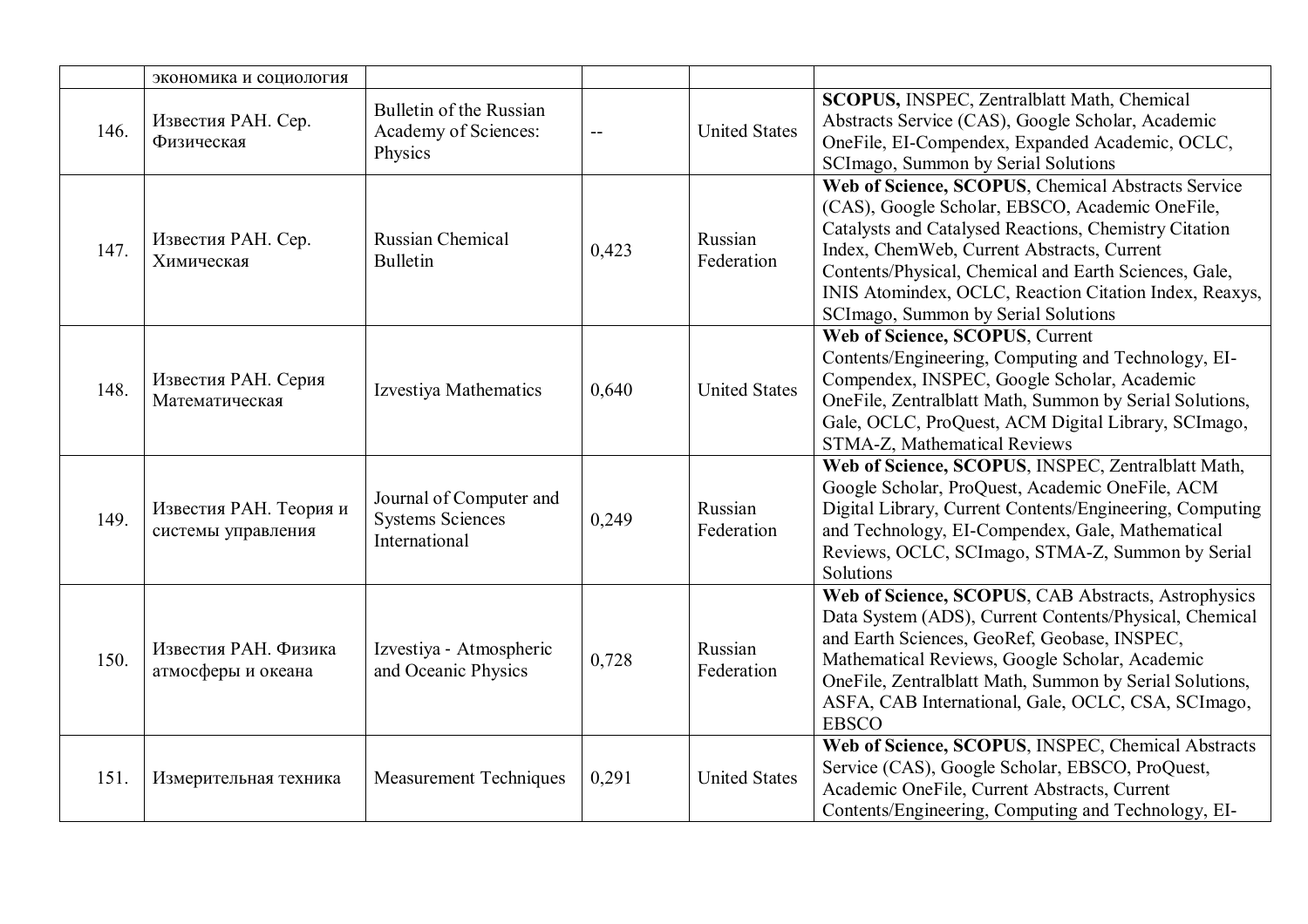|      |                                                                        |                                                      |                           |                       | Compendex, Gale, INIS Atomindex, OCLC, SCImago,<br>Summon by Serial Solutions, VINITI - Russian Academy<br>of Science                                                                                                                                                                                                                                                                                                                                                                               |
|------|------------------------------------------------------------------------|------------------------------------------------------|---------------------------|-----------------------|-----------------------------------------------------------------------------------------------------------------------------------------------------------------------------------------------------------------------------------------------------------------------------------------------------------------------------------------------------------------------------------------------------------------------------------------------------------------------------------------------------|
| 152. | Кардиоваскулярная<br>терапия и профилактика                            | Cardiovascular Therapy<br>and Prevention             | 0,004                     | Russian<br>Federation | <b>Web of Science</b>                                                                                                                                                                                                                                                                                                                                                                                                                                                                               |
| 153. | Кардиология                                                            | Kardiologiya                                         | 0,245                     | Russian<br>Federation | <b>Web of Science, SCOPUS</b>                                                                                                                                                                                                                                                                                                                                                                                                                                                                       |
| 154. | Катализ в<br>промышленности                                            | Catalysis in Industry                                |                           | Russian<br>Federation | SCOPUS, EI-Compendex, EnCompassLit, Google<br>Scholar, Summon by Serial Solutions, OCLC, EI<br>Encompass, Academic OneFile, SCImago                                                                                                                                                                                                                                                                                                                                                                 |
| 155. | Квантовая электроника                                                  | <b>Quantum Electronics</b>                           | 0,823                     | United<br>Kingdom     | Web of Science, SCOPUS, ISI Alerting Services,<br>Materials Science Citation Index, Inspec, Chemical<br>Abstracts Service, Compendex, Atomindex, NASA<br>Astrophysics Data System, Physics Abstracts                                                                                                                                                                                                                                                                                                |
| 156. | Кинематика и физика<br>небесных тел                                    | Kinematics and Physics of<br><b>Celestial Bodies</b> | 0,351                     | <b>United States</b>  | Web of Science, INSPEC, Expanded Academic, Google<br>Scholar, Academic OneFile, Summon by Serial Solutions,<br>OCLC, CSA, EBSCO                                                                                                                                                                                                                                                                                                                                                                     |
| 157. | Кинетика и катализ                                                     | Kinetics and Catalysis                               | 0,543                     | <b>United States</b>  | Web of Science, SCOPUS, Chemical Abstracts Service<br>(CAS), Current Contents/Engineering, Computing and<br>Technology, Current Contents/Physical, Chemical and<br>Earth Sciences, Reaction Citation Index, EnCompassLit,<br>ChemWeb, Google Scholar, Academic OneFile, Chimica,<br>CSA Environmental Sciences, EI Encompass, Summon by<br>Serial Solutions, Academic Search, Reaxys, Gale, OCLC,<br>EBSCO, INIS Atomindex, Materials Science Citation<br>Index, Chemistry Citation Index, SCImago. |
| 158. | Клеи. Керамические<br>технологии<br>(Высокомолекулярные<br>соединения) | Polymer Science - Series<br>D                        | $\mathbb{L}^{\mathbb{L}}$ | <b>United States</b>  | <b>SCOPUS</b> , Chemical Abstracts Service (CAS), EI-<br>Compendex, Expanded Academic, Google Scholar,<br>PASCAL, Academic OneFile, Summon by Serial<br>Solutions, OCLC, SCImago.                                                                                                                                                                                                                                                                                                                   |
| 159. | Клиническая<br>лабораторная                                            | Klinichescheskaya<br>Laboratornaya                   |                           | Russian<br>Federation | SCOPUS, Abstracts of Mycology, Adis International Ltd.<br>Reactions Weekly, Chemical Abstracts (Print), Chemical                                                                                                                                                                                                                                                                                                                                                                                    |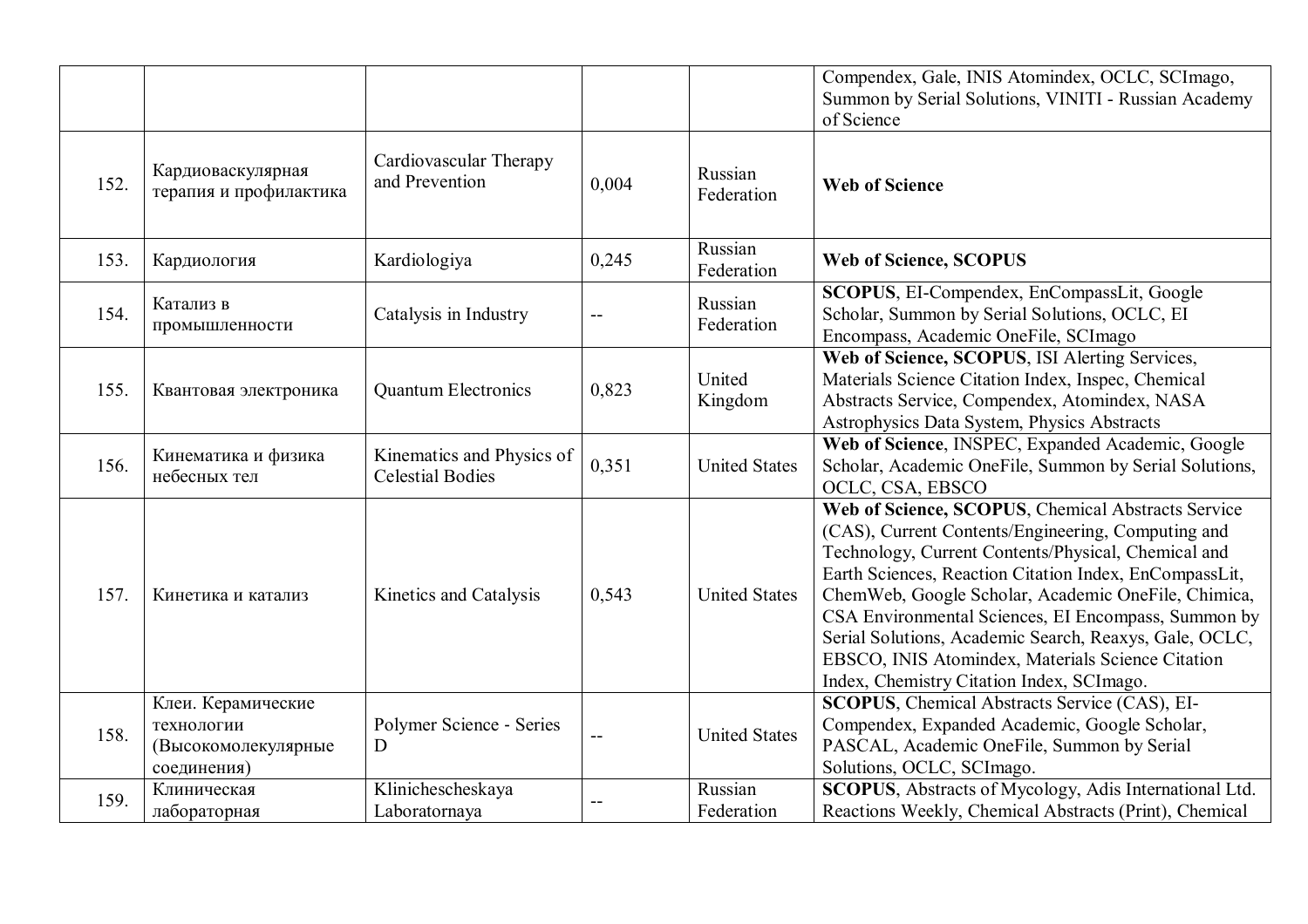|      | диагностика           | Diagnostika                                         |                          |                       | Titles, EBSCOhost Biological Abstracts (Online), Elsevier<br>BV EMBASE, Elsevier BV Scopus, Excerpta Medica.<br>Abstract Journals, Index Medicus, Index to Dental<br>Literature, National Library of Medicine PubMed, OCLC<br>ArticleFirst, OCLC MEDLINE, Reactions Weekly (Print),<br>Thomson Reuters Biological Abstracts (Online), Thomson<br>Reuters BIOSIS Previews, VINITI RAN Referativnyi<br>Zhurnal                                                                                  |
|------|-----------------------|-----------------------------------------------------|--------------------------|-----------------------|-----------------------------------------------------------------------------------------------------------------------------------------------------------------------------------------------------------------------------------------------------------------------------------------------------------------------------------------------------------------------------------------------------------------------------------------------------------------------------------------------|
| 160. | Клиническая медицина  | Klinicheskaya Meditsina                             | $\overline{\phantom{a}}$ | Russian<br>Federation | SCOPUS, Adis International Ltd. Reactions Weekly,<br>Chemical Abstracts (Print), Chemical Industry Notes,<br>Chemical Titles, Derwent Biotechnology Abstracts,<br>Elsevier BV EMBASE, Elsevier BV Scopus, Excerpta<br>Medica. Abstract Journals, Index Medicus, Index to<br>Dental Literature, Index to Scientific Reviews, National<br>Library of Medicine PubMed, OCLC MEDLINE,<br>Reactions Weekly (Print), Thomson Reuters Arts and<br>Humanities Search, VINITI RAN Referativnyi Zhurnal |
| 161. | Кокс и химия          | Coke and Chemistry                                  | --                       | Russian<br>Federation | SCOPUS, EI-Compendex, INSPEC, Expanded Academic,<br>ChemWeb, Google Scholar, Academic OneFile, Summon<br>by Serial Solutions, OCLC, SCImago                                                                                                                                                                                                                                                                                                                                                   |
| 162. | Коллоидный журнал     | Colloid Journal                                     | 0,625                    | Russian<br>Federation | Web of Science, SCOPUS, Chemical Abstracts Service<br>(CAS), Current Contents/Physical, Chemical and Earth<br>Sciences, GeoRef, Reaction Citation Index, EI-<br>Compendex, ChemWeb, Google Scholar, Academic<br>OneFile, Chimica, CSA Environmental Sciences,<br>Summon by Serial Solutions, Academic Search, Gale,<br>OCLC, EBSCO, INIS Atomindex, Materials Science<br>Citation Index, Chemistry Citation Index, SCImago                                                                    |
| 163. | Координационная химия | Russian Journal of<br><b>Coordination Chemistry</b> | 0,466                    | <b>United States</b>  | Web of Science, SCOPUS, Chemical Abstracts Service<br>(CAS), Current Contents/Physical, Chemical and Earth<br>Sciences, Reaction Citation Index, EI-Compendex,<br>ChemWeb, Google Scholar, Academic OneFile, Chimica,<br>CSA Environmental Sciences, Summon by Serial<br>Solutions, Reaxys, Gale, OCLC, EBSCO, INIS<br>Atomindex, Chemistry Citation Index, SCImago.                                                                                                                          |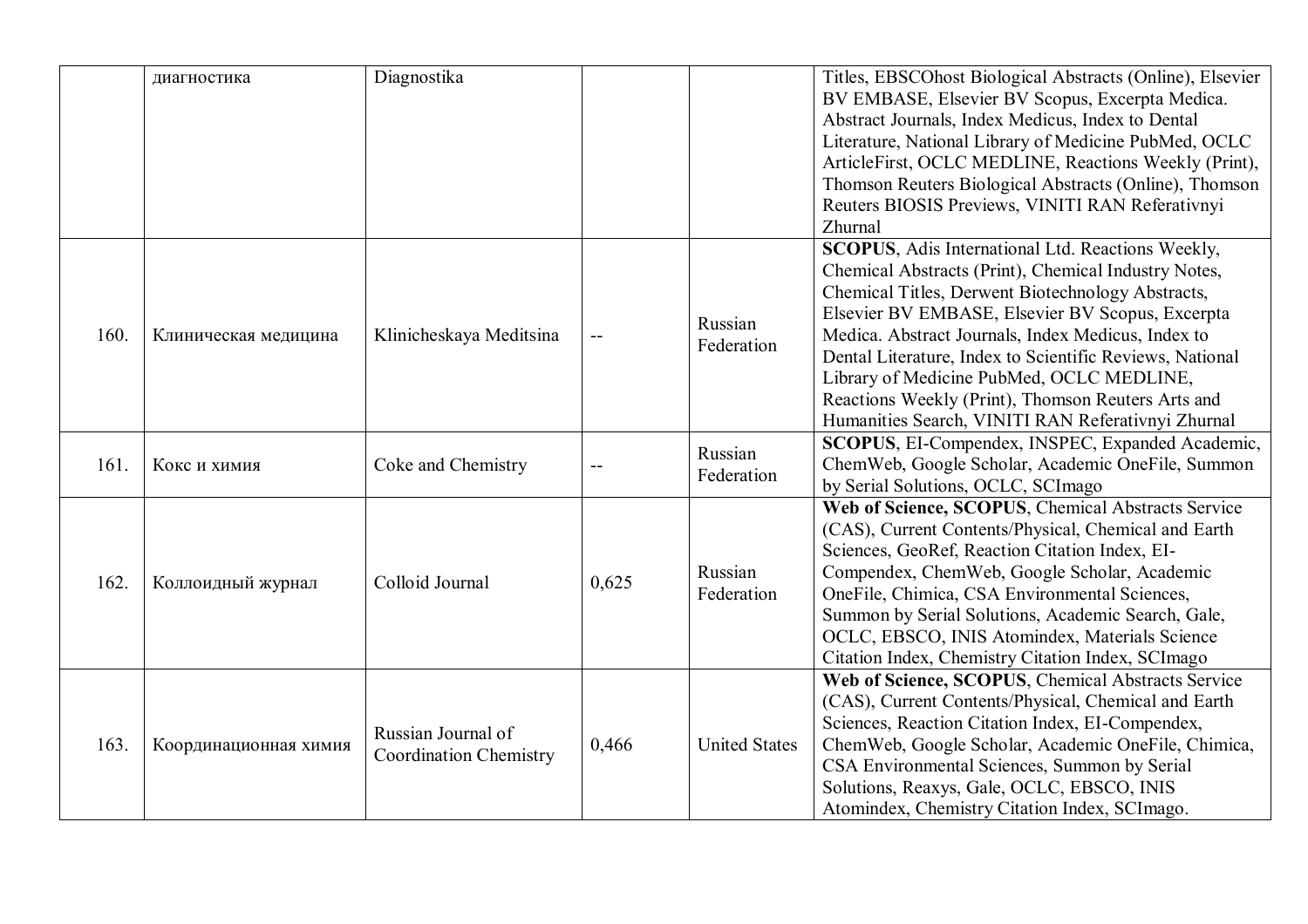| 164. | Космические<br>исследования                                                                       | Cosmic Research                                                                        | 0,244                                         | Russian<br>Federation | <b>SCOPUS</b>                                                                                                                                                                                                                                                                                                                                                                                                                                               |
|------|---------------------------------------------------------------------------------------------------|----------------------------------------------------------------------------------------|-----------------------------------------------|-----------------------|-------------------------------------------------------------------------------------------------------------------------------------------------------------------------------------------------------------------------------------------------------------------------------------------------------------------------------------------------------------------------------------------------------------------------------------------------------------|
| 165. | Краткие сообщения по<br>физике                                                                    | Bulletin of the Lebedev<br>Physics Institute                                           | 0,241                                         | <b>United States</b>  | Web of Science, SCOPUS, INSPEC, Google Scholar,<br>Academic OneFile, Expanded Academic, OCLC,<br>SCImago, Summon by Serial Solutions                                                                                                                                                                                                                                                                                                                        |
| 166. | Криминологический<br>журнал Байкальского<br>государственного<br>университета экономики<br>и права | Criminology Journal of<br><b>Baikal National</b><br>University of Economics<br>and Law | $\mathord{\hspace{1pt}\text{--}\hspace{1pt}}$ | Russian<br>Federation | <b>SCOPUS</b>                                                                                                                                                                                                                                                                                                                                                                                                                                               |
| 167. | Криосфера Земли                                                                                   | Earth's Cryosphere                                                                     | $\mathord{\hspace{1pt}\text{--}\hspace{1pt}}$ | Russian<br>Federation | <b>SCOPUS</b>                                                                                                                                                                                                                                                                                                                                                                                                                                               |
| 168. | Кристаллография                                                                                   | <b>Crystallography Reports</b>                                                         | 0,520                                         | Russian<br>Federation | Web of Science, SCOPUS, Chemical Abstracts Service<br>(CAS), Astrophysics Data System (ADS), Current<br>Contents/Physical, Chemical and Earth Sciences, GeoRef,<br>Reaction Citation Index, EICompendex, INSPEC,<br>ChemWeb, Google Scholar, Academic OneFile, CSA<br>Environmental Sciences, Summon by Serial Solutions,<br>Academic Search, Gale, OCLC, EBSCO, INIS<br>Atomindex, Materials Science Citation Index, Chemistry<br>Citation Index, SCI mago |
| 169. | Лазерные исследования в<br>России                                                                 | Journal of Russian Laser<br>Research                                                   | 0,713                                         | <b>United States</b>  | Web of Science, SCOPUS, INSPEC, Chemical Abstracts<br>Service (CAS), Google Scholar, EBSCO, Academic<br>OneFile, Current Abstracts, Current Contents Collections /<br>Electronics & Telecommunications Collection, Gale, INIS<br>Atomindex, OCLC, SCImago, Summon by Serial<br>Solutions, VINITI - Russian Academy of Science                                                                                                                               |
| 170. | Литология и полезные<br>ископаемые                                                                | Lithology and Mineral<br>Resources                                                     | 0,151                                         | <b>United States</b>  | Web of Science, SCOPUS, Chemical Abstracts Service<br>(CAS), Current Contents/Physical, Chemical and Earth<br>Sciences, GeoRef, INSPEC, Google Scholar, Academic<br>OneFile, CSA Environmental Sciences, Summon by Serial<br>Solutions, Academic Search, Gale, OCLC, EBSCO, INIS<br>Atomindex, Web of Science, SCImago.                                                                                                                                     |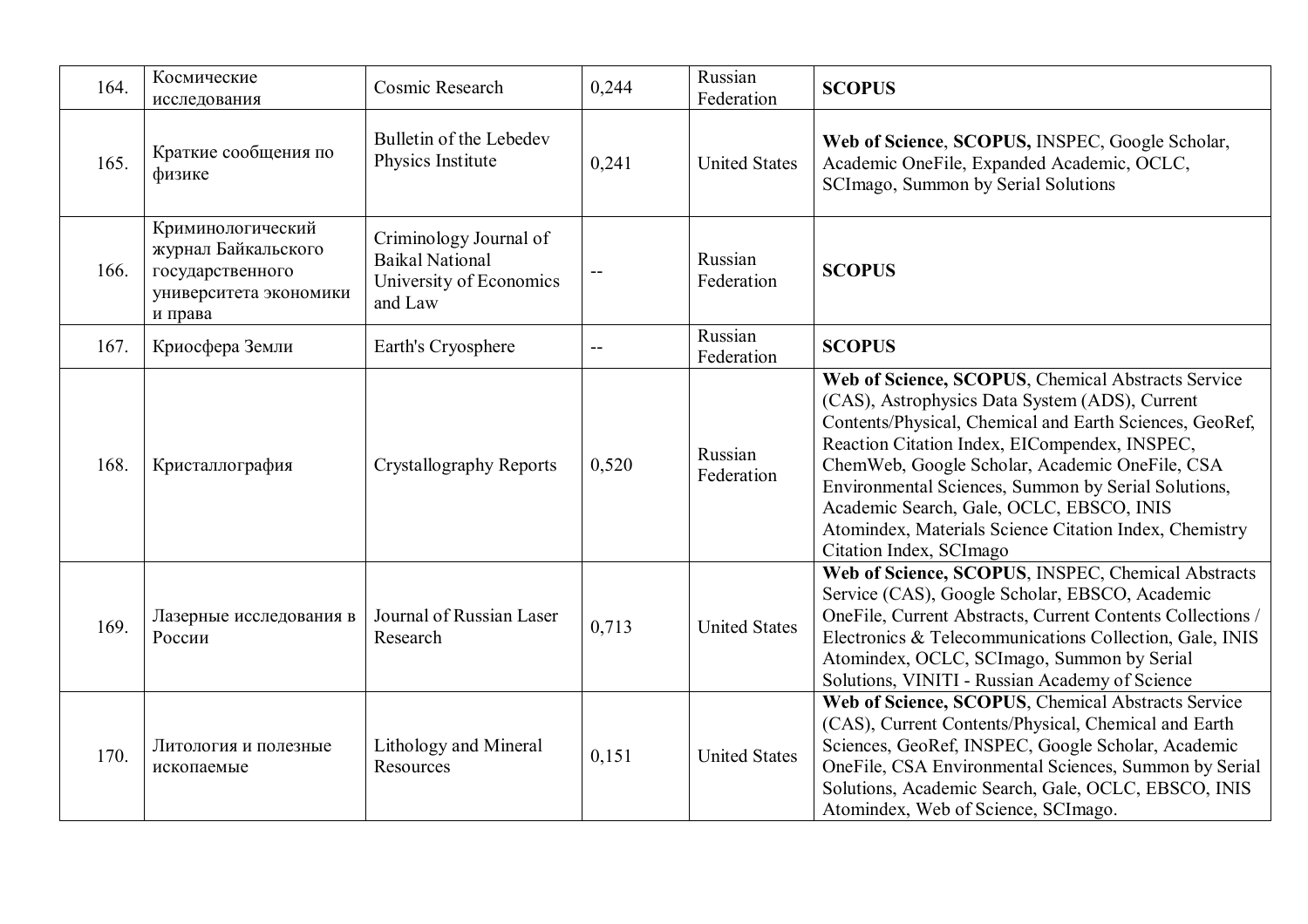| 171. | Марковские процессы и<br>их приложения                 | Markov Processes and<br><b>Related Fields</b>                                                                                                        |                                               | Russian<br>Federation | Web of Science, Mathematical Reviews, ISI Alerting<br>Service, Current Contents/Physical, Chemical and Earth<br>Scienses (CC/PC&ES), Zentralblatt Math                                                                                                                   |
|------|--------------------------------------------------------|------------------------------------------------------------------------------------------------------------------------------------------------------|-----------------------------------------------|-----------------------|--------------------------------------------------------------------------------------------------------------------------------------------------------------------------------------------------------------------------------------------------------------------------|
| 172. | Математические заметки                                 | <b>Mathematical Notes</b>                                                                                                                            | 0,239                                         | <b>United States</b>  | Web of Science, SCOPUS, Current Index to Statistics,<br>Mathematical Reviews, Google Scholar, Academic<br>OneFile, Zentralblatt Math, CSA Environmental Sciences,<br>Summon by Serial Solutions, Academic Search, Gale,<br>OCLC, EBSCO, INIS Atomindex, SCImago, STMA-Z. |
| 173. | Математические труды                                   | Siberian Advances in<br>Mathematics                                                                                                                  | $-$                                           | Germany               | <b>SCOPUS, Current Index to Statistics, Expanded</b><br>Academic, Mathematical Reviews, Google Scholar,<br>Academic OneFile, Zentralblatt Math, Summon by Serial<br>Solutions, OCLC, SCImago, STMA-Z.                                                                    |
| 174. | Математический сборник                                 | <b>Sbornik Mathematics</b>                                                                                                                           | 0,595                                         | United<br>Kingdom     | Web of Science, SCOPUS, CompuMath Citation Index<br>(ISI), Current Contents (ISI), Mathematical Reviews,<br>Current Mathematical Publications, MathSciNet,<br>Zentralblatt MATH, Google Scholar                                                                          |
| 175. | Математическое<br>моделирование                        | Mathematical Models and<br><b>Computer Simulations</b>                                                                                               |                                               | <b>United States</b>  | Mathematical Reviews, Google Scholar, Summon by<br>Serial Solutions, OCLC, Academic OneFile, Expanded<br>Academic                                                                                                                                                        |
| 176. | Материаловедение                                       | Inorganic Materials:<br>Applied Research<br>(Вопросы<br>материаловедения,<br>Перспективные<br>материалы и Физика и<br>химия обработки<br>материалов) | $-$                                           | Russian<br>Federation | Google Scholar, Academic OneFile, Summon by Serial<br>Solutions, OCLC, EI-Compendex                                                                                                                                                                                      |
| 177. | Медицина труда и<br>промышленная экология              | Occupational Medicine<br>and Industrial Ecology                                                                                                      | 0,358<br>(данные с<br>сайта<br>журнала)       | Russian<br>Federation | <b>SCOPUS</b>                                                                                                                                                                                                                                                            |
| 178. | Медицинская<br>паразитология и<br>паразитарные болезни | Meditsinskaya<br>Parazitologiya i<br>Parazitarnye Bolezni                                                                                            |                                               | Russian<br>Federation | <b>SCOPUS</b>                                                                                                                                                                                                                                                            |
| 179. | Медицинская техника                                    | <b>Biomedical Engineering</b>                                                                                                                        | $\mathord{\hspace{1pt}\text{--}\hspace{1pt}}$ | <b>United States</b>  | SCOPUS, PubMed/Medline, INSPEC, Google Scholar,                                                                                                                                                                                                                          |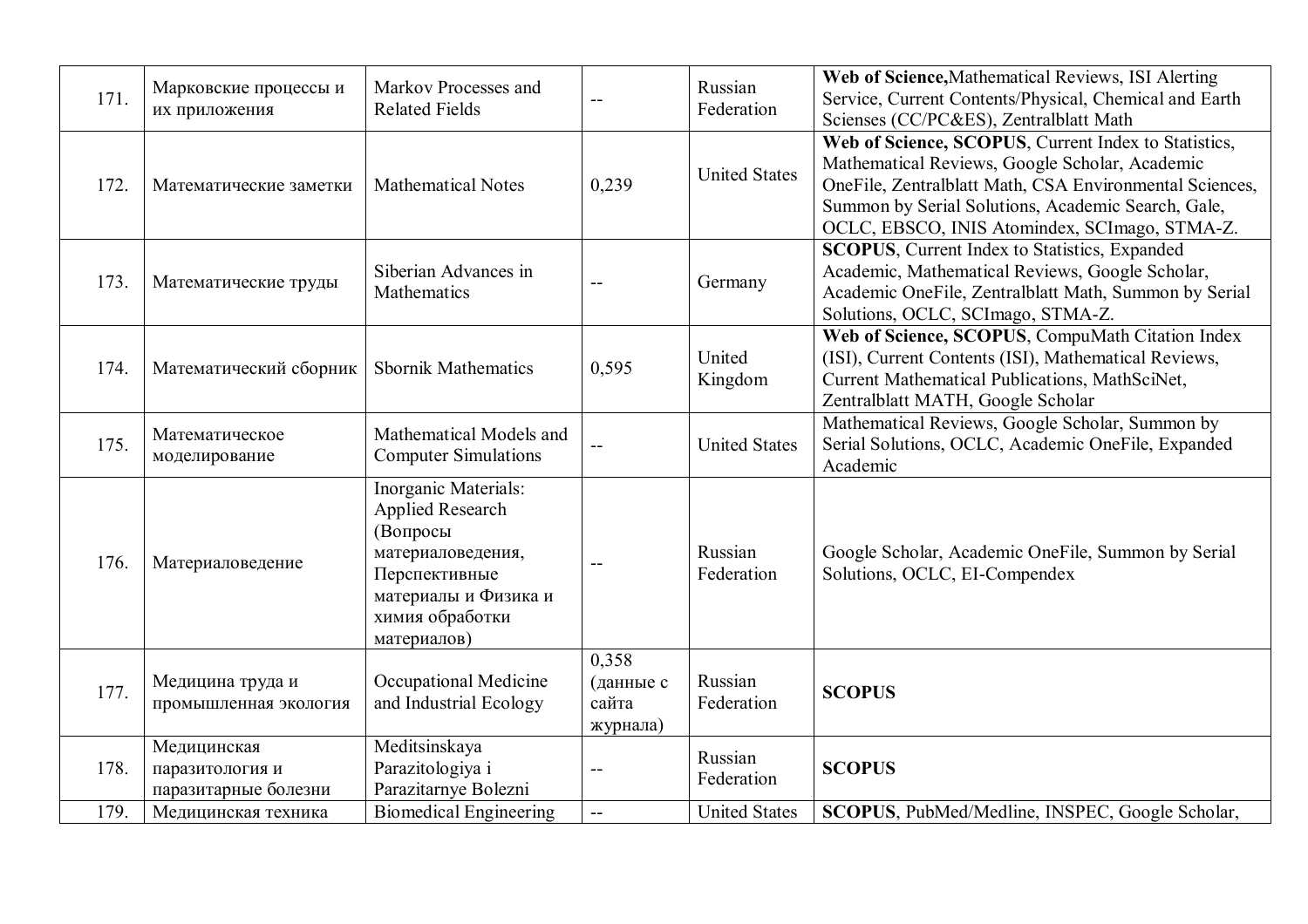|      |                                                       |                                        |       |                      | EBSCO, CSA, ProQuest, Academic OneFile,<br>AGRICOLA, Earthquake Engineering Abstracts, EI-<br>Compendex, EMBiology, EMCare, Engineered Materials<br>Abstracts, Gale, Health Reference Center Academic, INIS<br>Atomindex, OCLC, SCImago, Summon by Serial<br>Solutions                                                                                                                                                                  |
|------|-------------------------------------------------------|----------------------------------------|-------|----------------------|-----------------------------------------------------------------------------------------------------------------------------------------------------------------------------------------------------------------------------------------------------------------------------------------------------------------------------------------------------------------------------------------------------------------------------------------|
| 180. | Металловедение и<br>термическая обработка<br>металлов | Metal Science and Heat<br>Treatment    | 0,162 | <b>United States</b> | Web of Science, SCOPUS, INSPEC, Chemical Abstracts<br>Service (CAS), Google Scholar, EBSCO, CSA, ProQuest,<br>Academic OneFile, Academic Search, ChemWeb, Current<br>Abstracts, Current Contents/Engineering, Computing and<br>Technology, Earthquake Engineering Abstracts, EI-<br>Compendex, Engineered Materials Abstracts, Gale, INIS<br>Atomindex, Materials Science Citation Index, OCLC,<br>SCImago, Summon by Serial Solutions  |
| 181. | Металлург                                             | Metallurgist                           | 0,142 | <b>United States</b> | Web of Science, SCOPUS, INSPEC, Chemical Abstracts<br>Service (CAS), Google Scholar, EBSCO, CSA, ProQuest,<br>Academic OneFile, Academic Search, ChemWeb, Current<br>Abstracts, Current Contents/Engineering, Computing and<br>Technology, Earthquake Engineering Abstracts, EI-<br>Compendex, Engineered Materials Abstracts, Gale, INIS<br>Atomindex, Materials Science Citation Index, OCLC,<br>SCI mago, Summon by Serial Solutions |
| 182. | Металлы                                               | <b>Russian Metallurgy</b><br>(Metally) | $-$   | <b>United States</b> | <b>SCOPUS</b> , Academic OneFile, Astrophysics Data System<br>(ADS), ChemWeb, Current Mathematical Publications, EI<br>- Compendex, Gale, Google, INIS AtomIndex, INSPEC,<br>Mass Spectrometry Bulletin, OCLC, Summon by Serial<br>Solutions                                                                                                                                                                                            |
| 183. | Метеорология и<br>гидрология                          | Russian Meteorology and<br>Hydrology   | 0,268 | <b>United States</b> | Web of Science, SCOPUS, CAB Abstracts, GeoRef,<br>Geobase, EI-Compendex, INSPEC, Health Reference<br>Center Academic, Google Scholar, Academic OneFile,<br>EMBiology, Summon by Serial Solutions, CAB<br>International, Gale, OCLC, CSA, SCImago, EBSCO,<br>Global Health.                                                                                                                                                              |
| 184. | Механика композитных<br>материалов                    | Mechanics of Composite<br>Materials    | 0,436 | <b>United States</b> | Web of Science, SCOPUS, INSPEC, Chemical Abstracts<br>Service (CAS), Google Scholar, EBSCO, CSA, ProQuest,                                                                                                                                                                                                                                                                                                                              |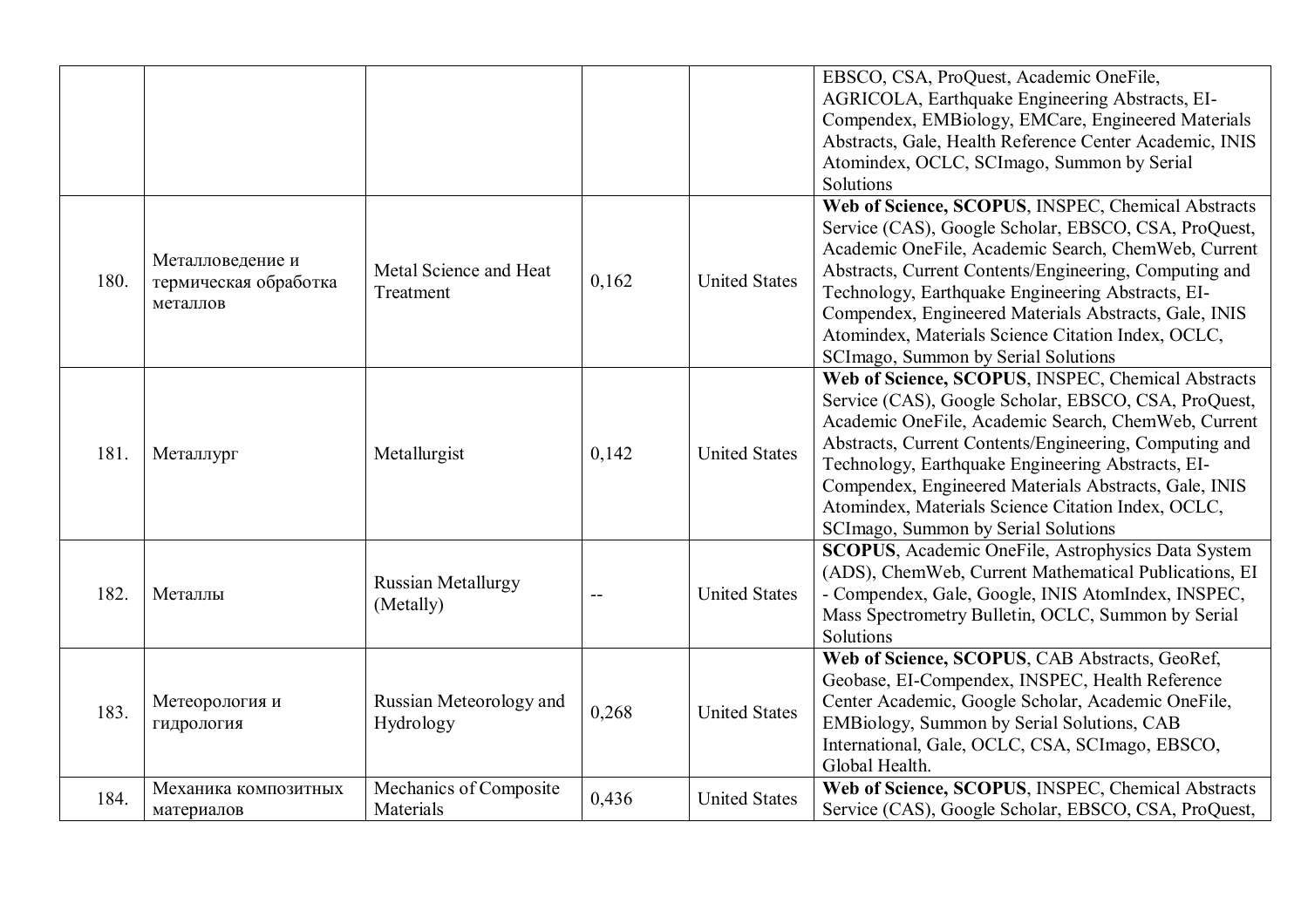|      |                              |                                    |                                         |                       | Academic OneFile, Academic Search, ChemWeb, Current<br>Abstracts, Current Contents/Engineering, Computing and<br>Technology, Earthquake Engineering Abstracts, EI-<br>Compendex, Engineered Materials Abstracts, Gale, INIS<br>Atomindex, Materials Science Citation Index, OCLC,<br>Polymer Library, Reaction Citation Index, SCImago,<br>Summon by Serial Solutions, VINITI - Russian Academy<br>of Science                                                                                                                  |
|------|------------------------------|------------------------------------|-----------------------------------------|-----------------------|--------------------------------------------------------------------------------------------------------------------------------------------------------------------------------------------------------------------------------------------------------------------------------------------------------------------------------------------------------------------------------------------------------------------------------------------------------------------------------------------------------------------------------|
| 185. | Микология и<br>фитопатология | Mikologiya I<br>Fitopatologiya     | 0.234<br>(данные с<br>сайта<br>журнала) | Russian<br>Federation | <b>SCOPUS</b>                                                                                                                                                                                                                                                                                                                                                                                                                                                                                                                  |
| 186. | Микробиологический<br>журнал | Mikrobiolohichnyĭ<br>zhurnal       |                                         | Ukraine               | <b>SCOPUS, PubMed</b>                                                                                                                                                                                                                                                                                                                                                                                                                                                                                                          |
| 187. | Микробиология                | Microbiology или<br>Mikrobiologiia | 0,649                                   | <b>United States</b>  | Web of Science, SCOPUS, Biological Abstracts, CAB<br>Abstracts, Chemical Abstracts Service (CAS),<br>AGRICOLA, Biotechnology Citation Index, Global<br>Health, Food Science and Technology Abstracts, BIOSIS,<br>Google Scholar, Environment Index, CSA Environmental<br>Sciences, Abstracts in Anthropology, EMBiology,<br>Summon by Serial Solutions, CAB International, Chinese<br>Science Citation Database, OCLC, Current Contents/ Life<br>Sciences, Highbeam, EBSCO, CSA, INIS Atomindex,<br>SCImago, Academic OneFile. |
| 188. | Микроэлектроника             | <b>Russian Microelectronics</b>    | $\mathbf{u}$                            | <b>United States</b>  | SCOPUS, Chemical Abstracts Service (CAS), EI-<br>Compendex, INSPEC, Current Contents<br>Collections/Electronics & Telecommunications<br>Collection, Google Scholar, Academic OneFile, CSA<br>Environmental Sciences, Summon by Serial Solutions,<br>Gale, OCLC, EBSCO, INIS Atomindex, SCImago.                                                                                                                                                                                                                                |
| 189. | Молекулярная биология        | Molecular Biology                  | 0,637                                   | <b>United States</b>  | <b>SCOPUS</b> , Biological Abstracts, CAB Abstracts, Chemical<br>Abstracts Service (CAS), AGRICOLA, Biological and<br>Agricultural Index, Biotechnology Citation Index, Global<br>Health, Journal Citation Reports/Science Edition,<br>SCOPUS, BIOSIS, Expanded Academic, Google Scholar,                                                                                                                                                                                                                                      |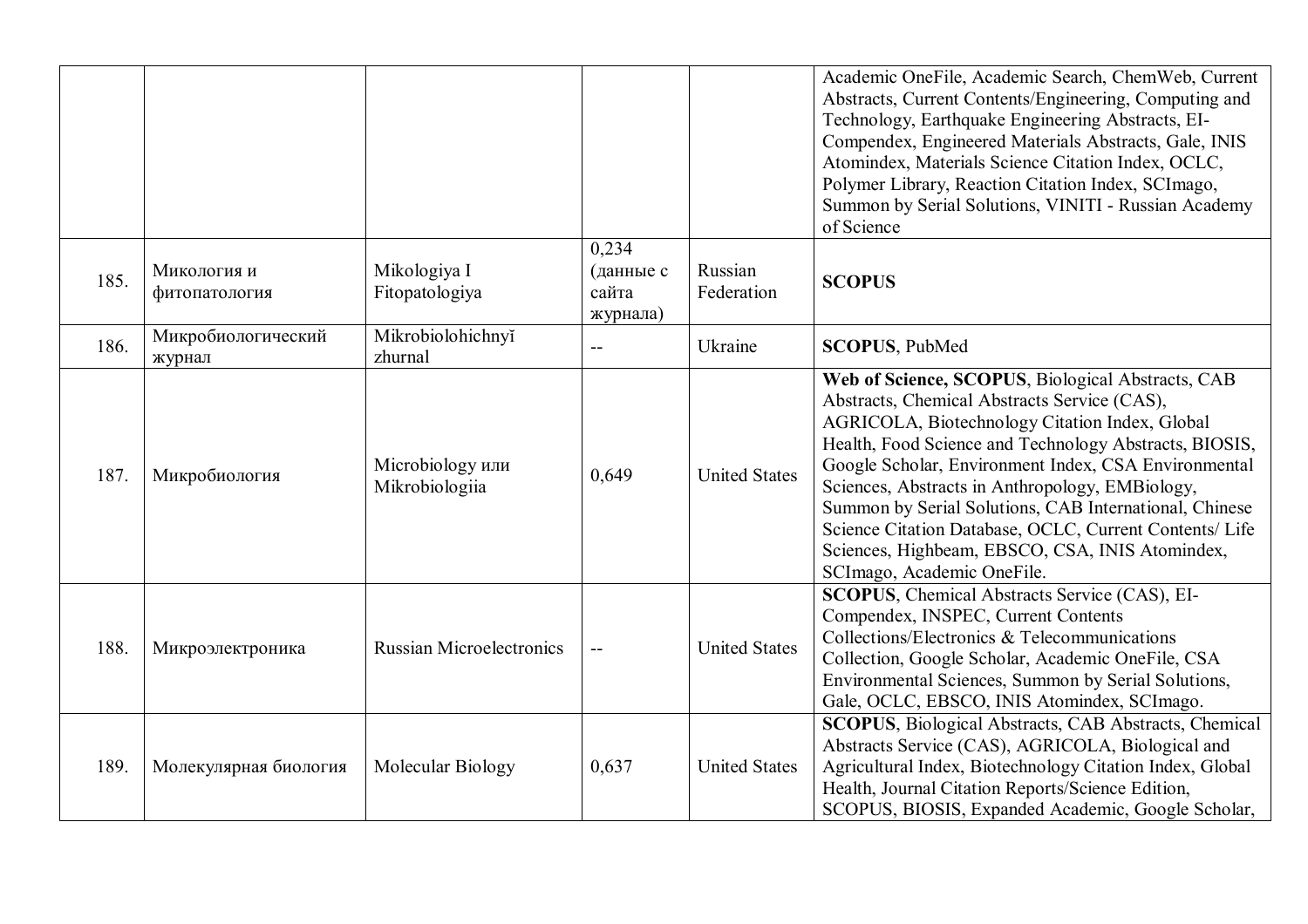|      |                                                                                              |                                                                   |                                         |                       | Academic OneFile, CSA Environmental Sciences,<br>Zoological Record, Science Select, EMBiology, Summon<br>by Serial Solutions, CAB International, OCLC, OmniFile,<br>Highbeam, EBSCO, CSA, INIS Atomindex, Science<br>Citation Index Expanded (SciSearch), SCImago.                                                                     |
|------|----------------------------------------------------------------------------------------------|-------------------------------------------------------------------|-----------------------------------------|-----------------------|----------------------------------------------------------------------------------------------------------------------------------------------------------------------------------------------------------------------------------------------------------------------------------------------------------------------------------------|
| 190. | Молекулярная генетика,<br>микробиология и<br>вирусология                                     | Molecular Genetics,<br>Microbiology and<br>Virology               | 0,260<br>(данные с<br>сайта<br>журнала) | Russian<br>Federation | <b>SCOPUS</b> , Biological Abstracts, Biotechnology Citation<br>Index, EMBASE, BIOSIS, Expanded Academic, Health<br>Reference Center Academic, Google Scholar, Academic<br>OneFile, Summon by Serial Solutions, OCLC, CSA,<br>SCImago.                                                                                                 |
| 191. | Морфология                                                                                   | Morfologiia (Saint<br>Petersburg, Russia)                         |                                         | Russian<br>Federation | <b>SCOPUS</b>                                                                                                                                                                                                                                                                                                                          |
| 192. | Морфология (Архив<br>анатомии, гистологии и<br>эмбриологии)                                  | Neuroscience and<br><b>Behavioral Physiology</b>                  |                                         | Russian<br>Federation | SCOPUS PubMed/Medline, PsycINFO, EMBASE,<br>Chemical Abstracts Service (CAS), Google Scholar,<br>EBSCO, CSA, Academic OneFile, Current Abstracts,<br>Expanded Academic, INIS Atomindex, OCLC,<br>PSYCLINE, SCImago, Summon by Serial Solutions                                                                                         |
| 193. | Научно-техническая<br>информация. Серия 1<br>Организация и методика<br>информационной работы | Scientific and Technical<br><b>Information Processing</b>         |                                         | <b>United States</b>  | SCOPUS, EI-Compendex, INSPEC, Expanded Academic,<br>Google Scholar, Academic OneFile, Summon by Serial<br>Solutions, OCLC, ACM Digital Library, SCImago                                                                                                                                                                                |
| 194. | Научно-техническая<br>информация. Сер. 2<br>Информационные<br>процессы и системы             | <b>Automatic Documentation</b><br>and Mathematical<br>Linguistics | $-$                                     | Russian<br>Federation | ACM Digital Library, Bibliography of Linguistic<br>Literature, MLA International Bibliography, INSPEC,<br>Expanded Academic, International Bibliography of Book<br>Reviews (IBR), International Bibliography of Periodical<br>Literature (IBZ), Google Scholar, Academic OneFile,<br>Summon by Serial Solutions, OCLC, INIS Atomindex. |
| 195. | Нейрохимия                                                                                   | Neurochemical Journal                                             | 0,235                                   | Russian<br>Federation | Web of Science, SCOPUS, Chemical Abstracts Service<br>(CAS), Neuroscience Citation Index, Expanded Academic,<br>ChemWeb, Google Scholar, Academic OneFile, Summon<br>by Serial Solutions, OCLC, Web of Science, SCImago.                                                                                                               |
| 196. | Неорганические<br>материалы                                                                  | Inorganic Materials                                               | 0,376                                   | Russian<br>Federation | Web of Science, SCOPUS, Chemical Abstracts<br>Service(CAS), Current Contents/Physical, Chemical and<br>Earth Sciences, Earthquake Engineering Abstracts,<br>INSPEC, ChemWeb, Google Scholar, Academic OneFile,                                                                                                                         |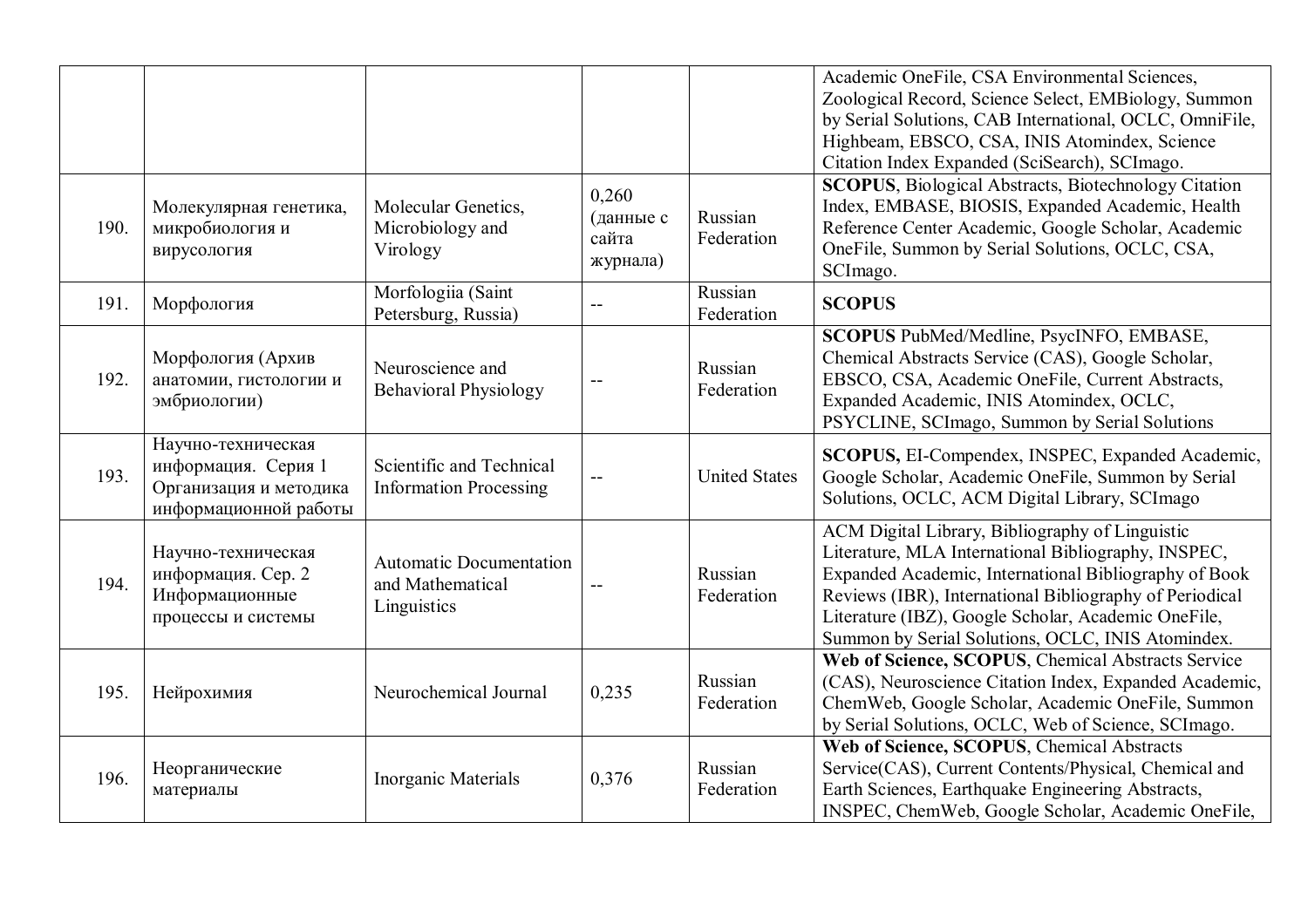|      |                                     |                                             |                                         |                       | Chimica, CSA Environmental Sciences, Summon by<br>Serial Solutions, Academic Search, Reaxys, Gale, OCLC,<br>EBSCO, CSA, ProQuest, Engineered Materials Abstracts,<br>INIS Atomindex, Materials Science Citation Index,<br>Chemistry Citation Index, SCI mago                                                                                                                               |
|------|-------------------------------------|---------------------------------------------|-----------------------------------------|-----------------------|--------------------------------------------------------------------------------------------------------------------------------------------------------------------------------------------------------------------------------------------------------------------------------------------------------------------------------------------------------------------------------------------|
| 197. | Нефтехимия                          | Petroleum Chemistry                         | 0,451                                   | <b>United States</b>  | Web of Science, SCOPUS, Chemical Abstracts Service<br>(CAS), Current Contents/Engineering, Computing and<br>Technology, Science Reaction Citation Index, EI-<br>Compendex, EnCompassLit, INSPEC, ChemWeb, Google<br>Scholar, Academic OneFile, Chimica, EI Encompass,<br>Summon by Serial Solutions, Business Source, Reaxys,<br>Gale, OCLC, EBSCO, Chemistry Citation Index,<br>SCImago   |
| 198. | Нефтяное хозяйство                  | Neftyanoe Khozyaistvo-<br>Oil Industry      | 0,039<br>(данные с<br>сайта<br>журнала) | Russian<br>Federation | <b>SCOPUS</b>                                                                                                                                                                                                                                                                                                                                                                              |
| 199. | Обзорный журнал по<br>ХИМИИ         | Review Journal of<br>Chemistry              | $\overline{a}$                          | <b>United States</b>  | Google Scholar, Summon by Serial Solutions, OCLC,<br>ChemWeb                                                                                                                                                                                                                                                                                                                               |
| 200. | Огнеупоры и<br>техническая керамика | Refractories and Industrial<br>Ceramics     | 0,187                                   | <b>United States</b>  | <b>SCOPUS</b>                                                                                                                                                                                                                                                                                                                                                                              |
| 201. | Океанология                         | Oceanology                                  | 0,430                                   | <b>United States</b>  | Web of Science, SCOPUS, Biological Abstracts,<br>Astrophysics Data System (ADS), Current<br>Contents/Physical, Chemical and Earth Sciences, GeoRef,<br>Geobase, INSPEC, BIOSIS, Google Scholar, Academic<br>OneFile, Zoological Record, Summon by Serial Solutions,<br>ASFA, Gale, OCLC, Current Contents/ Agriculture,<br>Biology & Environmental Sciences, CSA, SCImago,<br><b>EBSCO</b> |
| 202. | Онтогенез                           | Russian Journal of<br>Developmental Biology | 0,489                                   | <b>United States</b>  | Web of Science, SCOPUS, Biological Abstracts,<br>Chemical Abstracts Service (CAS), AGRICOLA, BIOSIS,<br>Google Scholar, Academic OneFile, CSA Environmental<br>Sciences, Zoological Record, EMBiology, Summon by<br>Serial Solutions, Gale, OCLC, EBSCO, CSA, INIS<br>Atomindex, SCImago.                                                                                                  |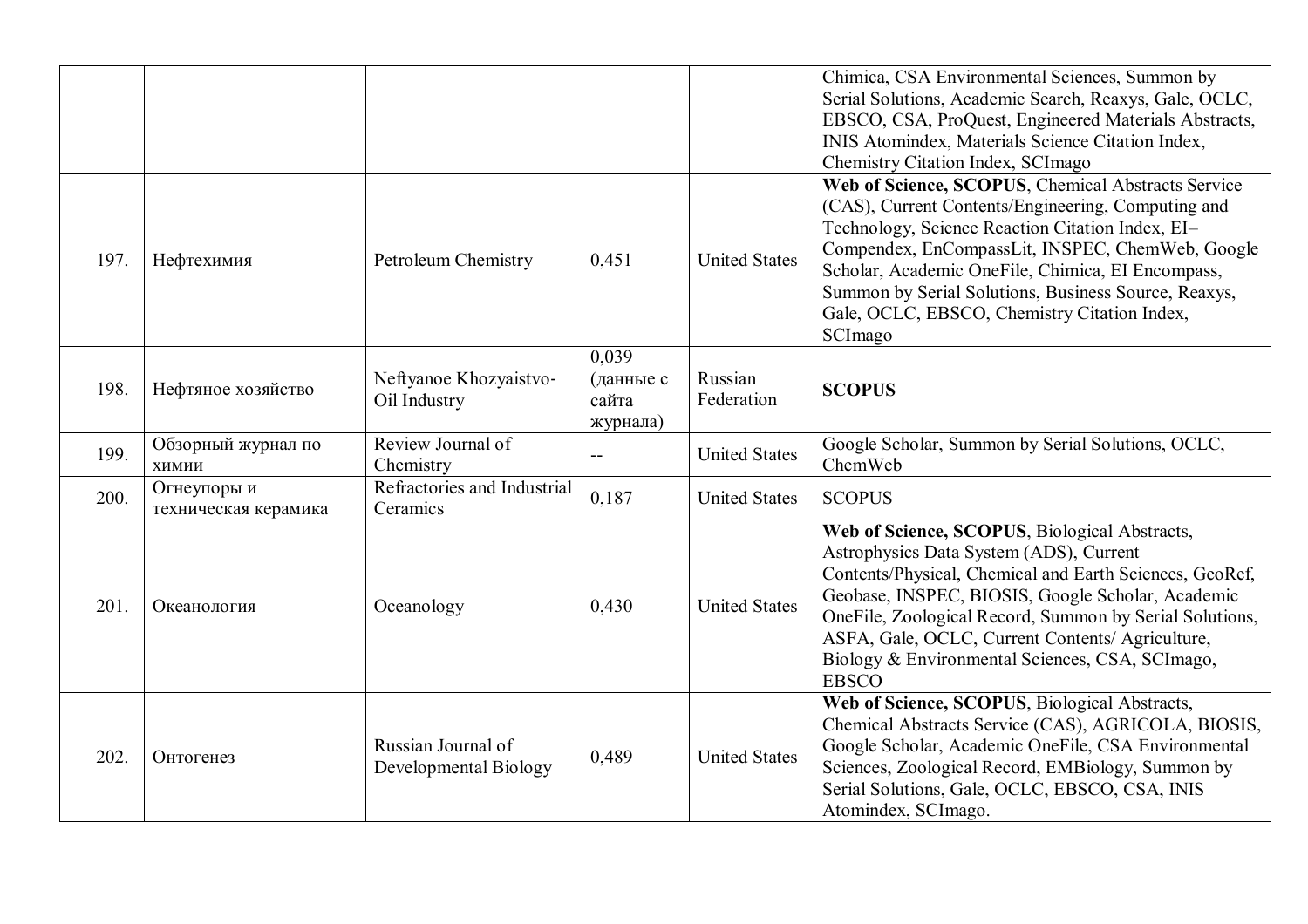| 203. | Оптика атмосферы и<br>океана                | Atmospheric and Oceanic<br>Optics                                         | $-$          | Russian<br>Federation | CAB Abstracts, Chemical Abstracts Service (CAS),<br>Global Health, Google Scholar, Summon by Serial<br>Solutions, CAB International, OCLC, CSA, INIS<br>Atomindex, Academic OneFile                                                                                                                                                                                                                                                                                        |
|------|---------------------------------------------|---------------------------------------------------------------------------|--------------|-----------------------|----------------------------------------------------------------------------------------------------------------------------------------------------------------------------------------------------------------------------------------------------------------------------------------------------------------------------------------------------------------------------------------------------------------------------------------------------------------------------|
| 204. | Оптика и спектроскопия                      | Optics and Spectroscopy                                                   | 0,559        | <b>United States</b>  | Web of Science, SCOPUS, Chemical Abstracts Service<br>(CAS), Astrophysics Data System (ADS), Current<br>Contents/Physical, Chemical and Earth Sciences, GeoRef,<br>EI-Compendex, INSPEC, Current Contents<br>Collections/Electronics & Telecommunications<br>Collection, ChemWeb, Google Scholar, Academic<br>OneFile, CSA Environmental Sciences, Summon by Serial<br>Solutions, Academic Search, Gale, OCLC, EBSCO, INIS<br>Atomindex, Chemistry Citation Index, SCImago |
| 205. | Оптический журнал                           | Journal of Optical<br>Technology(A Translation<br>of Opticheskii Zhurnal) | 0,245        | <b>United States</b>  | <b>Web of Science, SCOPUS</b>                                                                                                                                                                                                                                                                                                                                                                                                                                              |
| 206. | Основания, фундаменты<br>и механика грунтов | Soil Mechanics and<br><b>Foundation Engineering</b>                       | 0,190        | <b>United States</b>  | Web of Science, SCOPUS, INSPEC, Google Scholar,<br>EBSCO, CSA, ProQuest, CAB International, Academic<br>OneFile, Academic Search, AGRICOLA, Current<br>Abstracts, Earthquake Engineering Abstracts, EI-<br>Compendex, EMBiology, Engineered Materials Abstracts,<br>Environment Index, Gale, Geobase, GeoRef, INIS<br>Atomindex, OCLC, SCImago, Summon by Serial<br>Solutions                                                                                              |
| 207. | Отечественная история                       | Otechestvennaya istoriya                                                  | $\mathbf{u}$ | Russian<br>Federation | <b>Web of Science</b>                                                                                                                                                                                                                                                                                                                                                                                                                                                      |
| 208. | Палеонтологический<br>журнал                | Paleontological Journal                                                   | 0,472        | <b>United States</b>  | Web of Science, SCOPUS, Biological Abstracts, CAB<br>Abstracts, Current Contents/Physical, Chemical and Earth<br>Sciences, GeoRef, Global Health, BIOSIS, Google<br>Scholar, Academic OneFile, EMBiology, Summon by<br>Serial Solutions, ASFA, CAB International, Gale, OCLC,<br>CSA, Expanded (SciSearch), SCImag                                                                                                                                                         |
| 209. | Паразитология                               | Parazitologiia                                                            | $-$          | Russian<br>Federation | <b>SCOPUS</b>                                                                                                                                                                                                                                                                                                                                                                                                                                                              |
| 210. | Патологическая                              | Patologicheskaya                                                          |              | Russian               | <b>SCOPUS</b>                                                                                                                                                                                                                                                                                                                                                                                                                                                              |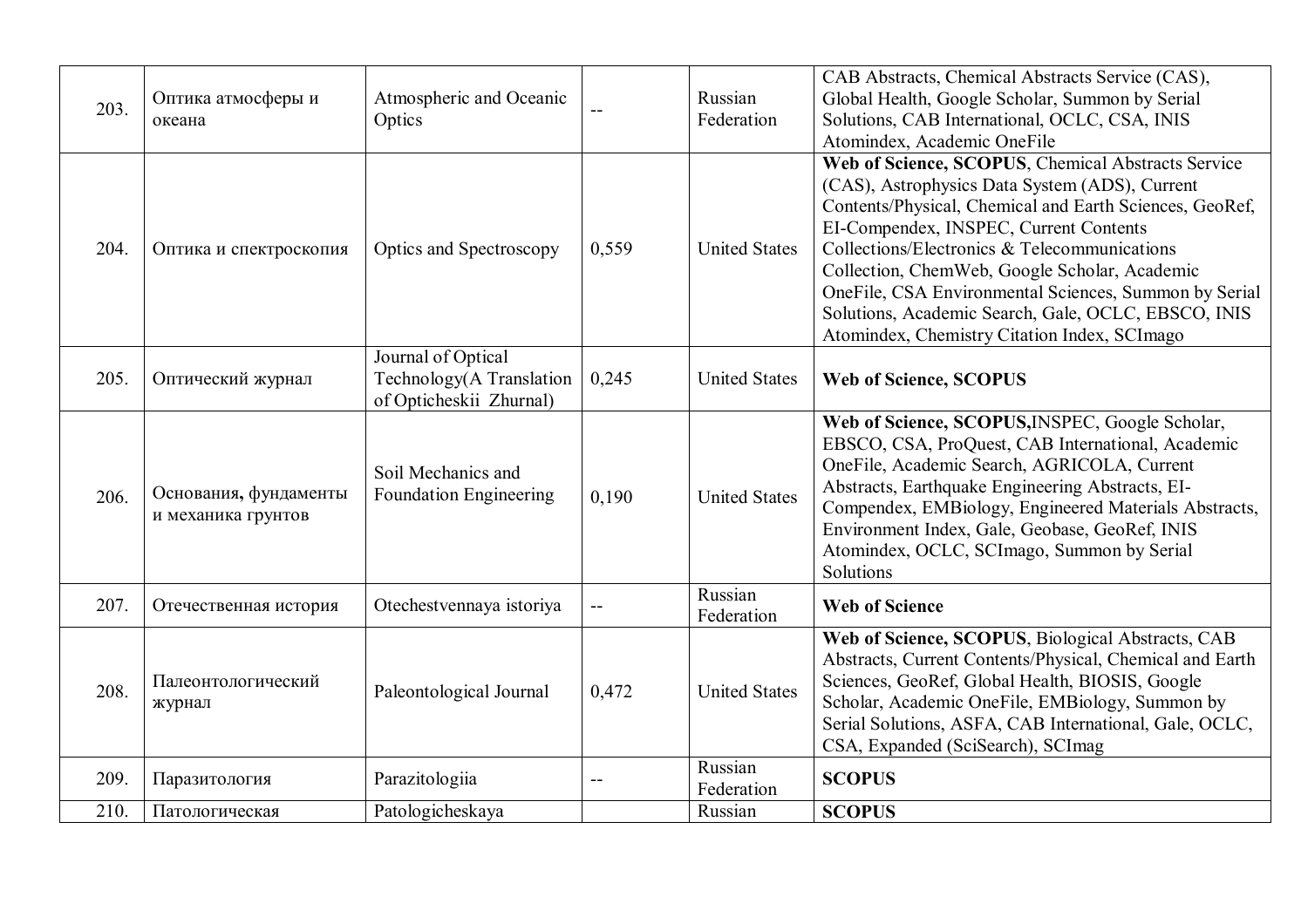|      | физиология и<br>экспериментальная<br>терапия                     | Fiziologiya i<br>Eksperimentalnaya<br>Terapiya                                                                                                                |       | Federation            |                                                                                                                                                                                                                                                                                                                                                                                                                                   |
|------|------------------------------------------------------------------|---------------------------------------------------------------------------------------------------------------------------------------------------------------|-------|-----------------------|-----------------------------------------------------------------------------------------------------------------------------------------------------------------------------------------------------------------------------------------------------------------------------------------------------------------------------------------------------------------------------------------------------------------------------------|
| 211. | Терспективные материалы                                          | Inorganic Materials:<br>Applied Research<br>(включает также<br>Вопросы<br>материаловедения,<br>Материаловедение, и<br>Физика и химия<br>обработки материалов) | --    | Russian<br>Federation | Google Scholar, Academic OneFile, Summon by Serial<br>Solutions, OCLC, EI-Compendex                                                                                                                                                                                                                                                                                                                                               |
| 212. | Петрология                                                       | Petrology                                                                                                                                                     | 0,986 | <b>United States</b>  | Web of Science, SCOPUS, Chemical Abstracts Service<br>(CAS), Current Contents/Physical, Chemical and Earth<br>Sciences, GeoRef, Google Scholar, Academic OneFile,<br>Summon by Serial Solutions, ASFA, Gale, OCLC, CSA,<br>SCImago, EBSCO.                                                                                                                                                                                        |
| 213. | Письма в<br>Астрономический<br>журнал                            | <b>Astronomy Letters</b>                                                                                                                                      | 0,933 | Russian<br>Federation | <b>SCOPUS</b> , Chemical Abstracts Service (CAS),<br>Astrophysics Data System (ADS), Current<br>Contents/Physical, Chemical and Earth Sciences, INSPEC,<br>Index Copernicus, Simbad Astronomical Database,<br>Google Scholar, PASCAL, Academic OneFile, CSA<br>Environmental Sciences, Summon by Serial Solutions,<br>Academic Search, Gale, OCLC, EBSCO, CSA, SCImago.                                                           |
| 214. | Письма в Журнал<br>технической физики                            | <b>Technical Physics Letters</b>                                                                                                                              | 0,562 | <b>United States</b>  | Web of Science, SCOPUS, Chemical Abstracts Service<br>(CAS), Astrophysics Data System (ADS), Current<br>Contents/Physical, Chemical and Earth Sciences, INSPEC,<br>International Bibliography of Book Reviews (IBR),<br>International Bibliography of Periodical Literature (IBZ),<br>Google Scholar, Academic OneFile, CSA Environmental<br>Sciences, Summon by Serial Solutions, Academic Search,<br>Gale, OCLC, EBSCO, SCImago |
| 215. | Письма в журнал Физика<br>элементарных частиц и<br>атомного ядра | Physics of Particles and<br>Nuclei Letters                                                                                                                    | $-$   | <b>United States</b>  | <b>SCOPUS, Chemical Abstracts Service (CAS),</b><br>Astrophysics Data System (ADS), INSPEC, Google<br>Scholar, Academic OneFile, Summon by Serial Solutions,<br>Gale, OCLC, SPIRES, INIS Atomindex, SCImago.                                                                                                                                                                                                                      |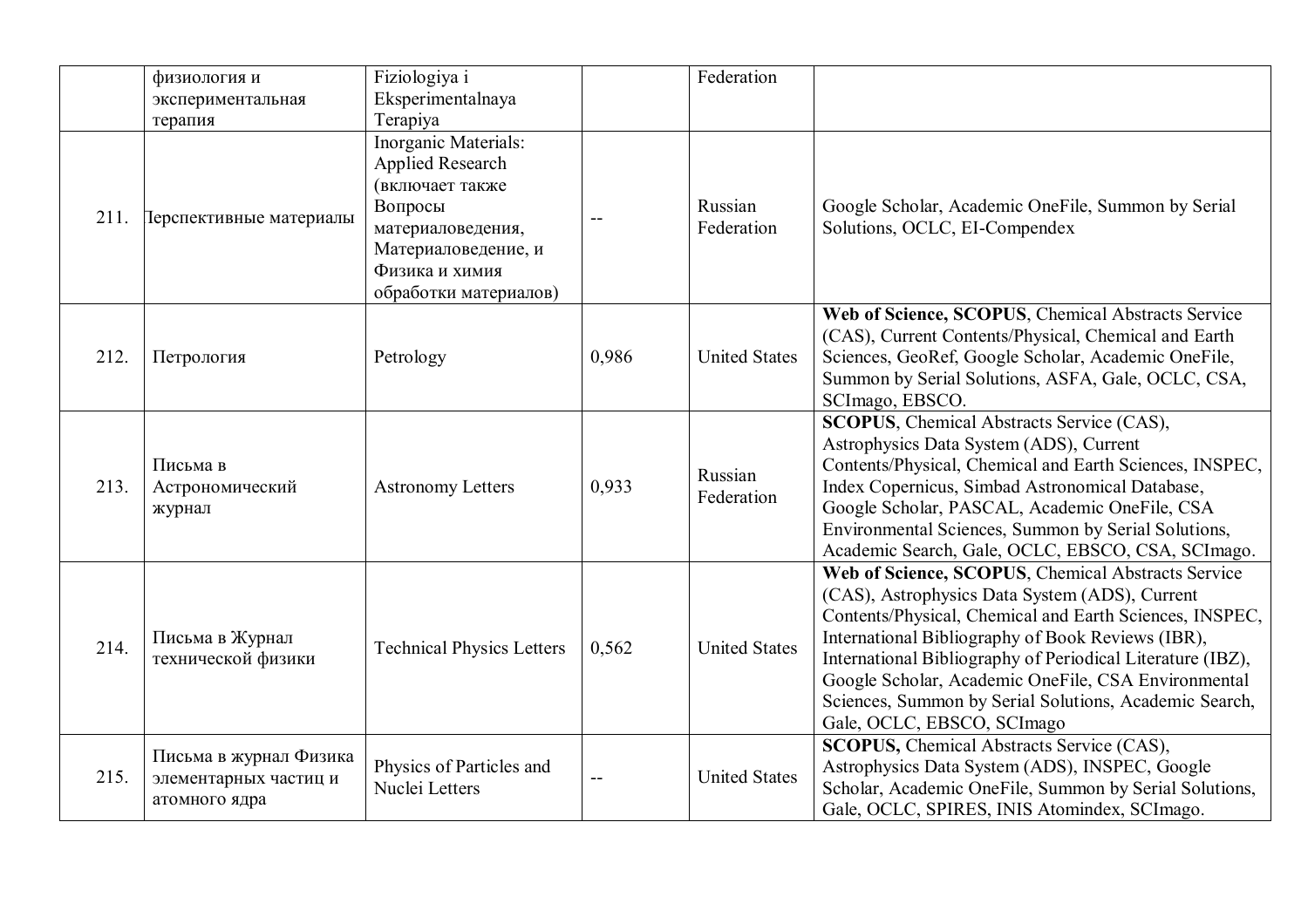| 216. | Письма в Журнал<br>экспериментальной и<br>теоретической физики                  | <b>JETP</b> Letters                                                                  | 1,524 | Russian<br>Federation | Web of Science, SCOPUS, Chemical Abstracts Service<br>(CAS), Astrophysics Data System (ADS), Current<br>Contents/Physical, Chemical and Earth Sciences, INSPEC,<br>Google Scholar, Academic OneFile, CSA Environmental<br>Sciences, Summon by Serial Solutions, Academic Search,<br>Gale, OCLC, EBSCO, SPIRES, INIS Atomindex,<br>SCImago.                                                                                                                          |
|------|---------------------------------------------------------------------------------|--------------------------------------------------------------------------------------|-------|-----------------------|---------------------------------------------------------------------------------------------------------------------------------------------------------------------------------------------------------------------------------------------------------------------------------------------------------------------------------------------------------------------------------------------------------------------------------------------------------------------|
| 217. | Поверхность:<br>Рентгеновское,<br>синхротронное и<br>нейтронное<br>исследования | Journal of Surface<br>Investigation. X-ray,<br>Synchrotron and Neutron<br>Techniques | 0,359 | <b>United States</b>  | Web of Science, SCOPUS, Chemical Abstracts Service<br>(CAS), INSPEC, Expanded Academic, ChemWeb, Google<br>Scholar, Academic OneFile, Summon by Serial Solutions,<br>OCLC, Materials Science Citation Index, EI-Compendex,<br>SCImago                                                                                                                                                                                                                               |
| 218. | Порошковая металлургия                                                          | Powder Metallurgy and<br><b>Metal Ceramics</b>                                       | 0,262 | <b>United States</b>  | Web of Science, SCOPUS, INSPEC, Chemical Abstracts<br>Service (CAS), Google Scholar, EBSCO, CSA, ProQuest,<br>Academic OneFile, ChemWeb, Current Abstracts, Current<br>Contents/Engineering, Computing and Technology,<br>Earthquake Engineering Abstracts, EI-Compendex,<br>Engineered Materials Abstracts, Gale, INIS Atomindex,<br>Materials Science Citation Index, OCLC, SCImago,<br><b>Summon by Serial Solutions</b>                                         |
| 219. | Почвоведение                                                                    | Eurasian Soil Science                                                                | 0,216 | Russian<br>Federation | Web of Science, SCOPUS, Biological Abstracts, CAB<br>Abstracts, Chemical Abstracts Service (CAS),<br>Astrophysics Data System (ADS), Fluidex, GeoRef,<br>Global Health, Geobase, BIOSIS, Google Scholar,<br>Academic OneFile, EMBiology, Summon by Serial<br>Solutions, CAB International, Gale, OCLC, ISIS Current<br>Bibliography of the History of Science, Current Contents/<br>Agriculture, Biology & Environmental Sciences, CSA,<br>ProQuest, SCImago, EBSCO |
| 220. | Приборы и техника<br>эксперимента                                               | Instruments and<br><b>Experimental Techniques</b>                                    | 0,330 | Russian<br>Federation | Web of Science, SCOPUS, Chemical Abstracts Service<br>(CAS), Current Contents/Engineering, Computing and<br>Technology, EI-Compendex, INSPEC, ChemWeb, Google<br>Scholar, Academic OneFile, CSA Environmental<br>Sciences, Summon by Serial Solutions, Academic Search,<br>Gale, OCLC, EBSCO, SPIRES, INIS Atomindex,                                                                                                                                               |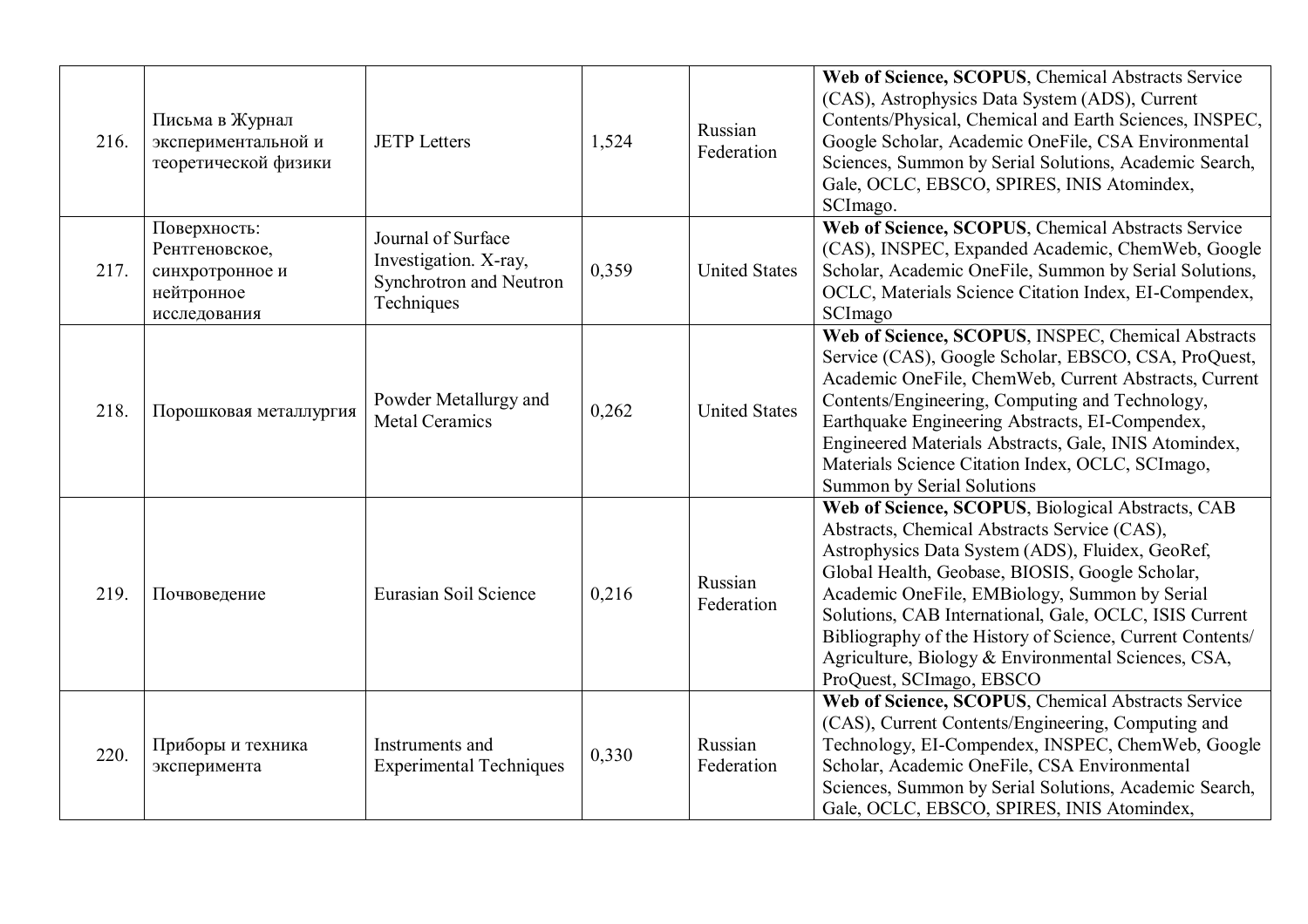|      |                                             |                                                          |                                         |                       | SCImago                                                                                                                                                                                                                                                                                                                                                                                                                                                                               |
|------|---------------------------------------------|----------------------------------------------------------|-----------------------------------------|-----------------------|---------------------------------------------------------------------------------------------------------------------------------------------------------------------------------------------------------------------------------------------------------------------------------------------------------------------------------------------------------------------------------------------------------------------------------------------------------------------------------------|
| 221. | Прикладная биохимия и<br>микробиология      | Applied Biochemistry and<br>Microbiology                 | 0,689                                   | Russian<br>Federation | Web of Science, SCOPUS, Biological Abstracts,<br>Chemical Abstracts Service (CAS), Biochemistry and<br>Biophysics Citation Index, Biological and Agricultural<br>Index, Biotechnology Citation Index, GeoRef, Food<br>Science and Technology Abstracts, BIOSIS, ChemWeb,<br>Google Scholar, Academic OneFile, CSA Environmental<br>Sciences, Science Select, EMBiology, Summon by Serial<br>Solutions, Academic Search, Gale, OCLC, OmniFile,<br>EBSCO, CSA, INIS Atomindex, SCImago. |
| 222. | Прикладная биохимия и<br>микробиология      | Applied Biochemistry and<br>Microbiology                 | 0,689                                   | <b>United States</b>  | Web of Science, SCOPUS, Biological Abstracts,<br>Chemical Abstracts Service (CAS), Biochemistry and<br>Biophysics Citation Index, Biological and Agricultural<br>Index, Biotechnology Citation Index, GeoRef, Food<br>Science and Technology Abstracts, BIOSIS, ChemWeb,<br>Google Scholar, Academic OneFile, CSA Environmental<br>Sciences, Science Select, EMBiology, Summon by Serial<br>Solutions, Academic Search, Gale, OCLC, OmniFile,<br>EBSCO, CSA, INIS Atomindex, SCImago. |
| 223. | Прикладная математика<br>и механика         | Journal of Applied<br>Mathematics and<br>Mechanics       | 0,386<br>(данные с<br>сайта<br>журнала) | United<br>Kingdom     | <b>SCOPUS</b> , Applied Mechanics Reviews, Cambridge<br>Scientific Abstracts, Current Contents/CompuMath, Current<br>Contents/Engineering, Computing & Technology, Current<br>Contents/Physics, Chemical, & Earth Sciences, Current<br>Contents/SciSearch Database, INSPEC, Immunology<br>Abstracts, Mathematical Reviews, Mechanics, Research<br>Alert, SSSA/CISA/ECA/ISMEC,                                                                                                         |
| 224. | Прикладная математика<br>и механика         | Journal of Applied<br>Mathematics and<br>Mechanics       | 0,261                                   | <b>UK</b>             | Web of Science, Zentralblatt Math                                                                                                                                                                                                                                                                                                                                                                                                                                                     |
| 225. | Прикладная механика и<br>техническая физика | Journal of Applied<br>Mechanics and Technical<br>Physics | 0,253                                   | <b>United States</b>  | Web of Science, SCOPUS, Chemical Abstracts Service<br>(CAS), Astrophysics Data System (ADS), Earthquake<br>Engineering Abstracts, EI-Compendex, INSPEC,<br>Mathematical Reviews, Google Scholar, PASCAL,<br>Academic OneFile, Zentralblatt Math, CSA<br>Environmental Sciences, Summon by Serial Solutions,                                                                                                                                                                           |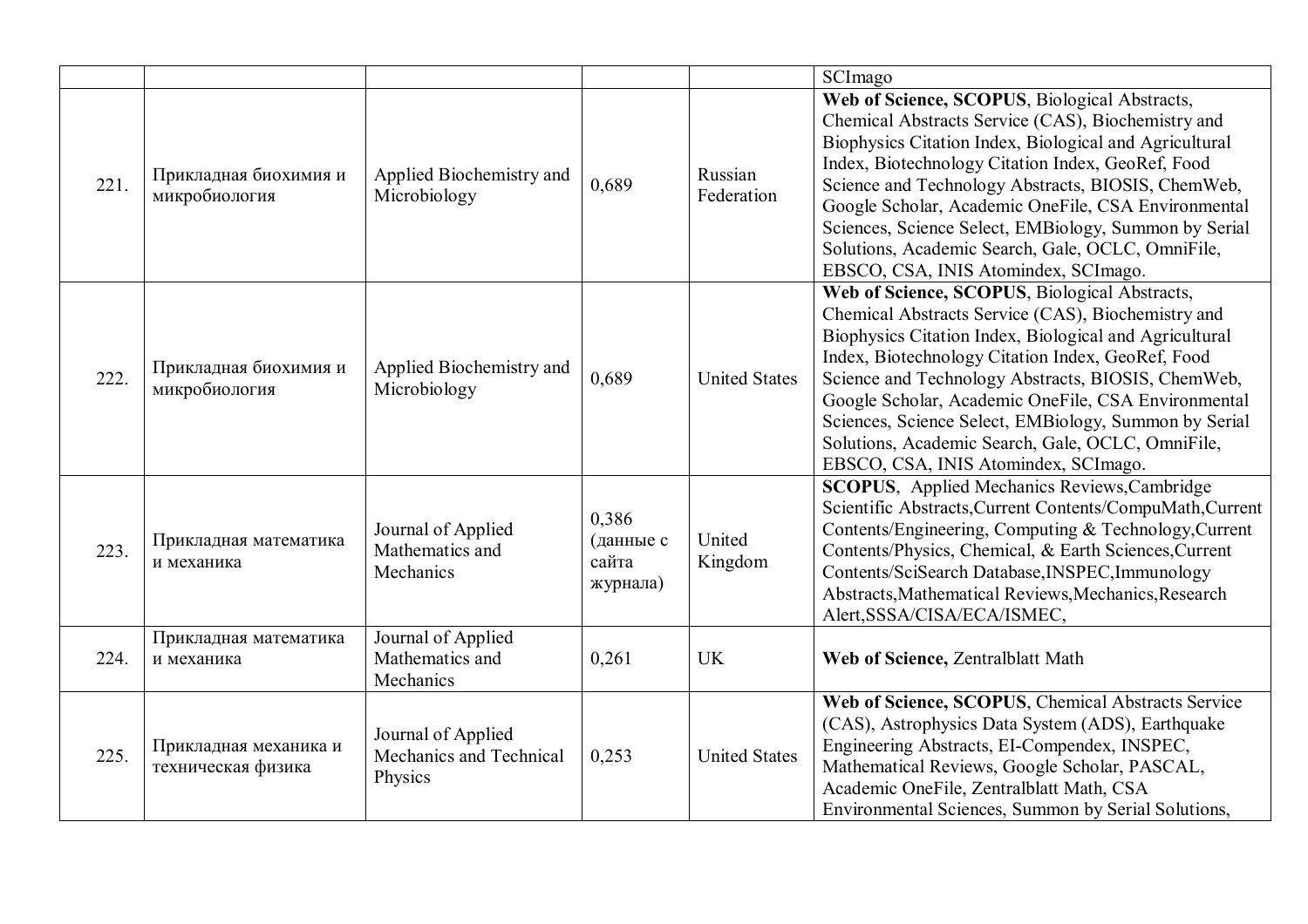|      |                                                      |                                                        |                |                       | Academic Search, Gale, OCLC, EBSCO, CSA, ProQuest,<br>Engineered Materials Abstracts, INIS Atomindex,<br>SCImago.                                                                                                                                                                                                                                                                                                                                                                                                                                      |
|------|------------------------------------------------------|--------------------------------------------------------|----------------|-----------------------|--------------------------------------------------------------------------------------------------------------------------------------------------------------------------------------------------------------------------------------------------------------------------------------------------------------------------------------------------------------------------------------------------------------------------------------------------------------------------------------------------------------------------------------------------------|
| 226. | Проблемы<br>машиностроения и<br>надежности машин     | Journal of Machinery<br>Manufacture and<br>Reliability |                | <b>United States</b>  | EI-Compendex, INSPEC, Health Reference Center<br>Academic, Google Scholar, Academic OneFile, Summon<br>by Serial Solutions, Gale, OCLC, VINITI - Russian<br>Academy of Science.                                                                                                                                                                                                                                                                                                                                                                        |
| 227. | Проблемы передачи<br>информации                      | Problems of Information<br>Transmission                | 0,298          | <b>United States</b>  | Web of Science, SCOPUS, ACM Computing Reviews,<br>ACM Digital Library, Current Index to Statistics, EI-<br>Compendex, Computer Science Index, INSPEC,<br>Mathematical Reviews, Google Scholar, Academic<br>OneFile, Zentralblatt Math, CSA Environmental Sciences,<br>Summon by Serial Solutions, Gale, OCLC, EBSCO,<br>SCImago, STMA-Z                                                                                                                                                                                                                |
| 228. | Проблемы<br>прогнозирования                          | <b>Studies on Russian</b><br>Economic Development      |                | <b>United States</b>  | SCOPUS, Google Scholar, Academic OneFile, Summon<br>by Serial Solutions, Gale, OCLC, ProQuest, SCImago,<br><b>ECONIS.</b>                                                                                                                                                                                                                                                                                                                                                                                                                              |
| 229. | Проблемы прочности                                   | <b>Strength of Materials</b>                           | 0,234          | <b>United States</b>  | Web of Science, SCOPUS, INSPEC, Chemical Abstracts<br>Service (CAS), Google Scholar, EBSCO, CSA, ProQuest,<br>Academic OneFile, Academic Search, ChemWeb, Current<br>Abstracts, Earthquake Engineering Abstracts, EI-<br>Compendex, Engineered Materials Abstracts, Gale, INIS<br>Atomindex, Materials Science Citation Index, OCLC,<br>PASCAL, SCImago, Summon by Serial Solutions                                                                                                                                                                    |
| 230. | Проблемы социальной<br>гигиены и истории<br>медицины | Problemy Sotsialnoi<br>Gigieny I Istoriia<br>Meditsiny |                | Russian<br>Federation | <b>SCOPUS</b> , Chemical Abstracts (Print), Current Digest of<br>the Russian Press, EBSCOhost Family & Society Studies<br>Worldwide, EBSCOhostSoc INDEX, EBSCOhostSoc<br>INDEX with Full Text, Elsevier BV EMBASE, Excerpta<br>Medica. Abstract Journals, Index Medicus, Index to<br>Dental Literature, International Nursing Index, National<br>Library of Medicine PubMed, OCLC MEDLINE, OCLC<br>Russian Academy of Sciences Bibliographies, Safety and<br>Health at Work, VINITI RAN Referativnyi Zhurnal,<br>World Bibliography of Social Security |
| 231. | Проблемы туберкулеза и                               | Problemy tuberkuleza I                                 | $\overline{a}$ | Russian               | <b>SCOPUS</b>                                                                                                                                                                                                                                                                                                                                                                                                                                                                                                                                          |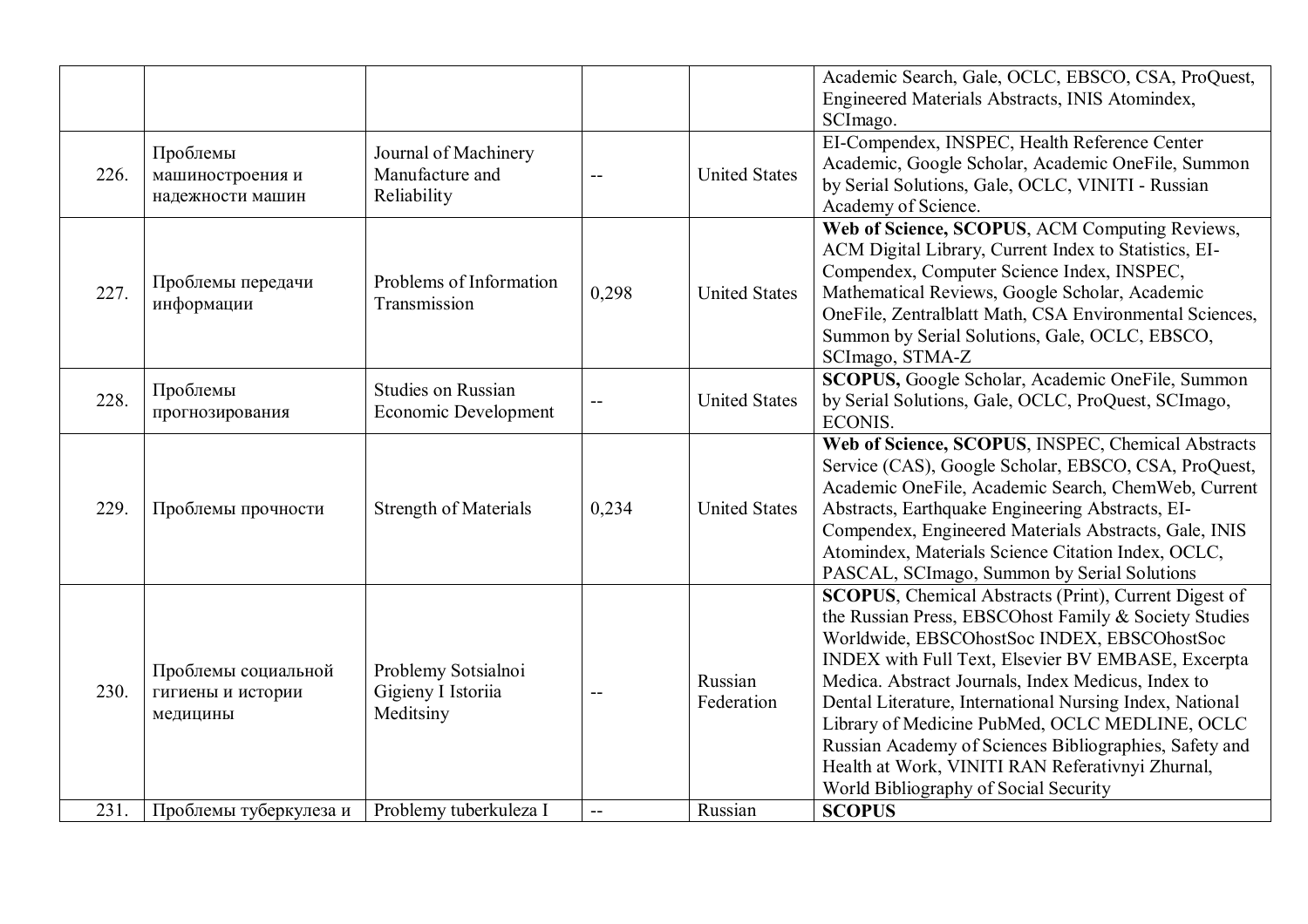|      | болезни легких                             | boleznei legkikh                                              |        | Federation            |                                                                                                                                                                                                                                                                                                                                                                                  |
|------|--------------------------------------------|---------------------------------------------------------------|--------|-----------------------|----------------------------------------------------------------------------------------------------------------------------------------------------------------------------------------------------------------------------------------------------------------------------------------------------------------------------------------------------------------------------------|
| 232. | Программирование                           | Programming and<br>Computer Software                          | 0,105  | <b>United States</b>  | Web of Science, SCOPUS, ACM Computing Reviews,<br>ACM Digital Library, EI-Compendex, Computer Science<br>Index, INSPEC, DBLP, Mathematical Reviews, Google<br>Scholar, Academic OneFile, Zentralblatt Math, CSA<br>Environmental Sciences, Summon by Serial Solutions,<br>Gale, OCLC, io-port.net, EBSCO, INIS Atomindex,<br>SCImago, STMA-Z.                                    |
| 233. | Психологический<br>журнал                  | Psikhologicheskii Zhurnal                                     | --     | Russian<br>Federation | <b>SCOPUS</b>                                                                                                                                                                                                                                                                                                                                                                    |
| 234. | Радиационная биология.<br>Радиоэкология    | Radiatsionnaya Biologiya<br>Radioekologiya                    |        | Russian<br>Federation | <b>SCOPUS</b>                                                                                                                                                                                                                                                                                                                                                                    |
| 235. | Радиотехника и<br>электроника              | Journal of<br>Communications<br>Technology and<br>Electronics | 0,.330 | Russian<br>Federation | Web of Science, SCOPUS, Chemical Abstracts Service<br>(CAS), Current Contents/Engineering, Computing and<br>Technology, EI-Compendex, INSPEC, Google Scholar,<br>Academic OneFile, Summon by Serial Solutions, Gale,<br>OCLC, ProQuest, SCImago, EBSCO.                                                                                                                          |
| 236. | Радиохимия                                 | Radiochemistry                                                |        | Russian<br>Federation | SCOPUS, Chemical Abstracts Service (CAS), ChemWeb,<br>Google Scholar, Academic OneFile, CSA Environmental<br>Sciences, Summon by Serial Solutions, Academic Search,<br>Reaxys, Gale, OCLC, EBSCO, INIS Atomindex,<br>SCImago                                                                                                                                                     |
| 237. | Регулярная и<br>хаотическая динамика       | Regular and Chaotic<br>Dynamics                               | 0,742  | United<br>Kingdom     | Web of Science, SCOPUS, Astrophysics Data System<br>(ADS), Current Contents/Physical, Chemical and Earth<br>Sciences, Current Index to Statistics, INSPEC,<br>Mathematical Reviews, Google Scholar, Academic<br>OneFile, Zentralblatt Math, CSA Environmental Sciences,<br>Summon by Serial Solutions, Gale, OCLC, EBSCO,<br>Current Mathematical Publications, SCImago, STMA-Z. |
| 238. | Российские<br>нанотехнологии               | Nanotechnologies in<br>Russia                                 |        | <b>United States</b>  | SCOPUS, EI-Compendex, INSPEC, Expanded Academic,<br>Google Scholar, Academic OneFile, Summon by Serial<br>Solutions, OCLC, SCImago                                                                                                                                                                                                                                               |
| 239. | Российский журнал<br>биологической инвазии | Russian Journal of<br><b>Biological Invasions</b>             |        | <b>United States</b>  | Google Scholar, Academic OneFile, Summon by Serial<br>Solutions, OCLC, CAB International, Global Health                                                                                                                                                                                                                                                                          |
| 240. | Российский                                 | Russian Journal of                                            | --     | Russian               | <b>SCOPUS, PubMed</b>                                                                                                                                                                                                                                                                                                                                                            |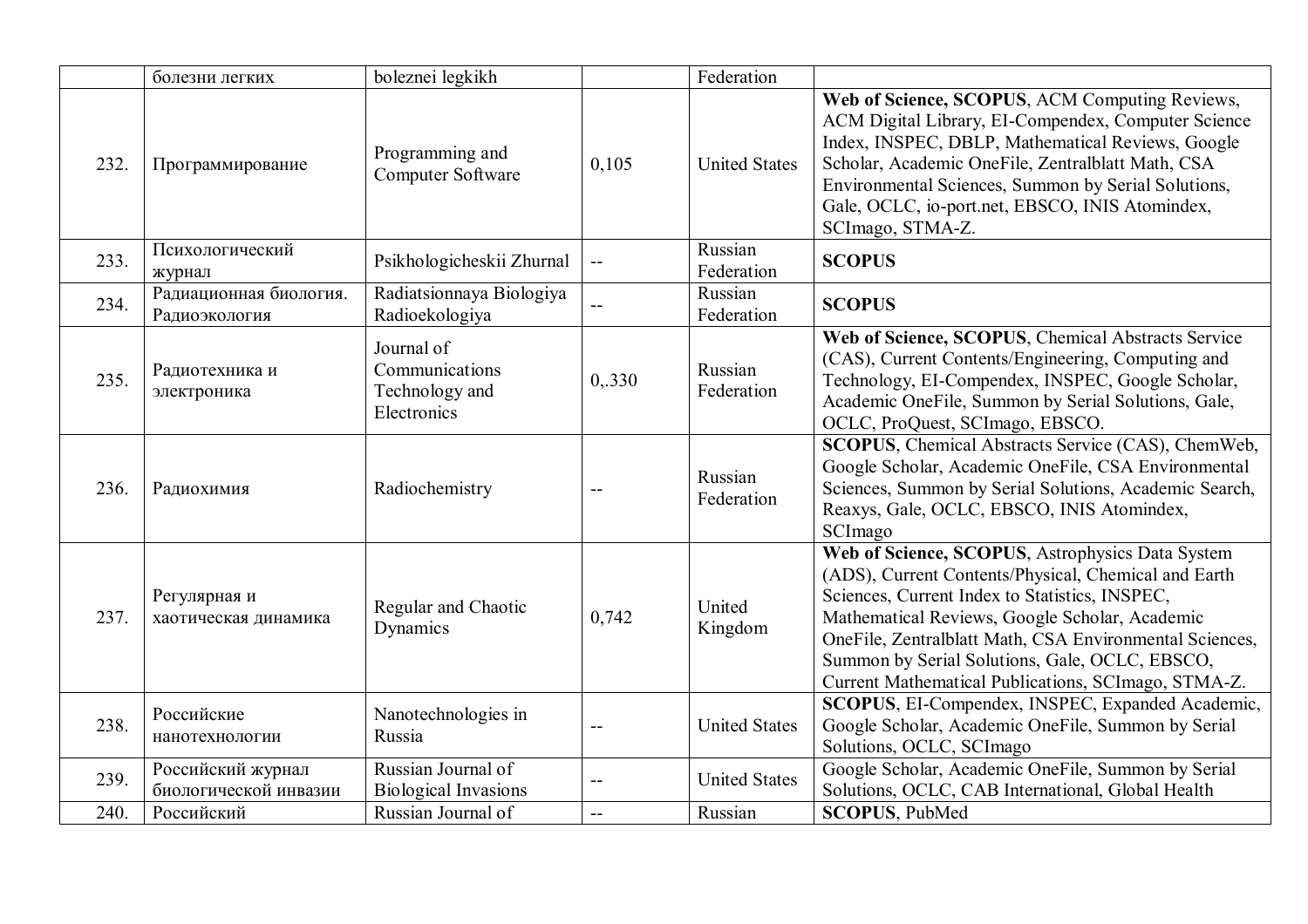|      | иммунологический<br>журнал                                | Immunology                                                                                     |       | Federation            |                                                                                                                                                                                                                                                                    |
|------|-----------------------------------------------------------|------------------------------------------------------------------------------------------------|-------|-----------------------|--------------------------------------------------------------------------------------------------------------------------------------------------------------------------------------------------------------------------------------------------------------------|
| 241. | Российский<br>Кардиологический<br>Журнал                  | Russian journal of<br>cardiology                                                               | 0,067 | Russian<br>Federation | <b>Web of Science</b>                                                                                                                                                                                                                                              |
| 242. | Российский<br>физиологический журнал<br>им. И.М. Сеченова | Rossiiskii fiziologicheskii<br>zhurnal imeni I.M.<br>Sechenova / Rossiiskaia<br>akademiia nauk | --    | Russian<br>Federation | SCOPUS, MEDLINE, INDEX MEDICUS, Animal<br>Behavior Abstracts,<br>Cambridge Scientific Abstracts, Chemoreception<br>Abstracts, CSA Neurosciences Abstracts, Physical<br>Education Index, Psyc-INFO, Psychological Abstracts,<br>VINITI - Russian Academy of Science |
| 243. | Русская литература                                        | Russkaia literatura                                                                            | $- -$ | Russian<br>Federation | <b>Web of Science</b>                                                                                                                                                                                                                                              |
| 244. | Сварочное производство                                    | <b>Welding International</b>                                                                   | $- -$ | United<br>Kingdom     | <b>SCOPUS</b> , British Library Inside, Cambridge Scientific<br>Abstracts, Compendex, EBSCO Databases, New Jour,<br>OCLC ArticleFirst, Polymer Library, Scopus,<br>Weldasearch and Zetoc                                                                           |
| 245. | Сверхтвердые материалы                                    | Journal of Superhard<br>Materials                                                              | 0,723 | <b>United States</b>  | Web of Science, SCOPUS, INSPEC, Expanded<br>Academic, ChemWeb, Google Scholar, Academic<br>OneFile, Summon by Serial Solutions, OCLC, Materials<br>Science Citation Index, EI-Compendex, SCImago                                                                   |
| 246. | Светотехника                                              | Light & Engineering                                                                            | 0,098 | Russian<br>Federation | Web of Science, SCOPUS, EBSCO                                                                                                                                                                                                                                      |
| 247. | Сейсмические приборы                                      | Seismic Instruments                                                                            | --    | <b>United States</b>  | GeoRef, INSPEC, Expanded Academic, Google Scholar,<br>Academic OneFile, Summon by Serial Solutions, OCLC.                                                                                                                                                          |
| 248. | Сибирский журнал<br>вычислительной<br>математики          | Numerical Analysis and<br>Applications                                                         |       | <b>United States</b>  | <b>SCOPUS, EI-Compendex, Expanded Academic, Google</b><br>Scholar, Academic One-File, Summon by Serial<br>Solutions, OCLC, SCImago                                                                                                                                 |
| 249. | Сибирский журнал<br>индустриальной<br>математики          | Journal of Applied and<br><b>Industrial Mathematics</b>                                        | --    | <b>United States</b>  | SCOPUS, INSPEC, Zentralblatt Math, Google Scholar,<br>ProQuest, Academic OneFile, Current Mathematical<br>Publications, EI-Compendex, Gale, Mathematical                                                                                                           |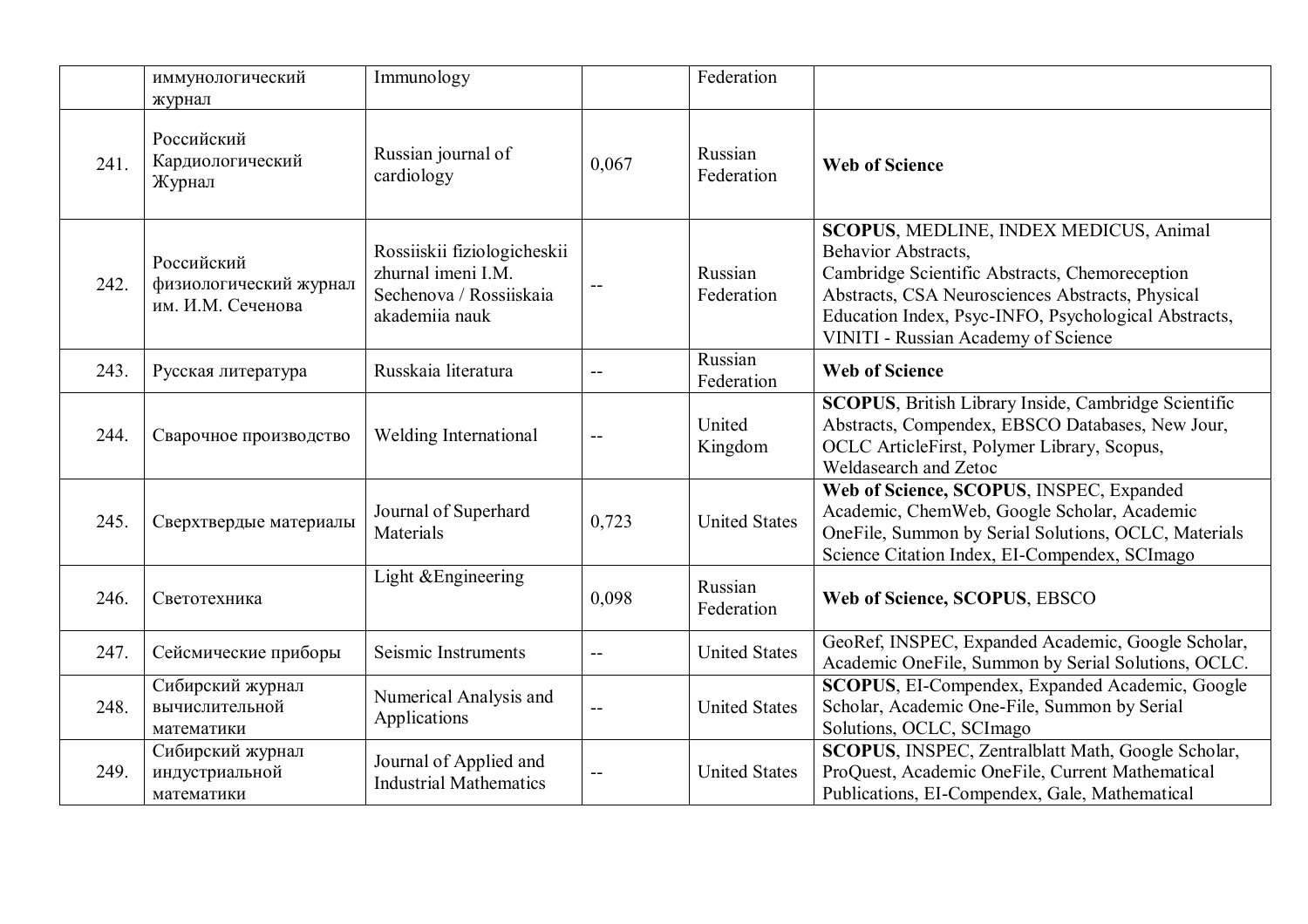|      |                                                    |                                                |       |                       | Reviews, OCLC, SCImago, Summon by Serial Solutions                                                                                                                                                                                                                                                                                                                              |
|------|----------------------------------------------------|------------------------------------------------|-------|-----------------------|---------------------------------------------------------------------------------------------------------------------------------------------------------------------------------------------------------------------------------------------------------------------------------------------------------------------------------------------------------------------------------|
| 250. | Сибирский<br>математический журнал                 | Siberian Mathematical<br>Journal               | 0,285 | <b>United States</b>  | <b>SCOPUS</b>                                                                                                                                                                                                                                                                                                                                                                   |
| 251. | Сибирский<br>экологический журнал                  | <b>Contemporary Problems</b><br>of Ecology     | 0,137 | Russian<br>Federation | Web of Science, SCOPUS, Biological Abstracts, CAB<br>Abstracts, Global Health, Geobase, BIOSIS, Expanded<br>Academic, Google Scholar, Academic OneFile, Summon<br>by Serial Solutions, CAB International, OCLC, CSA,<br>ProQuest, SCImago, EBSCO, Environment Index.                                                                                                            |
| 252. | Современные технологии<br>автоматизации            | Avtomatizatsiya i<br>Sovremennye Tekhnologii   |       | Russian<br>Federation | <b>SCOPUS</b>                                                                                                                                                                                                                                                                                                                                                                   |
| 253. | Социологические<br>исследования                    | Sotsiologicheskie<br>issledovaniia             |       | Russian<br>Federation | <b>SCOPUS</b>                                                                                                                                                                                                                                                                                                                                                                   |
| 254. | Сталь и ж Известия<br>вузов. Черная<br>металлургия | Steel in Translation                           | --    | <b>United States</b>  | SCOPUS, EI-Compendex, INSPEC, Expanded Academic,<br>ChemWeb, Google Scholar, Academic OneFile, Summon<br>by Serial Solutions, OCLC, SCImago.                                                                                                                                                                                                                                    |
| 255. | Стекло и керамика                                  | Glass and Ceramics                             | 0,183 | Netherlands           | Web of Science, SCOPUS, INSPEC, Chemical Abstracts<br>Service (CAS), Google Scholar, EBSCO, CSA, ProQuest,<br>Academic OneFile, Academic Search, ChemWeb, Current<br>Abstracts, Earthquake Engineering Abstracts, EI-<br>Compendex, Engineered Materials Abstracts, Gale,<br>Glassfile Database, Materials Science Citation Index,<br>OCLC, SCImago, Summon by Serial Solutions |
| 256. | Стоматология                                       | Stomatologiya                                  | --    | Russian<br>Federation | <b>SCOPUS</b> , Index Medicus, Medline                                                                                                                                                                                                                                                                                                                                          |
| 257. | Стратиграфия и<br>геологическая<br>корреляция      | Stratigraphy and<br>Geological Correlation     | 0,553 | <b>United States</b>  | Web of Science, SCOPUS, Astrophysics Data System<br>(ADS), Current Contents/Physical, Chemical and Earth<br>Sciences, GeoRef, Petroleum Abstracts, Geobase, Google<br>Scholar, Academic OneFile, EMBiology, Summon by<br>Serial Solutions, ASFA, Gale, OCLC, EBSCO, SCImago.                                                                                                    |
| 258. | Судебно-медицинская<br>экспертиза                  | Sudebno-Meditsinskaya<br>Ekspertisa            | --    | Russian<br>Federation | <b>SCOPUS</b>                                                                                                                                                                                                                                                                                                                                                                   |
| 259. | Теоретическая и<br>математическая физика           | Theoretical and<br><b>Mathematical Physics</b> | 0,669 | <b>United States</b>  | Web of Science, SCOPUS, INSPEC, Astrophysics Data<br>System (ADS), Chemical Abstracts Service (CAS),<br>Google Scholar, EBSCO, Academic OneFile, Academic<br>Search, Current Abstracts, Current Contents/Physical,                                                                                                                                                              |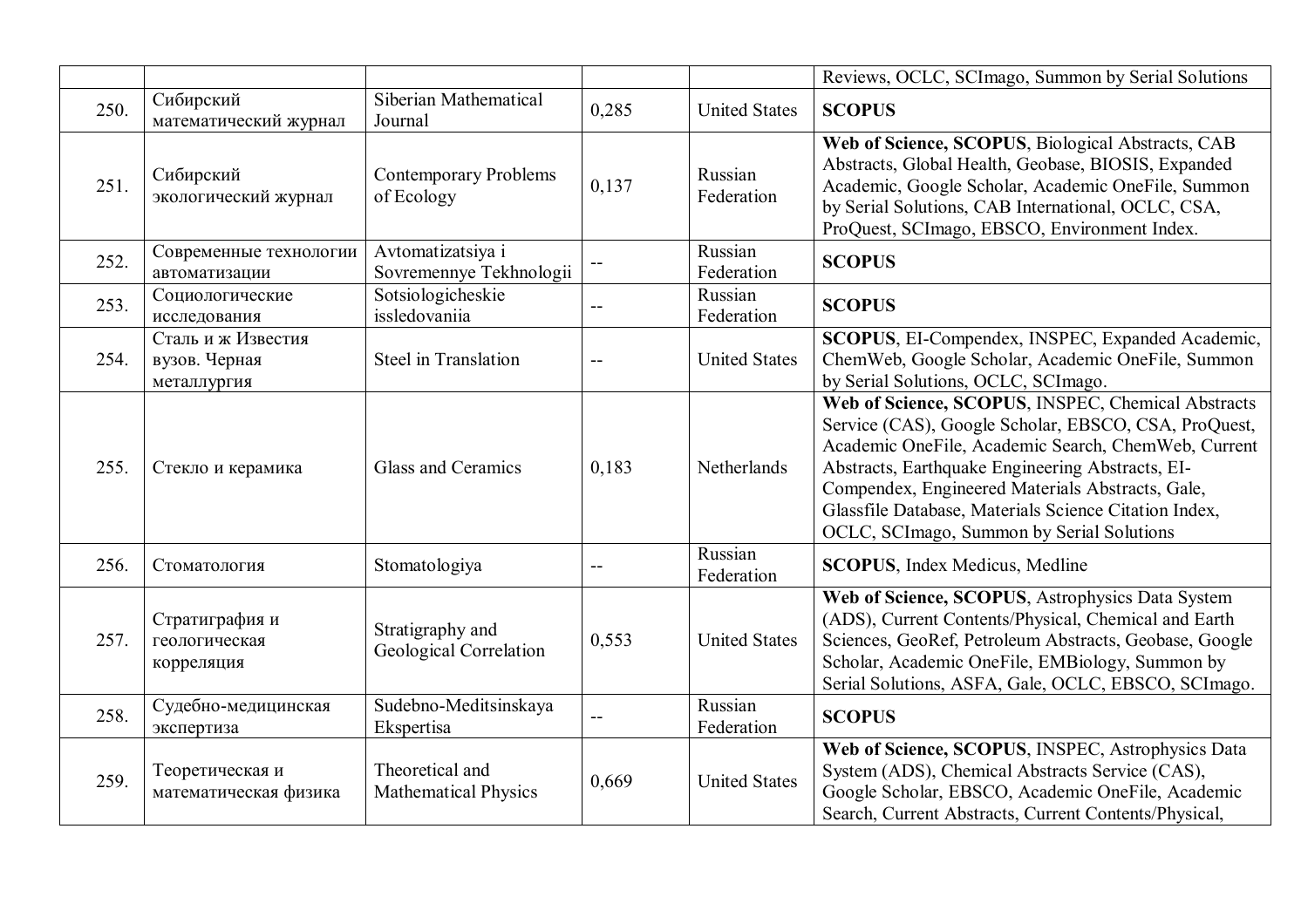|      |                                               |                                                           |       |                       | Chemical and Earth Sciences, Gale, INIS Atomindex,<br>INSPIRE, Mathematical Reviews, OCLC, SCImago,<br>STMA-Z, Summon by Serial Solutions                                                                                                                                                                                                                                                                                                                                     |
|------|-----------------------------------------------|-----------------------------------------------------------|-------|-----------------------|-------------------------------------------------------------------------------------------------------------------------------------------------------------------------------------------------------------------------------------------------------------------------------------------------------------------------------------------------------------------------------------------------------------------------------------------------------------------------------|
| 260. | Теоретические основы<br>химической Технологии | <b>Theoretical Foundations</b><br>of Chemical Engineering | 0,360 | <b>United States</b>  | Web of Science, SCOPUS, Chemical Abstracts Service<br>(CAS), Current Contents/Engineering, Computing and<br>Technology, GeoRef, EI-Compendex, INSPEC,<br>ChemWeb, Google Scholar, Academic OneFile, CSA<br>Environmental Sciences, Summon by Serial Solutions,<br>Academic Search, Gale, OCLC, EBSCO, INIS<br>Atomindex, SCImago                                                                                                                                              |
| 261. | Теория вероятностей и ее<br>приложения        | Theory of Probability and<br>its Applications             | 0,417 | <b>United States</b>  | Web of Science, SCOPUS, Mathematical Reviews,<br>Zentralblatt MATH                                                                                                                                                                                                                                                                                                                                                                                                            |
| 262. | Теория и практика<br>физической культуры      | Teoriya i Praktika<br>Fizicheskoy Kultury                 |       | Russian<br>Federation | <b>Web of Science</b>                                                                                                                                                                                                                                                                                                                                                                                                                                                         |
| 263. | Теплофизика высоких<br>температур             | <b>High Temperature</b>                                   | 0,492 | Russian<br>Federation | Web of Science, SCOPUS, Chemical Abstracts Service<br>(CAS), Current Contents/Physical, Chemical and Earth<br>Sciences, EI-Compendex, INSPEC, International<br>Bibliography of Book Reviews (IBR), International<br>Bibliography of Periodical Literature (IBZ), Google<br>Scholar, Academic OneFile, Chimica, CSA Environmental<br>Sciences, Summon by Serial Solutions, Academic Search,<br>Gale, OCLC, EBSCO, INIS Atomindex, Materials Science<br>Citation Index, SCImago |
| 264. | Теплофизика и<br>аэромеханика                 | Thermophysics and<br>Aeromechanics                        | 0,304 | Russian<br>Federation | Web of Science, SCOPUS, Academic OneFile,<br>Astrophysics Data System (ADS), EI - Compendex, Gale,<br>Google, INSPEC, OCLC, Summon by Serial Solutions.                                                                                                                                                                                                                                                                                                                       |
| 265. | Теплоэнергетика                               | <b>Thermal Engineering</b>                                |       | <b>United States</b>  | <b>SCOPUS, Astrophysics Data System (ADS), EI-</b><br>Compendex, INSPEC, CEABA-VtB, Google Scholar,<br>PASCAL, Academic OneFile, Summon by Serial<br>Solutions, Gale, OCLC, INIS Atomindex, SCImago                                                                                                                                                                                                                                                                           |
| 266. | Терапевтический архив                         | Terapevticheskii Arkhiv                                   | 0,153 | Russian<br>Federation | Web of Science, SCOPUS, Index Medicus, PubMed,<br>Copernicus                                                                                                                                                                                                                                                                                                                                                                                                                  |
| 267. | Тихоокеанская геология                        | Russian Journal of Pacific<br>Geology                     | 0,160 | <b>United States</b>  | Web of Science, SCOPUS, GeoRef, INSPEC, Expanded<br>Academic, Bibliography of Asian Studies, Google<br>Scholar, Academic OneFile, Summon by Serial Solutions,                                                                                                                                                                                                                                                                                                                 |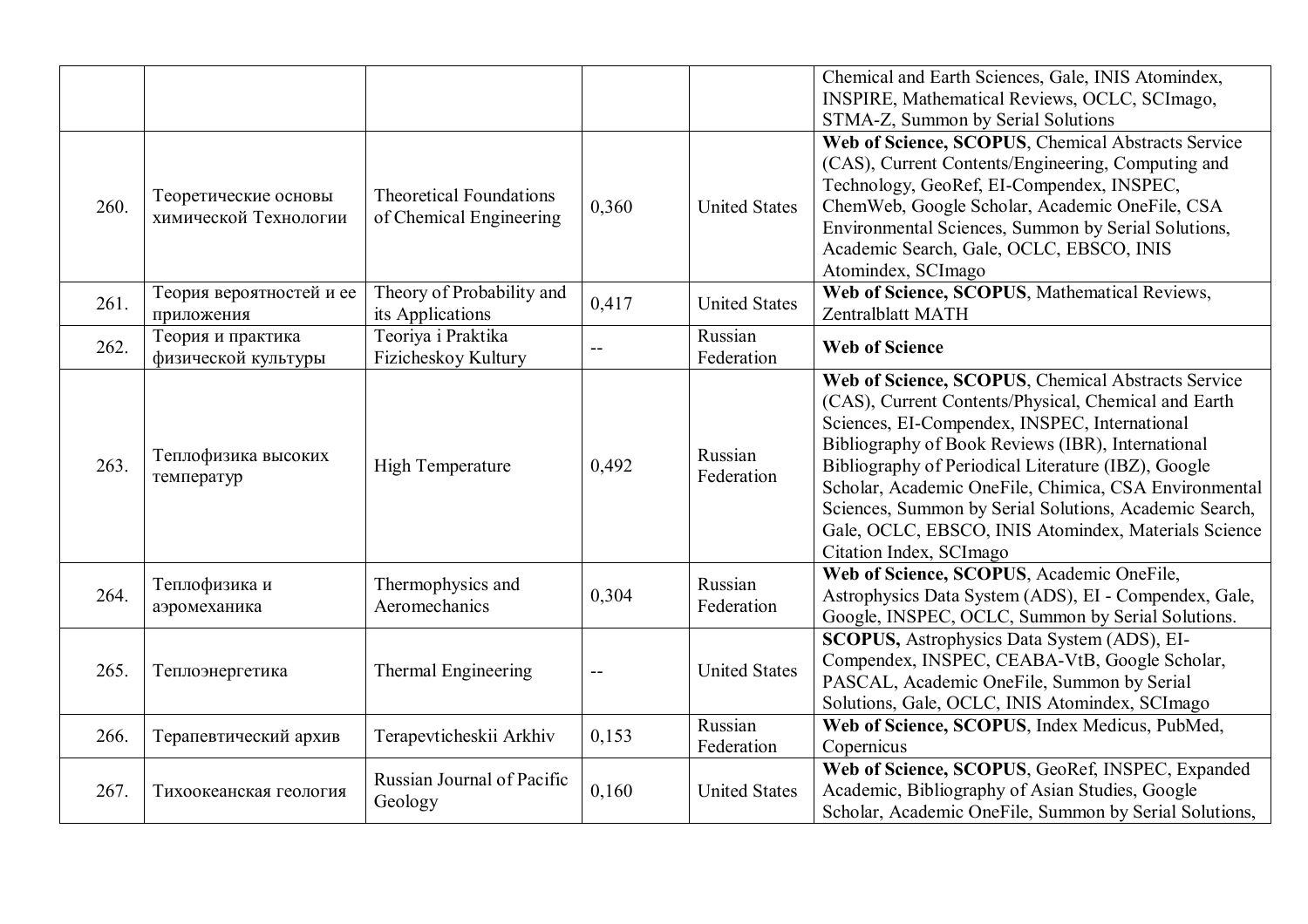|      |                                                            |                                                                                                     |       |                       | OCLC, CSA, SCImago, EBSCO                                                                                                                                                                                                                                                                                             |
|------|------------------------------------------------------------|-----------------------------------------------------------------------------------------------------|-------|-----------------------|-----------------------------------------------------------------------------------------------------------------------------------------------------------------------------------------------------------------------------------------------------------------------------------------------------------------------|
| 268. | Трение и износ                                             | Journal of Friction and<br>Wear                                                                     | 0,357 | <b>United States</b>  | Web of Science, SCOPUS, EI-Compendex, INSPEC,<br>Expanded Academic, Google Scholar, Academic OneFile,<br>Summon by Serial Solutions, OCLC, Materials Science<br>Citation Index, VINITI - Russian Academy of Science                                                                                                   |
| 269. | Труды Математического<br>института имени В. А.<br>Стеклова | Proceedings of the<br>Steklov Institute of<br>Mathematics                                           | 0,277 | <b>United States</b>  | Web of Science, SCOPUS, Current Index to Statistics,<br>International Bibliography of Book Reviews (IBR),<br>International Bibliography of Periodical Literature (IBZ),<br>Mathematical Reviews, Google Scholar, Academic<br>OneFile, Zentralblatt Math, Summon by Serial Solutions,<br>Gale, OCLC, SCImago, STMA-Z.  |
| 270. | Урология                                                   | Urologiia (Moscow,<br>Russia)                                                                       |       | Russian<br>Federation | <b>SCOPUS</b> , Biological Abstracts, Chemical Abstracts,<br>Excerpta Medica, Index Medicus                                                                                                                                                                                                                           |
| 271. | Успехи геронтологии                                        | Advances in gerontology<br>$=$ Uspekhi gerontologii                                                 |       | Russian<br>Federation | Google Scholar, Summon by Serial Solutions, OCLC.                                                                                                                                                                                                                                                                     |
| 272. | Успехи математических<br>наук                              | <b>Russian Mathematical</b><br>Surveys                                                              | 0,781 | United<br>Kingdom     | Web of Science, SCOPUS, CompuMath Citation Index<br>(ISI), Current Contents (ISI), Mathematical Reviews,<br>Current Mathematical Publications, MathSciNet,<br>Zentralblatt MATH, Google Scholar                                                                                                                       |
| 273. | Успехи современной<br>биологии                             | <b>Biology Bulletin Reviews</b><br>(Uspekhi sovremennoi<br>biologii i Zhurnal<br>obshchei biologii) | $-$   | Russian<br>Federation | <b>SCOPUS</b> , Google Scholar, Summon by Serial Solutions,<br>OCLC.                                                                                                                                                                                                                                                  |
| 274. | Успехи физиологических<br>наук                             | Uspekhi<br>Fiziologicheskikh Nauk                                                                   | $- -$ | Russian<br>Federation | <b>SCOPUS</b>                                                                                                                                                                                                                                                                                                         |
| 275. | Успехи физических наук                                     | Physics - Uspekhi                                                                                   | 1,865 | Russian<br>Federation | Web of Science, SCOPUS, Current Contents, Physics<br>Abstracts, Chemical Abstracts.,                                                                                                                                                                                                                                  |
| 276. | Успехи химии                                               | Russian Chemical<br>Reviews                                                                         | 2,299 | United<br>Kingdom     | Web of Science, SCOPUS, Chemistry Citation Index and<br>Current Contents, Chemical Abstracts.                                                                                                                                                                                                                         |
| 277. | Физика горения и взрыва                                    | Combustion, Explosion,<br>and Shock Waves                                                           | 0,399 | Netherlands           | Web of Science, SCOPUS, Chemical Abstracts Service<br>(CAS), Current Contents/Engineering, Computing and<br>Technology, EI-Compendex, INSPEC, ChemWeb, Google<br>Scholar, Academic OneFile, CSA Environmental<br>Sciences, Summon by Serial Solutions, Academic Search,<br>Gale, OCLC, EBSCO, INIS Atomindex, SCImago |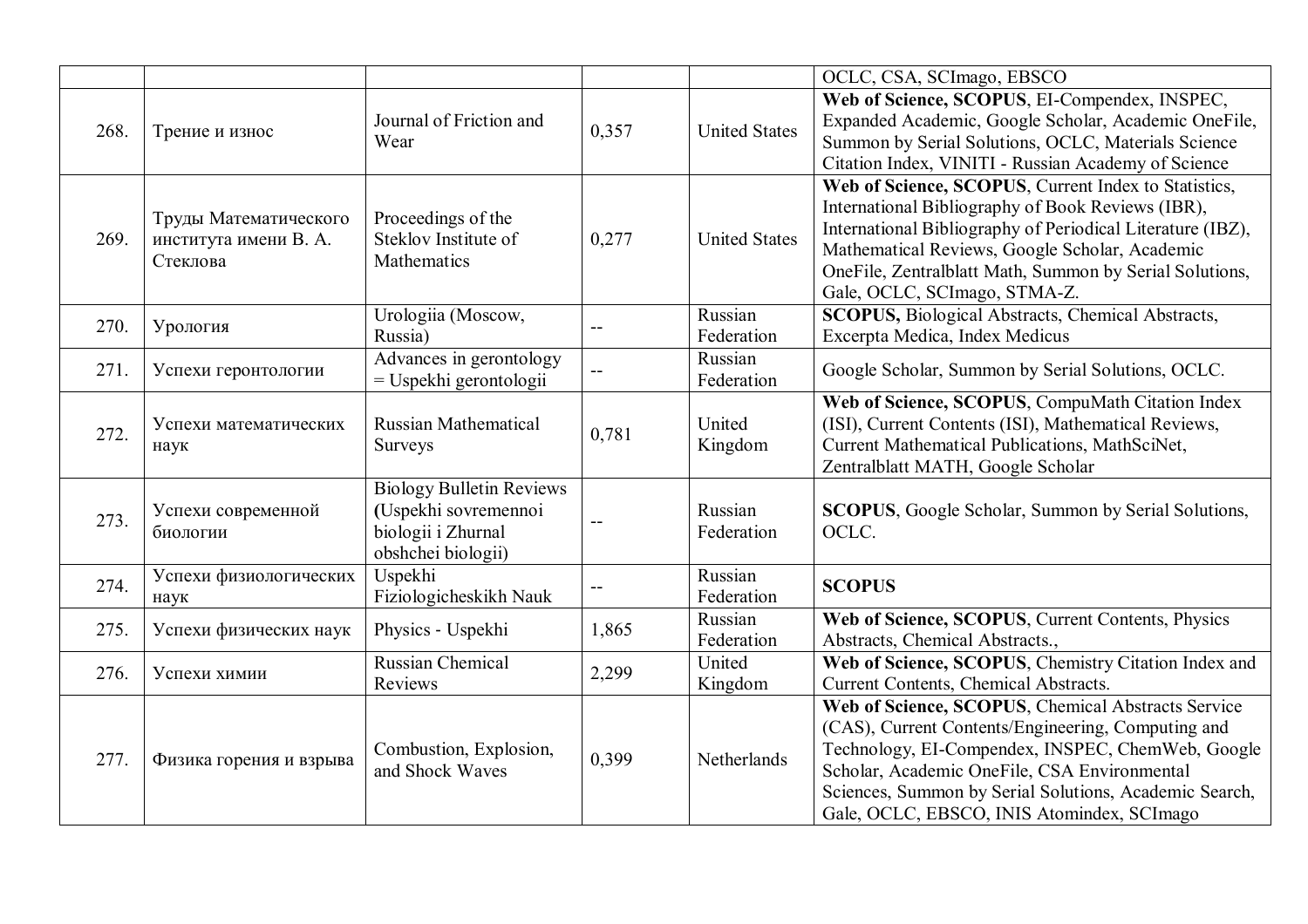| 278. | Физика Земли                           | Izvestiya - Physics of the<br>Solid Earth                                                                                                                | 0,402 | Russian<br>Federation | Web of Science, SCOPUS, Petroleum Abstracts,<br>Astrophysics Data System (ADS), Current<br>Contents/Physical, Chemical and Earth Sciences, GeoRef,<br>INSPEC, Google Scholar, Academic OneFile, Summon by<br>Serial Solutions, ASFA, Gale, OCLC, SCImago, CSA,<br><b>EBSCO</b>                                                                                                                                                                                                                                                         |
|------|----------------------------------------|----------------------------------------------------------------------------------------------------------------------------------------------------------|-------|-----------------------|----------------------------------------------------------------------------------------------------------------------------------------------------------------------------------------------------------------------------------------------------------------------------------------------------------------------------------------------------------------------------------------------------------------------------------------------------------------------------------------------------------------------------------------|
| 279. | Физика и техника<br>полупроводников    | Semiconductors                                                                                                                                           | 0,600 | <b>United States</b>  | Web of Science, SCOPUS, Chemical Abstracts Service<br>(CAS), Current Contents/Physical, Chemical and Earth<br>Sciences, INSPEC, Current Contents Collections /<br>Electronics & Telecommunications Collection,<br>International Bibliography of Book Reviews (IBR),<br>International Bibliography of Periodical Literature (IBZ),<br>Google Scholar, Academic OneFile, CSA Environmental<br>Sciences, Summon by Serial Solutions, Academic Search,<br>Gale, OCLC, EBSCO, INIS Atomindex, Materials Science<br>Citation Index, SCImago. |
| 280. | Физика и химия<br>обработки материалов | Inorganic Materials:<br><b>Applied Research</b><br>(включает также<br>Вопросы<br>материаловедения,<br>Материаловедение, и<br>Перспективные<br>материалы) |       | Russian<br>Federation | Google Scholar, Academic OneFile, Summon by Serial<br>Solutions, OCLC, EI-Compendex                                                                                                                                                                                                                                                                                                                                                                                                                                                    |
| 281. | Физика и химия стекла                  | Glass Physics and<br>Chemistry                                                                                                                           | 0,339 | Russian<br>Federation | Web of Science, SCOPUS, Chemical Abstracts Service<br>(CAS), Glassfile Database, EI-Compendex, INSPEC,<br>ChemWeb, Google Scholar, Academic OneFile, CSA<br>Environmental Sciences, Summon by Serial Solutions,<br>Gale, OCLC, EBSCO, INIS Atomindex, Materials Science<br>Citation Index, Chemistry Citation Index, SCImago                                                                                                                                                                                                           |
| 282. | Физика металлов и<br>металловедение    | Physics of Metals and<br>Metallography                                                                                                                   | 0,573 | <b>United States</b>  | Web of Science, SCOPUS, Astrophysics Data System<br>(ADS), Current Contents/Engineering, Computing and<br>Technology, Current Contents/Physical, Chemical and<br>Earth Sciences, EI-Compendex, INSPEC, Chem-Web,<br>Google Scholar, Academic OneFile, Summon by Serial                                                                                                                                                                                                                                                                 |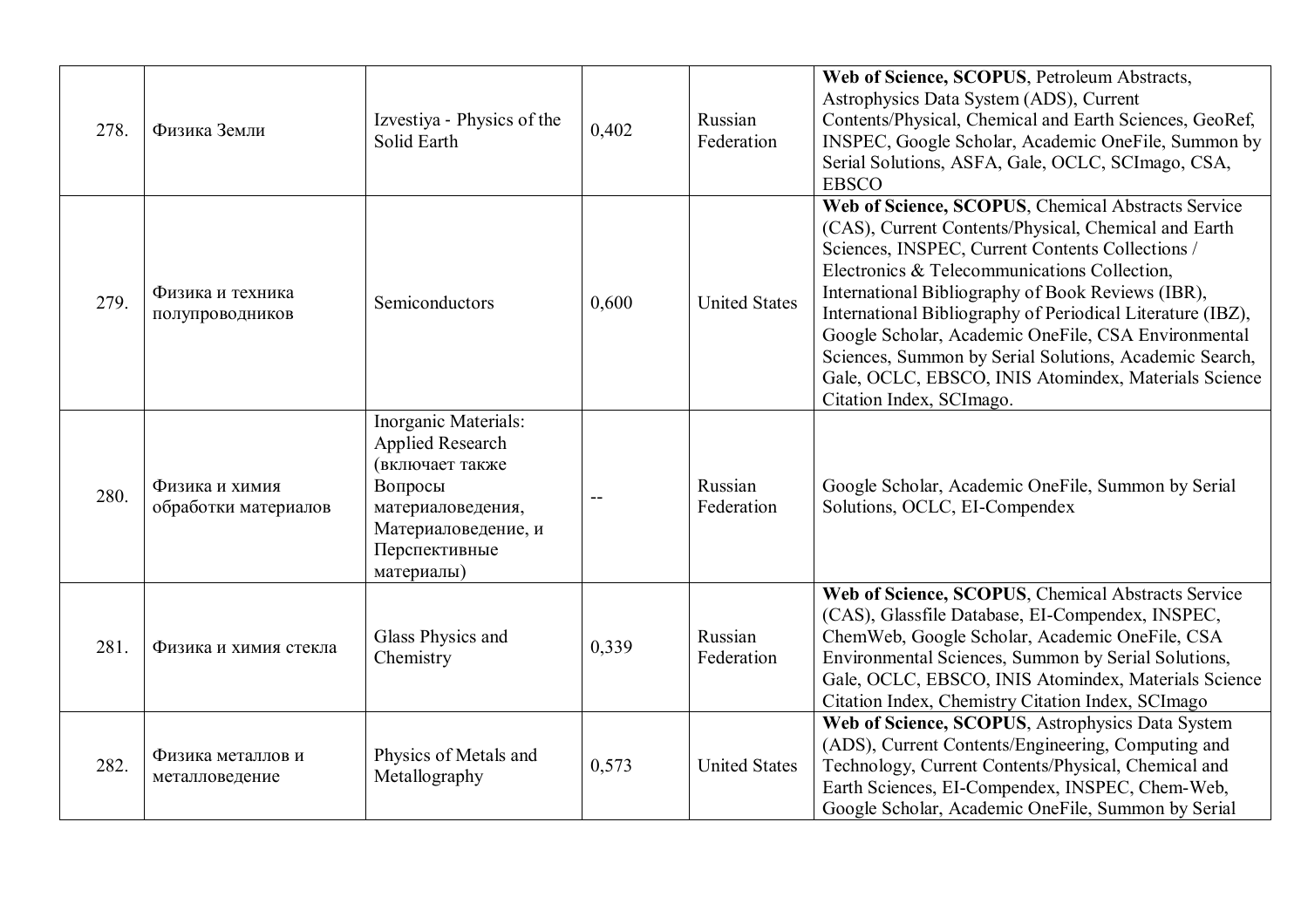|      |                        |                               |       |                      | Solutions, Gale, OCLC, INIS Atomindex, Materials           |
|------|------------------------|-------------------------------|-------|----------------------|------------------------------------------------------------|
|      |                        |                               |       |                      | Science Citation Index, SCImago.                           |
|      | Физика низких          | Low Temperature Physics       |       |                      | Web of Science, Current Contents, Current Physics Index,   |
| 283. | температур             | = Fizika Nizkikh              | 0,821 | <b>United States</b> | INSPEC, PASCAL, Physics Abstracts, Physics Briefs,         |
|      |                        | Temperatur                    |       |                      | <b>SPIN</b>                                                |
|      |                        |                               |       |                      | Web of Science, SCOPUS, Chemical Abstracts Service         |
|      |                        |                               |       |                      | (CAS), Astrophysics Data System (ADS), Current             |
|      |                        |                               |       |                      | Contents/Physical, Chemical and Earth Sciences, INSPEC,    |
| 284. | Физика плазмы          | <b>Plasma Physics Reports</b> | 0,664 | <b>United States</b> | Current Contents Collections / Electronics &               |
|      |                        |                               |       |                      | Telecommunications Collection, Google Scholar,             |
|      |                        |                               |       |                      | Academic OneFile, CSA Environmental Sciences,              |
|      |                        |                               |       |                      | Summon by Serial Solutions, Academic Search, Gale,         |
|      |                        |                               |       |                      | OCLC, EBSCO, INIS Atomindex, SCImago.                      |
|      |                        |                               |       |                      | Web of Science, SCOPUS, Chemical Abstracts Service         |
|      |                        |                               |       |                      | (CAS), Astrophysics Data System (ADS), Current             |
|      |                        |                               |       |                      | Contents/Physical, Chemical and Earth Sciences, INSPEC,    |
|      |                        |                               |       |                      | International Bibliography of Book Reviews (IBR),          |
| 285. | Физика твердого тела   | Physics of the Solid State    | 0,769 | <b>United States</b> | International Bibliography of Periodical Literature (IBZ), |
|      |                        |                               |       |                      | Google Scholar, Academic OneFile, CSA Environmental        |
|      |                        |                               |       |                      | Sciences, Summon by Serial Solutions, Academic Search,     |
|      |                        |                               |       |                      | Gale, OCLC, EBSCO, INIS Atomindex, Materials Science       |
|      |                        |                               |       |                      | Citation Index, SCImago.                                   |
|      |                        |                               |       |                      | Web of Science, SCOPUS, Chemical Abstracts Service         |
|      |                        |                               |       |                      | (CAS), Astrophysics Data System (ADS), Current             |
|      | Физика элементарных    | Physics of Particles and      |       |                      | Contents/Physical, Chemical and Earth Sciences, INSPEC,    |
| 286. | частиц и атомного ядра | Nuclei                        | 0,672 | <b>United States</b> | Google Scholar, Academic OneFile, Summon by Serial         |
|      |                        |                               |       |                      | Solutions, Gale, OCLC, SPIRES, INIS Atomindex,             |
|      |                        |                               |       |                      | SCImago.                                                   |
|      |                        |                               |       |                      | Web of Science, SCOPUS, Science Citation Index             |
|      |                        |                               |       |                      | Expanded, Academic OneFile, Academic Search,               |
|      | Физико-технические     |                               |       |                      | Agricola, CSA, Current Abstracts, Current                  |
| 287. | проблемы разработки    | Journal of Mining Science     | 0,223 | <b>United States</b> | Contents/Engineering, Computing, and Technology,           |
|      | полезных ископаемых    |                               |       |                      | EBSCO, EI - Compendex, Earthquake Engineering              |
|      |                        |                               |       |                      | Abstracts, Engineered Materials Abstracts, Gale, GeoRef,   |
|      |                        |                               |       |                      | Google, Materials Science Citation Index, OCLC,            |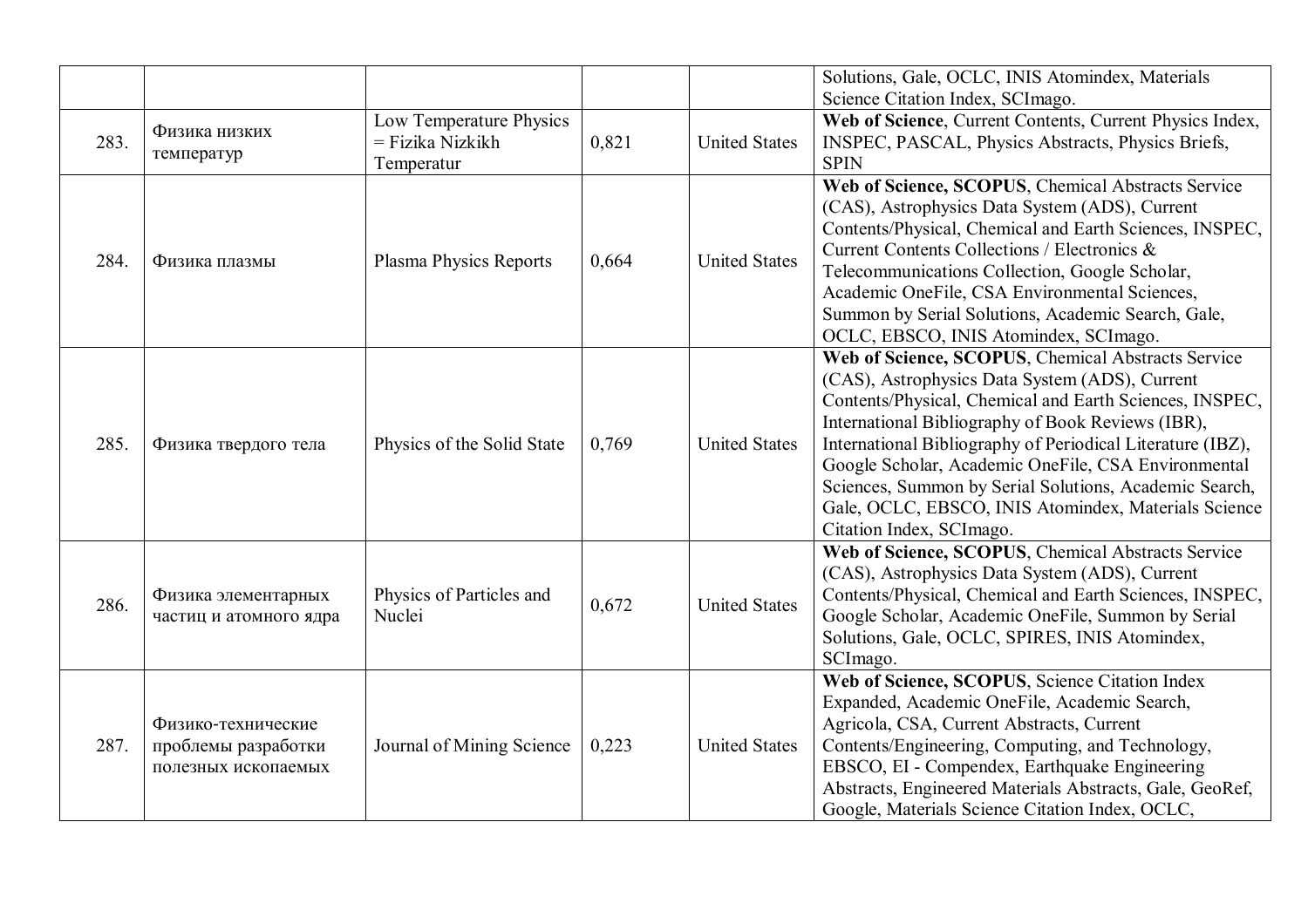|      |                                                   |                                                                      |       |                       | ProQuest, Summon by Serial Solutions.                                                                                                                                                                                                                                                                                                                                                                                                                              |
|------|---------------------------------------------------|----------------------------------------------------------------------|-------|-----------------------|--------------------------------------------------------------------------------------------------------------------------------------------------------------------------------------------------------------------------------------------------------------------------------------------------------------------------------------------------------------------------------------------------------------------------------------------------------------------|
| 288. | Физико-химическая<br>механика материалов          | <b>Materials Science</b>                                             | 0,214 | <b>United States</b>  | Web of Science, SCOPUS, INSPEC, Chemical Abstracts<br>Service (CAS), Google Scholar, EBSCO, CSA, ProQuest,<br>Academic OneFile, Academic Search, BAZTECH,<br>ChemWeb, Chimica, Current Abstracts, Earthquake<br>Engineering Abstracts, EI-Compendex, Engineered<br>Materials Abstracts, Gale, Highbeam, INIS Atomindex,<br>Materials Science Citation Index, OCLC, Polymer<br>Library, SCImago, Summon by Serial Solutions, VINITI -<br>Russian Academy of Science |
| 289. | Физикохимия<br>поверхности и защита<br>материалов | Protection of Metals and<br>Physical Chemistry of<br><b>Surfaces</b> | 0,693 | <b>United States</b>  | Web of Science, SCOPUS, Chemical Abstracts Service<br>(CAS), Current Contents/Engineering, Computing and<br>Technology, Earthquake Engineering Abstracts, EI-<br>Compendex, INSPEC, ChemWeb, Google Scholar,<br>Academic OneFile, CSA Environmental Sciences,<br>Summon by Serial Solutions, Academic Search, Gale,<br>OCLC, EBSCO, CSA, ProQuest, Engineered Materials<br>Abstracts, INIS Atomindex, Materials Science Citation<br>Index, SCImago.                |
| 290. | Физиология растений                               | Russian Journal of Plant<br>Physiology                               | 0,617 | <b>United States</b>  | Web of Science, SCOPUS, Biological Abstracts, CAB<br>Abstracts, Chemical Abstracts Service (CAS),<br>AGRICOLA, Global Health, BIOSIS, Google Scholar,<br>Academic OneFile, CSA Environmental Sciences,<br>EMBiology, Summon by Serial Solutions, Academic<br>Search, CAB International, Gale, OCLC, Current<br>Contents/ Agriculture, Biology & Environmental<br>Sciences, EBSCO, CSA, INIS Atomindex, SCImago, Vitis<br>- Viticulture and Enology Abstracts.      |
| 291. | Физиология человека                               | Human Physiology                                                     |       | Russian<br>Federation | <b>SCOPUS</b> , Biological Abstracts, Chemical Abstracts<br>Service (CAS), AGRICOLA, Earthquake Engineering<br>Abstracts, PsycINFO, BIOSIS, Expanded Academic,<br>Google Scholar, Academic OneFile, CSA Environmental<br>Sciences, Summon by Serial Solutions, OCLC, EBSCO,<br>CSA, ProQuest, Engineered Materials Abstracts,                                                                                                                                      |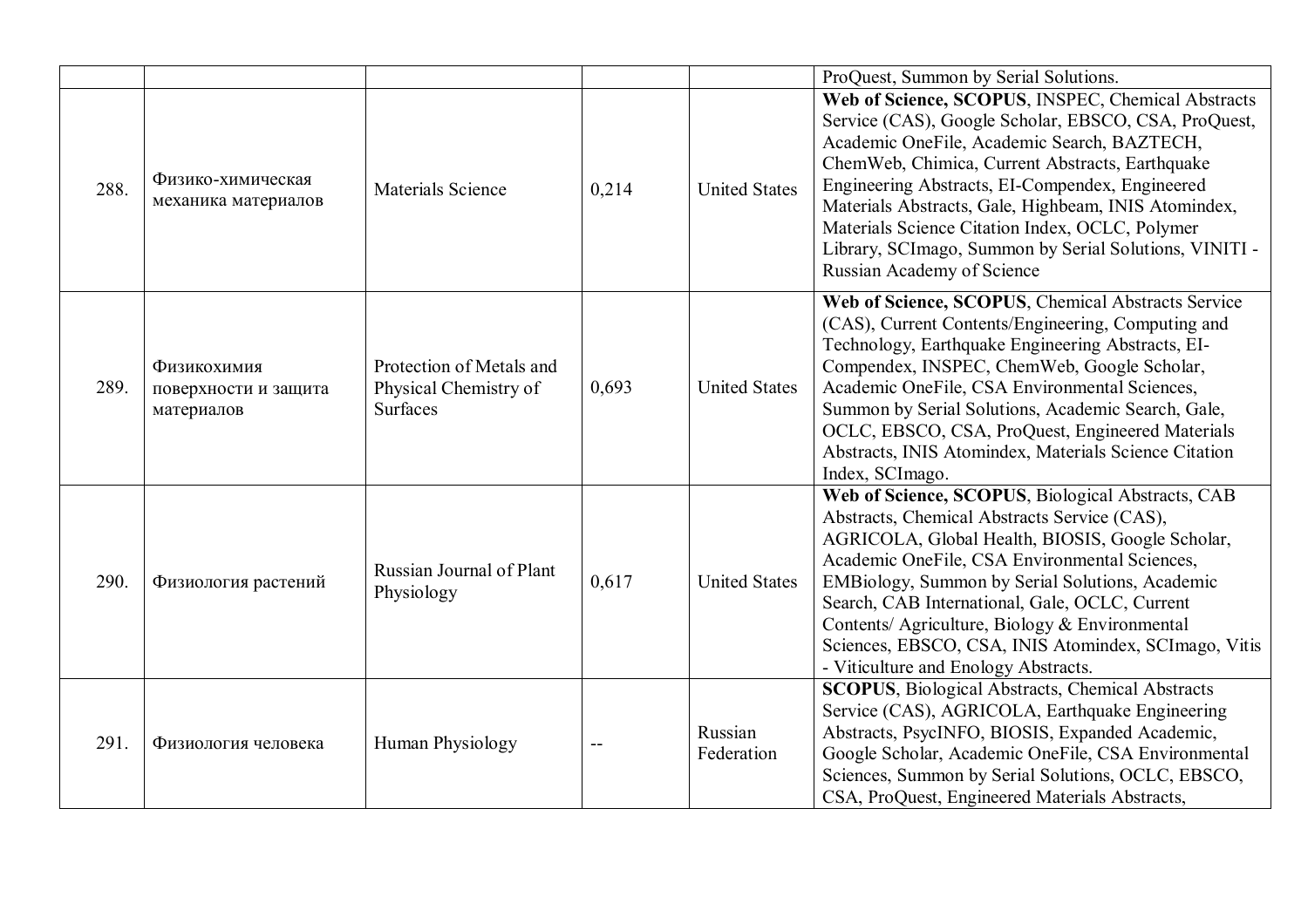|      |                                            |                                               |                                         |                       | SCImago, RILM Abstracts of Music Literature.                                                                                                                                                                                                                                                                                                                                                     |
|------|--------------------------------------------|-----------------------------------------------|-----------------------------------------|-----------------------|--------------------------------------------------------------------------------------------------------------------------------------------------------------------------------------------------------------------------------------------------------------------------------------------------------------------------------------------------------------------------------------------------|
| 292. | Физиология человека                        | Human Physiology                              |                                         | Russian<br>Federation | SCOPUS, PubMed/Medline, PsycINFO, Chemical<br>Abstracts Service (CAS), Google Scholar, EBSCO, CSA,<br>ProQuest, Academic OneFile, AGRICOLA, Biological<br>Abstracts, BIOSIS, Current Abstracts, Earthquake<br>Engineering Abstracts, Engineered Materials Abstracts,<br>Expanded Academic, OCLC, RILM Abstracts of Music<br>Literature, SCImago, Summon by Serial Solutions                      |
| 293. | Физическая<br>мезомеханика                 | Physical Mesomechanics                        | 1,552<br>(данные с<br>сайта<br>журнала) | <b>United States</b>  | <b>SCOPUS</b> , Google, OCLC, Summon by Serial Solutions.                                                                                                                                                                                                                                                                                                                                        |
| 294. | Фундаментальная и<br>прикладная математика | <b>Fundamental and Applied</b><br>Mathematics | $-$                                     | <b>United States</b>  | <b>SCOPUS</b>                                                                                                                                                                                                                                                                                                                                                                                    |
| 295. | Фундаментальная и<br>прикладная математика | Journal of Mathematical<br>Sciences           |                                         | <b>United States</b>  | SCOPUS, Zentralblatt Math, Google Scholar, EBSCO,<br>CSA, Academic OneFile, Academic Search, Current<br>Abstracts, Current Index to Statistics, Expanded<br>Academic, Highbeam, INIS Atomindex, INSPIRE,<br>Mathematical Reviews, OCLC, SCImago, STMA-Z,<br>Summon by Serial Solutions, VINITI - Russian Academy<br>of Science                                                                   |
| 296. | Функциональный анализ<br>и его приложения  | Functional Analysis and<br>its Applications   | 0,528                                   | Russian<br>Federation | Web of Science, SCOPUS, Zentralblatt Math, Google<br>Scholar, EBSCO, Academic OneFile, Current Abstracts,<br>Current Contents/Physical, Chemical and Earth Sciences,<br>Gale, MathEDUC, Mathematical Reviews, OCLC,<br>SCImago, STMA-Z, Summon by Serial Solutions                                                                                                                               |
| 297. | Химико-<br>фармацевтический<br>журнал      | <b>Pharmaceutical Chemistry</b><br>Journal    | 0,320                                   | <b>United States</b>  | Web of Science, SCOPUS, EMBASE, Chemical<br>Abstracts Service (CAS), Google Scholar, EBSCO, CSA,<br>Academic OneFile, Academic Search, AGRICOLA,<br>Biological Abstracts, BIOSIS, Chemistry Citation Index,<br>ChemWeb, Current Abstracts, Gale, INIS Atomindex,<br>International Pharmaceutical Abstracts, OCLC, SCImago,<br>Summon by Serial Solutions, VINITI - Russian Academy<br>of Science |
| 298. | Химическая физика                          | Russian Journal of                            | 0.209                                   | United                | Web of Science, SCOPUS, INSPEC, Chemical Abstracts                                                                                                                                                                                                                                                                                                                                               |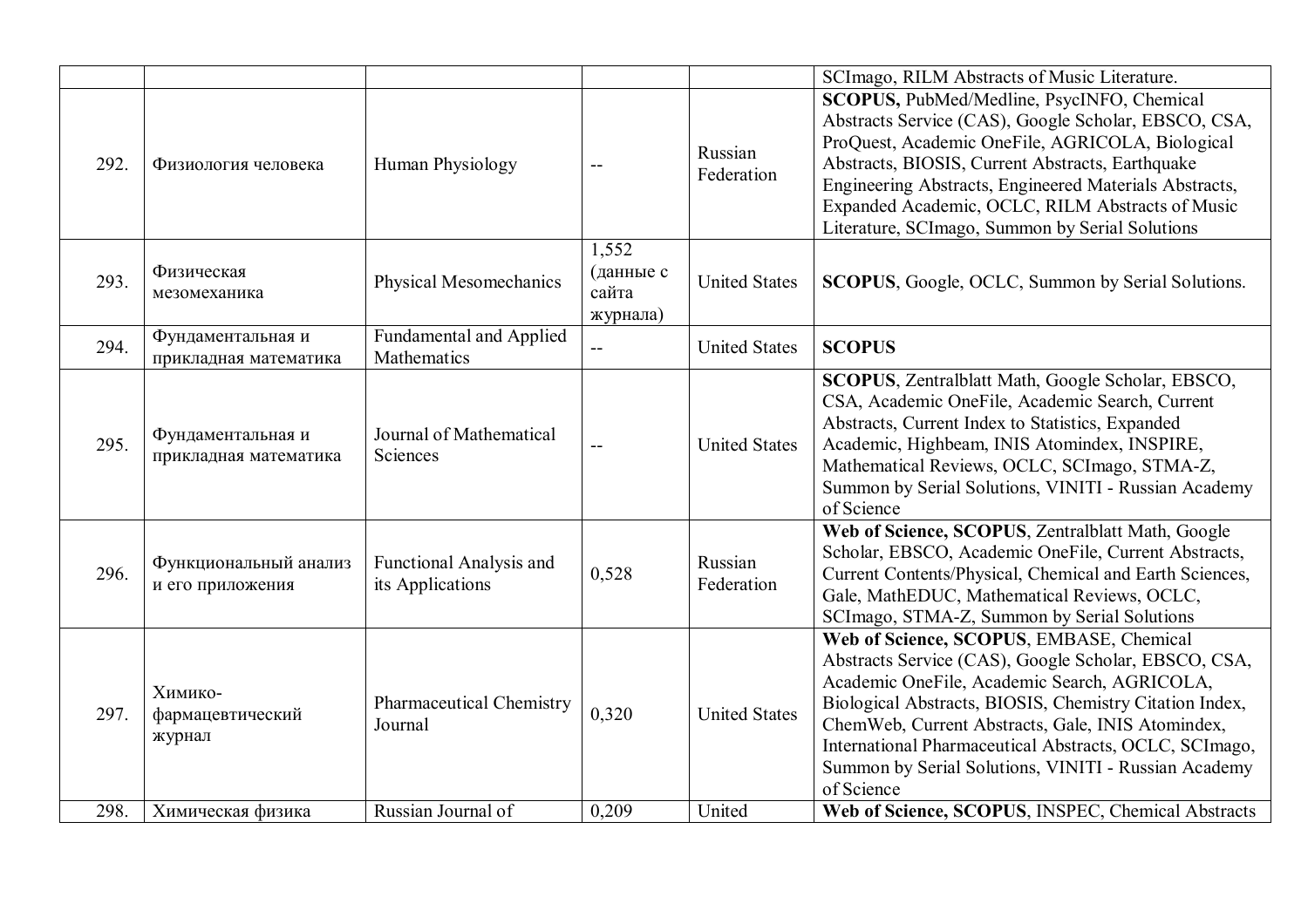|      |                                                | Physical Chemistry B                            |       | Kingdom               | Service (CAS), Google Scholar, Academic OneFile,<br>Chemistry Citation Index, ChemWeb, Current<br>Contents/Physical, Chemical and Earth Sciences,<br>Expanded Academic, OCLC, Reaction Citation Index,<br>SCImago, Summon by Serial Solutions                                                                                                                                                       |
|------|------------------------------------------------|-------------------------------------------------|-------|-----------------------|-----------------------------------------------------------------------------------------------------------------------------------------------------------------------------------------------------------------------------------------------------------------------------------------------------------------------------------------------------------------------------------------------------|
| 299. | Химические волокна                             | Fibre Chemistry                                 | 0,261 | <b>United States</b>  | <b>Web of Science, SCOPUS</b>                                                                                                                                                                                                                                                                                                                                                                       |
| 300. | Химическое и<br>нефтегазовое<br>машиностроение | <b>Chemical and Petroleum</b><br>Engineering    |       | <b>United States</b>  | SCOPUS, INSPEC, Chemical Abstracts Service (CAS),<br>Google Scholar, EBSCO, Academic OneFile, Academic<br>Search, CEABA-VtB, ChemWeb, Chimica, Current<br>Abstracts, EI Encompass, EI-Compendex, EnCompassLit,<br>Environment Index, Gale, INIS Atomindex, OCLC,<br>SCImago, Summon by Serial Solutions                                                                                             |
| 301. | Химия высоких энергий                          | <b>High Energy Chemistry</b>                    | 0,644 | Russian<br>Federation | Web of Science, SCOPUS, Chemical Abstracts Service<br>(CAS), Current Contents/Physical, Chemical and Earth<br>Sciences, Reaction Citation Index, ChemWeb, Google<br>Scholar, Environment Index, Academic OneFile, Chimica,<br>CSA Environmental Sciences, Summon by Serial<br>Solutions, Academic Search, Reaxys, Gale, OCLC,<br>EBSCO, INIS Atomindex, Chemistry Citation Index,<br>SCImago        |
| 302. | Химия<br>гетероциклических<br>соединений       | Chemistry of Heterocyclic<br>Compounds          | 0,634 | Germany               | Web of Science, SCOPUS, Chemical Abstracts Service<br>(CAS), Google Scholar, EBSCO, Academic OneFile,<br>Academic Search, AGRICOLA, Chemistry Citation Index,<br>ChemWeb, Chimica, Current Abstracts, Current Chemical<br>Reactions, Current Contents/Physical, Chemical and Earth<br>Sciences, Gale, Index Chemicus, OCLC, Reaction Citation<br>Index, Reaxys, SCImago, Summon by Serial Solutions |
| 303. | Химия и технология<br>воды                     | Journal of Water<br>Chemistry and<br>Technology | 0,139 | <b>United States</b>  | Web of Science, SCOPUS, GeoRef, INSPEC, Expanded<br>Academic, ChemWeb, Google Scholar, Academic<br>OneFile, EMBiology, Summon by Serial Solutions,<br>ASFA, OCLC, ProQuest, Chemistry Citation Index, EI-<br>Compendex, SCImago, EBSCO, Global Health, CAB<br>International, Environment Index                                                                                                      |
| 304. | Химия и технология<br>топлив и масел           | Chemistry and<br>Technology of Fuels and        | 0,116 | Netherlands           | Web of Science, SCOPUS, INSPEC, Chemical Abstracts<br>Service (CAS), Google Scholar, EBSCO, Academic                                                                                                                                                                                                                                                                                                |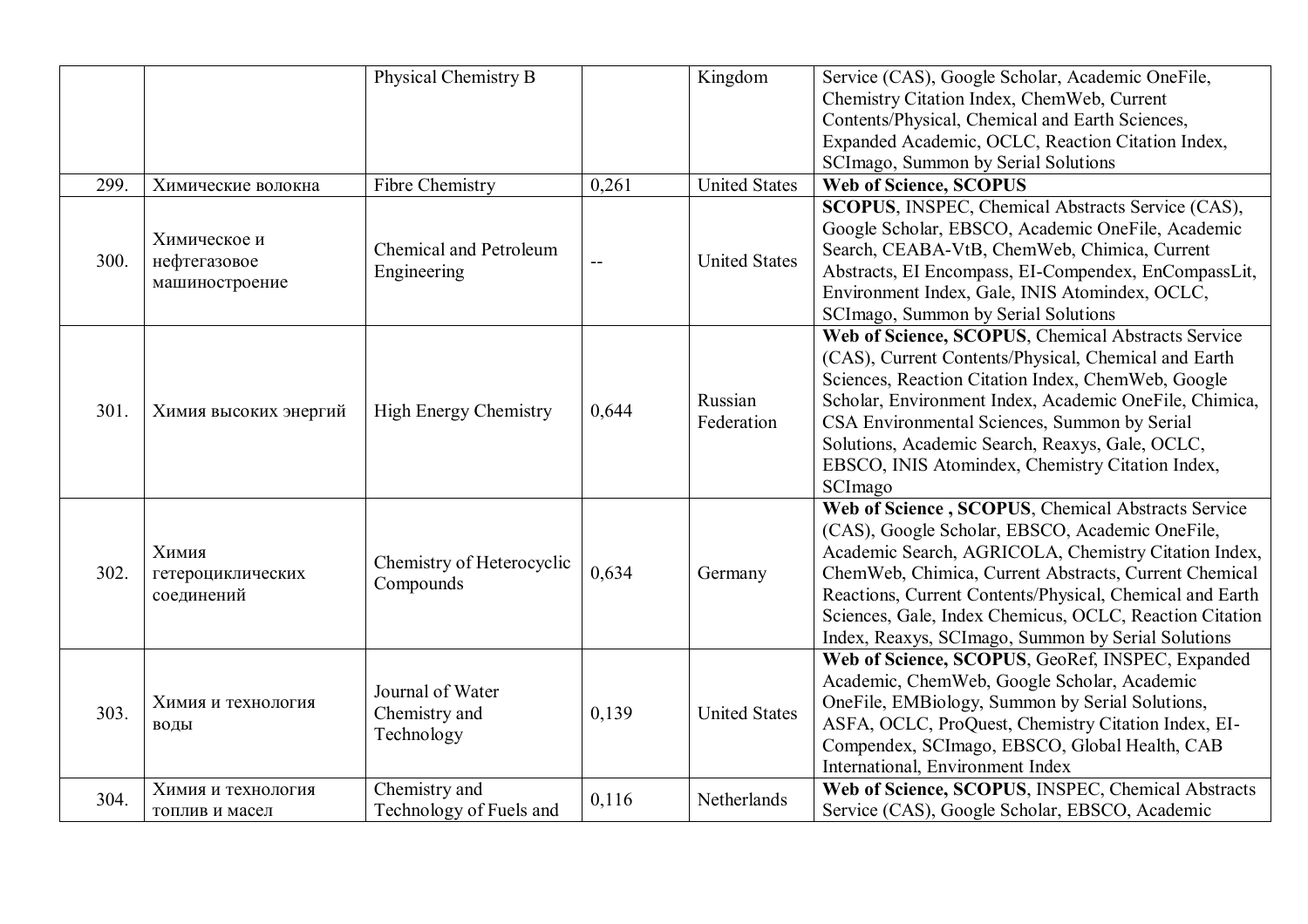|      |                                                         | Oils                                                          |                                         |                       | OneFile, Academic Search, AGRICOLA, Chemistry<br>Citation Index, ChemWeb, Current Abstracts, Current<br>Contents/Engineering, Computing and Technology, EI<br>Encompass, EI-Compendex, EnCompassLit, Gale, INIS                                                                                                                                                                                                                                                                     |
|------|---------------------------------------------------------|---------------------------------------------------------------|-----------------------------------------|-----------------------|-------------------------------------------------------------------------------------------------------------------------------------------------------------------------------------------------------------------------------------------------------------------------------------------------------------------------------------------------------------------------------------------------------------------------------------------------------------------------------------|
|      |                                                         |                                                               |                                         |                       | Atomindex, OCLC, SCImago, Summon by Serial<br>Solutions, VINITI - Russian Academy of Science                                                                                                                                                                                                                                                                                                                                                                                        |
| 305. | Химия твердого топлива                                  | Solid Fuel Chemistry                                          | 0,175                                   | <b>United States</b>  | Web of Science, SCOPUS, Chemical Abstracts Service<br>(CAS), GeoRef, EI-Compendex, INSPEC, Expanded<br>Academic, ChemWeb, Google Scholar, Academic<br>OneFile, Chimica, Summon by Serial Solutions, OCLC,<br>INIS Atomindex, Chemistry Citation Index, SCImago.                                                                                                                                                                                                                     |
| 306. | Хирургия                                                | Khirurgiya                                                    | 0,330<br>(данные с<br>сайта<br>журнала) | Russian<br>Federation | <b>SCOPUS</b>                                                                                                                                                                                                                                                                                                                                                                                                                                                                       |
| 307. | Цитология                                               | Cell and Tissue Biology                                       |                                         | Russian<br>Federation | SCOPUS, Health Reference Center Academic, Google<br>Scholar, Academic OneFile, EMBiology, Summon by<br>Serial Solutions, CAB International, Gale, OCLC,<br>SCImago, Global Health.                                                                                                                                                                                                                                                                                                  |
| 308. | Цитология и генетика                                    | Cytology and Genetics                                         | 0,294                                   | Russian<br>Federation | Web of Science, Expanded Academic, Health Reference<br>Center Academic, Google Scholar, Academic OneFile,<br>Summon by Serial Solutions, CAB International, OCLC,<br>Global Health                                                                                                                                                                                                                                                                                                  |
| 309. | Экология                                                | Russian Journal of<br>Ecology                                 | 0,236                                   | <b>United States</b>  | Web of Science, SCOPUS, Biological Abstracts, CAB<br>Abstracts, Chemical Abstracts Service (CAS),<br>AGRICOLA, GeoRef, Global Health, Geobase, BIOSIS,<br>Elsevier Biobase, Google Scholar, Academic OneFile,<br>CSA Environmental Sciences, Zoological Record,<br>EMBiology, Summon by Serial Solutions, CAB<br>International, Gale, OCLC, Current Contents/ Agriculture,<br>Biology & Environmental Sciences, EBSCO, CSA,<br>ProQuest, INIS Atomindex, Environment Index, SCImago |
| 310. | Экспериментальная и<br>клиническая<br>гастроэнтерология | Eksperimental'naia I<br>klinicheskaia<br>gastroenterologiia = |                                         | Russian<br>Federation | <b>SCOPUS</b>                                                                                                                                                                                                                                                                                                                                                                                                                                                                       |